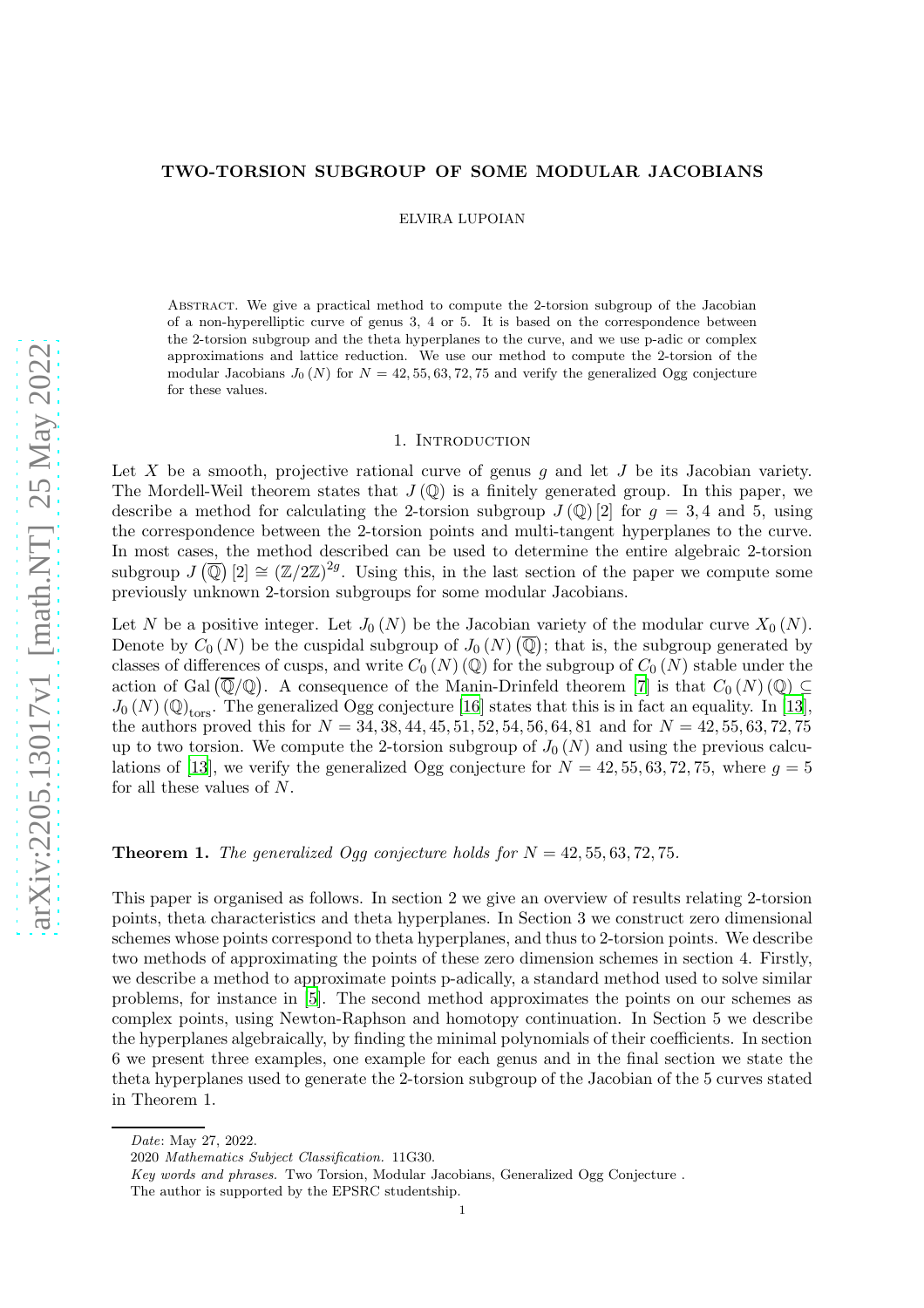#### 2 ELVIRA LUPOIAN

Methods to compute torsion points on Jacobians using Hensel lifting are also described in [\[5](#page-32-2)] and [\[12\]](#page-32-3). We also use Hensel lifting in the genus 3 and 4 examples. For our genus 5 computations, complex approximations were necessary to efficiently obtain approximations of a very high precision, around 2000 decimal places. These high precision approximations were crucial for finding the algebraic expressions of the theta hyperplanes. As we explain later, none of the genus 5 calculations would have been possible with p-adic approximations.

Acknowledgements. I would like to thank my supervisors Samir Siksek and Damiano Testa for their continued support and the many valuable conversations throughout this project.

# 2. Preliminaries

Let X be a smooth, projective, complex curve of genus  $q$ .

**Definition.** A theta characteristic on X is a degree  $q - 1$  divisor class  $D \in Pic(X)$  such that  $2D = K_X$ , where  $K_X$  is a canonical line bundle. The **parity** of a theta characteristic D is the parity of  $h^0(X, D)$ .

Let J be the Jacobian variety of X. For any two theta characteristics  $D_1, D_2$ , the difference  $D_1 - D_2$  is a 2-torsion point of J, so there are  $2^{2g}$  theta characteristics. It is well known that there are precisely  $2^{g-1}(2^g-1)$  odd theta characteristics and  $2^{g-1}(2^g+1)$  even theta characteristics.

Suppose further that X is non-hyperelliptic and given by a canonically embedded model in  $\mathbb{P}^{g-1}$ . The following result, stated in [\[3\]](#page-32-4), is a clear consequence of results of [\[6](#page-32-5), Chapter 5].

Theorem 2. The 2-torsion subgroup of J is generated by differences of odd theta characteristics.

As stated in [\[3](#page-32-4)], theta characteristics can also be interpreted geometrically, as we now explain.

**Definition.** A theta hyperplane to X is a hyperplane  $H \subset \mathbb{P}^{g-1}$  tangent to X at  $g-1$  points.

Suppose  $H$  a theta hyperplane to  $X$ , so

$$
H \cdot X = \sum_{i=1}^{g-1} 2P_i
$$

for some  $P_i \in X$ . The equivalence class of the divisor  $\frac{1}{2}H \cap X$  is an effective theta characteristic. Conversely, given an effective theta characteristic, there exists a hyperplane  $H \subset \mathbb{P}^{g-1}$  such that  $D = \frac{1}{2}H \cdot X$ , so H is tangent to X at  $g - 1$  points.

For X as above, odd theta characteristics coincide with the effective theta characteristics, and thus we can state the following well known result.

**Theorem 3.** There are  $2^{g-1}(2^g-1)$  theta hyperplanes to X, in natural bijection with the odd theta characteristics of X.

Using this we can define the 2-torsion subgroup as follows. Let  $TH$  be the set of theta hyperplanes to  $X$ , viewed as elements of the function field  $X$ . The 2-torsion subgroup of  $J$  is generated by classes of divisors of the form

$$
\frac{1}{2} (\text{div} \left( \frac{a}{b} \right)) = \frac{1}{2} (\text{div} \left( a \right) - \text{div} \left( b \right))
$$

for some  $a, b \in TH$ .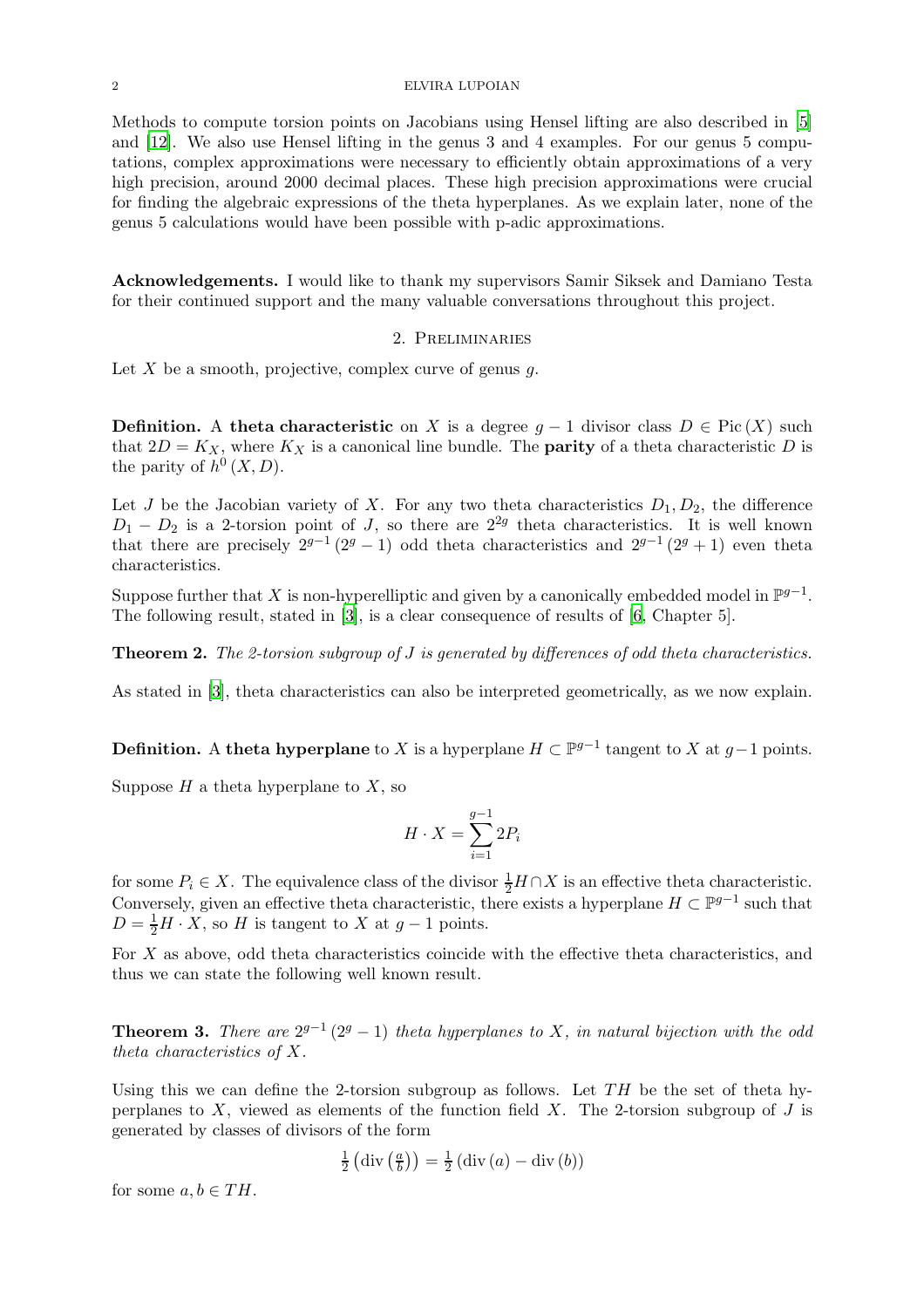## 3. Schemes of theta hyperplanes

Let  $X$  be a genus  $q$  (complete, nonsingular) non-hyperelliptic curve over and algebraically closed field k. The image of the canonical embedding of X into  $\mathbb{P}^{g-1}$  is a curve of degree  $2g-2$  and this gives a model of the curve.

- $g = 3$ : the canonical embedding is a plane quartic in  $\mathbb{P}^2$
- $g = 4$ : the canonical model is the intersection of a quadric and a cubic surface in  $\mathbb{P}^3$
- $g = 5$ : the canonical model is the intersection of 3 quadrics in  $\mathbb{P}^4$

From now on, we will assume that  $X$  has a model over  $\mathbb Q$ . In this section we construct a zero dimensional scheme whose points correspond to theta hyperplanes to  $X$ , when  $X$  has genus 3, 4 and 5.

3.1. The Genus 3 Case: Scheme of Bitangents. Suppose X has genus 3 and so a model of the curve is

$$
X: f(x_1, x_2, x_3) = 0
$$

where  $f \in \mathbb{Q}[x_1, x_2, x_3]$  is a homogeneous polynomial of degree 4. A theta hyperplane to X is a plane intersecting the curve in 2 points, each with multiplicity 2; that is, a bitangent line.

We work on an affine chart and de-homogenise with respect to the appropriate coordinates. For notation purposes, we work on the affine chart  $\{x_3 = 1\}$ . A bitangent to the affine curve is given by a polynomial

$$
b_1x_1 + b_2x_2 + b_3 = 0
$$

for some  $b_i \in \overline{\mathbb{Q}}$  with  $(b_1, b_2) \neq (0, 0)$ . Suppose  $b_2 \neq 0$ , so the line is given by

$$
x_2 = a_1 x_1 + a_2
$$

for some  $a_1, a_2 \in \overline{\mathbb{Q}}$ . The intersection of the affine curve with this bitangent is described by

$$
F(x_1) = f(x_1, a_1x_1 + a_2, 1)
$$

where  $F \in \mathbb{Q}[a_1, a_2][x_1]$  has degree 4, and F is necessarily a square if the given line is a bitangent. Equivalently, there exist  $a_3, a_4 \in \overline{Q}$  such that

$$
F(x_1) = l(x_1^2 + a_3x_1 + a_4)^2
$$

where l is the coefficient of  $x_1^4$  in F. Equating coefficients in the above expression gives 4 equations  $e_1, \ldots, e_4$  in  $a_1, \ldots, a_4$  which define a zero dimensional scheme S, whose points correspond to bitangents to the curve.

Remark 1. The degree of  $S$  is at most 28. If the degree is strictly less than 28, we can repeat the above, working on a different affine patch or with planes of a different form to obtain all 28 bitangents to  $X$ .

3.2. The Genus  $4$  Case: Scheme of Tritangents. Suppose X has genus 4, and so a model of the curve is

$$
X: f(x_1, x_2, x_3, x_4) = g(x_1, x_2, x_3, x_4) = 0
$$

where  $f, g \in \mathbb{Q}[x_1, x_2, x_3, x_4]$  are homogeneous of degree 2, 3 respectively. A theta hyperplane to  $X$  is a plane intersecting the curve in 3 points, each with multiplicity 2; we call such planes tritangents.

We work on an affine chart, say  $\{x_4 = 1\}$  and similar to the above, we can assume that tritangents planes to the affine curve are of the form

$$
x_3 = a_1 x_1 + a_2 x_2 + a_3
$$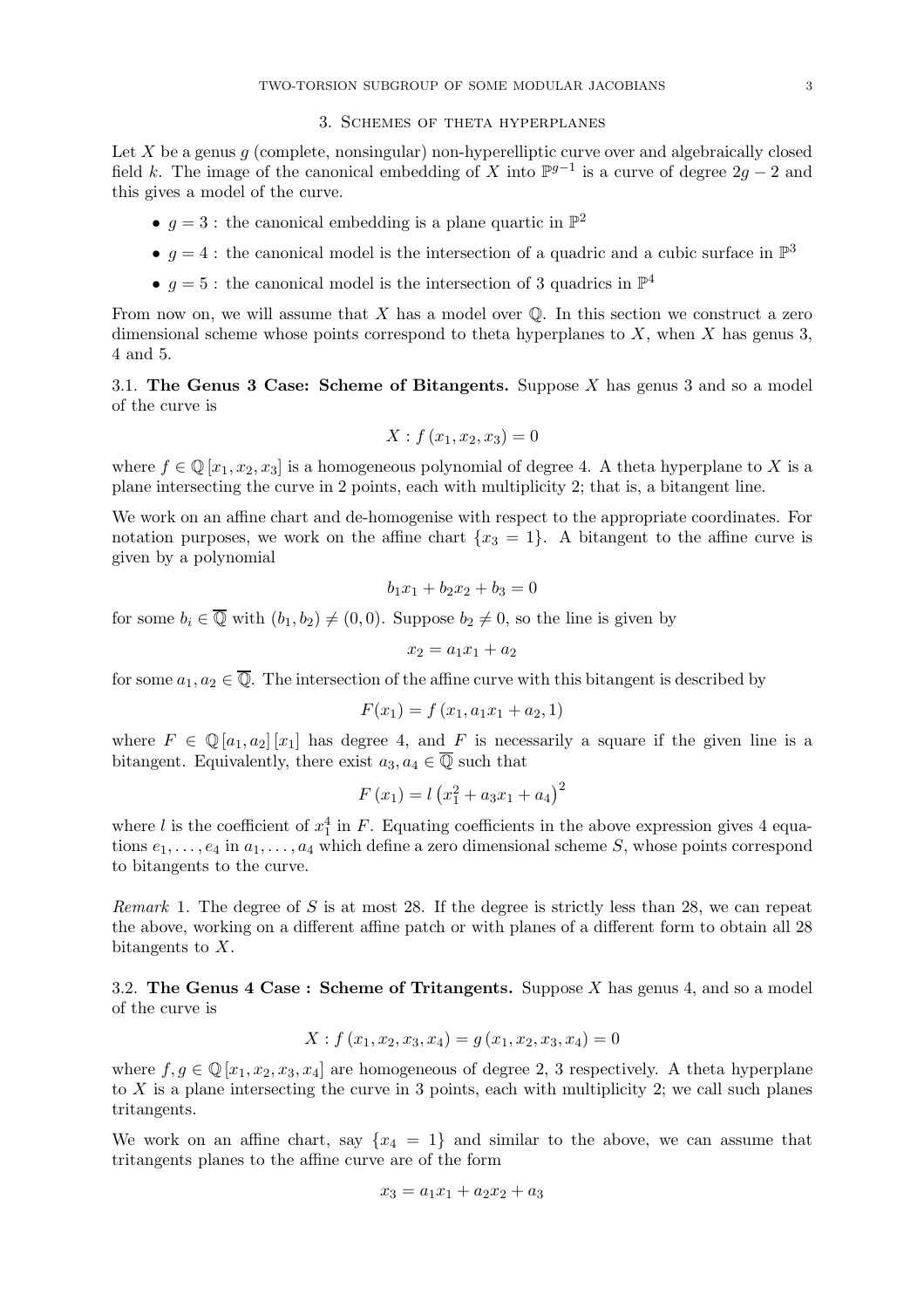for some  $a_1, a_2, a_3 \in \overline{\mathbb{Q}}$ . The intersection of the affine curve with the plane is described by

$$
F(x_1, x_2) = f(x_1, x_2, a_1x_1 + a_2x_2 + a_3, 1)
$$
  
\n
$$
G(x_1, x_2) = g(x_1, x_2, a_1x_1 + a_2x_2 + a_3, 1)
$$

These can be viewed as polynomial in  $x_2$  with coefficients in  $\mathbb{Q}[a_1, a_2, a_3, x_1]$ . Taking the resultant of F and G, gives a polynomial in  $x_1$  with coefficients in  $\mathbb{Q}[a_1, a_2, a_3]$ .

$$
R(x_1) = \text{Res}(F, G, x_2) \in \mathbb{Q}[a_1, a_2, a_3][x_1]
$$

This is a degree 6 polynomial and it is necessarily a square if the given plane is a tritangent. That is, there exist  $a_4, a_5, a_6 \in \overline{\mathbb{Q}}$  such that

$$
R(x_1) = l(x_1^3 + a_4x_1^2 + a_5x_1 + a_6)^2
$$

where l is the coefficient of  $x_1^6$  in R. Equating coefficients in the above expression gives 6 equations  $e_1, \ldots, e_6$  in  $a_1, \ldots, a_6$ . To define the scheme of tritangents, we require an additional equation

$$
e_7: a_7 \cdot \Delta + 1 = 0
$$

where  $\Delta$  is the discriminant of  $x_1^3 + a_4x_1^2 + a_5x_1 + a_6$ . This equation ensure that  $\Delta \neq 0$ and avoids singularities on the scheme. The equations  $e_1, \ldots, e_7$  in  $a_1, \ldots, a_7$  define a zero dimensional scheme S, whose points correspond to tritangent planes to X.

*Remark* 2. The degree of S is at most 120. If the degree is strictly less than 120, we can repeat the above, working on a different affine patch or with planes of a different form to obtain all 120 tritangent planes to X.

3.3. The Genus  $5 \text{ Case : Scheme of Quadritangents. Suppose } X \text{ has genus } 5 \text{ and so a}$ model of the curve is

$$
X: f_1(x_1,\ldots,x_5) = f_2(x_1,\ldots,x_5) = f_3(x_1,\ldots,x_5) = 0
$$

where  $f_i \in \mathbb{Q}[x_1, x_2, x_3, x_4, x_5]$  are homogeneous of degree 2. A theta hyperplane to X is a hyperplane intersecting the curve in 4 points, each with multiplicity 2; we will call such a plane a quadritangent plane.

Warning. There is no general method of defining the scheme of quadritangents to a genus 5 curve. As in the previous cases, we intersect the affine curve with a given plane and eliminate variables, one at a time, until we obtain an expression in one variable which is necessarily a square if the given plane is a quadritangent. This is dependent on the model of the curve. In this subsection we give a general idea of how such a scheme can be defined, for an example see Section 6.3.

With X as above, we work on an affine chart, say  $\{x_5 = 1\}$ , and as in previous cases we can assume that quadritangents to the affine curve are of the form

$$
x_4 = a_1 x_1 + a_2 x_2 + a_3 x_3 + a_4
$$

The intersection of the affine curve with the above plane is described by

$$
F_i(x_1, x_2, x_3) = f_i(x_1, x_2, x_3, a_1x_1 + a_2x_2 + a_3x_3 + a_4, 1) \quad i = 1, 2, 3.
$$

These are polynomials in  $x_1, x_2, x_3$  with coefficients in  $\mathbb{Q}[a_1, a_2, a_3, a_4]$  and monomials of total degree at most 2. We now eliminate one of the variables.

Case 1. Suppose one of the  $F_i$ , say  $F_1$ , is linear in one of the variables, say  $x_3$ , so  $F_1$  can be written as

$$
F_1(x_1,x_2,x_3) = g_1(x_1,x_2) x_3 + g_2(x_1,x_2)
$$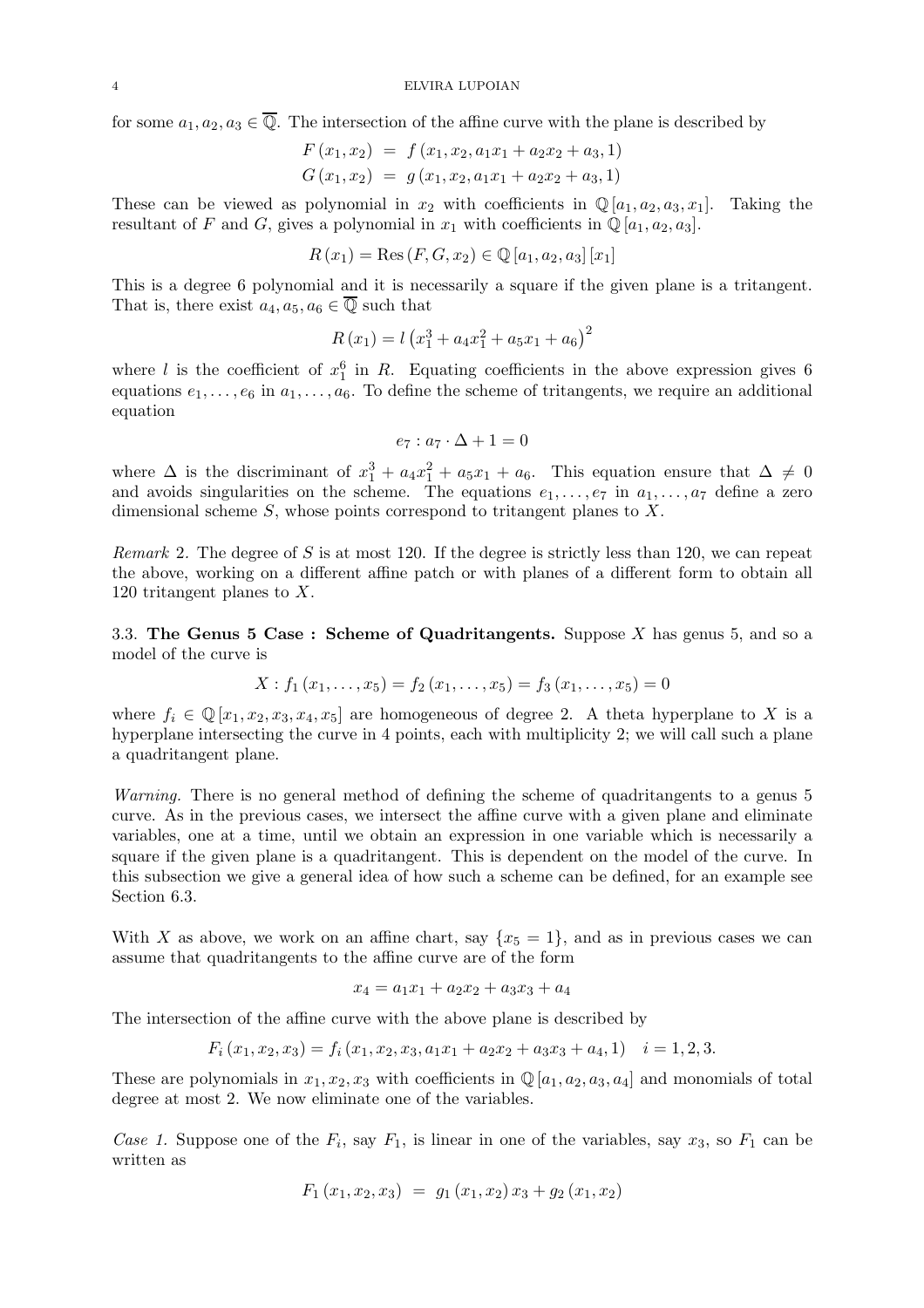where  $g_1, g_2 \in \mathbb{Q}[a_1, a_2, a_3, a_4]$  [ $x_1, x_2$ ]. If  $g_1(x_1, x_2) \neq 0$ 

$$
x_3 = -\frac{g_2(x_1, x_2)}{g_1(x_1, x_2)} = \varphi(x_1, x_2)
$$

is an expression for  $x_3$  which can be substituted into the  $F_i$ 's.

Case 2. If none of  $F_i$  are linear in one variable, then we can write  $F_1$  and  $F_2$  as quadratics in  $x_3$ 

$$
F_1 = g_{1,2}x_3^2 + g_{1,1}x_3 + g_{1,0}
$$
  

$$
F_2 = g_{2,2}x_3^2 + g_{2,1}x_3 + g_{2,0}
$$

where  $g_{i,j} \in \mathbb{Q}[a_1, a_2, a_3, a_4] [x_1, x_2]$ . If  $g_{1,2} \neq 0$  and  $g_{2,2} \neq 0$ 

$$
g_{1,2}F_2 - g_{2,2}F_1 = (g_{1,2}g_{2,1} - g_{2,2}g_{1,1})x_3 + g_{1,2}g_{2,0} - g_{2,2}g_{1,0} = 0
$$

Set  $\alpha = g_{1,2}g_{2,1} - g_{2,2}g_{1,1}$  and  $\beta = g_{1,2}g_{2,0} - g_{2,2}g_{1,0}$ . If  $\alpha \neq 0$ ,  $x_3 = -\frac{\beta}{\alpha} = \varphi(x_1, x_2)$ 

As in the previous case, this is an expression for  $x_3$  which can be substituted into the  $F_i$ 's.

In deriving an expression for  $x_3$ , we assumed additional conditions, such as  $g_{i,j} \neq 0$ , which we label as  $C_1$ . These conditions can be converted into equations, which are used when defining the scheme, and we label these as  $E_1$ . For example, if we assumed  $a_1 \neq 1$ , the corresponding equation will be  $b_1 (a_1 - 1) + 1 = 0$  for a newly introduced variable  $b_1$ .

Remark 3. In the above, it's favourable to be in case 1, as there are fewer equations and variables defining our scheme. Often, we can ensure we are in this case by suitably choosing the affine coordinates and planes, according to the model of the curve. For example, if  $f_1 =$  $x_1x_2 + x_1x_3 + x_4^2 + x_4x_5$ , we can choose to work on  $\{x_1 = 1\}$  and with planes of the form  $x_2 = a_1x_3 + a_2x_4 + a_3x_5 + a_4$ , then

$$
F_1(x_3, x_4, x_5) = (a_1 + 1)x_3 + a_2x_4 + a_3x_5 + a_4 + x_4^2 + x_4x_5
$$

If  $a_1 + 1 \neq 0$ , then

$$
x_3 = \frac{-1}{a_1+1} \left( a_2 x_4 + a_3 x_5 + a_4 + x_4^2 + x_4 x_5 \right)
$$

and we only required one additional equation and variable to obtain this expression.

Given such a  $\varphi(x_1, x_2)$ , substitute for  $x_3$  into  $F_i$ 

$$
H_i(x_1x_2) = F_i(x_1, x_2, \varphi(x_1, x_2)) \quad i = 1, 2, 3
$$

Two of these equations are independent, and we can clear denominators to obtain

$$
h_1, h_2 \in \mathbb{Q}[a_1, a_2, a_3, a_4] [x_1, x_2].
$$

The monomials of  $h_1, h_2$  have total degree at most 4. We now eliminate one of the two remaining variables. There are many ways of doing this, however there are two main cases to consider.

Case 1. If  $h_1, h_2$  are both quadratic in one of the two variables, say  $x_2$ ,

$$
h_1(x_1, x_2) = h_{1,2}x_2^2 + h_{1,1}x_2 + h_{1,0}
$$

$$
h_2(x_1, x_2) = h_{2,2}x_2^2 + h_{2,1}x_2 + h_{2,0}
$$
  
where  $h_{i,j} \in \mathbb{Q}[a_1, a_2, a_3, a_4][x_1]$ . If  $h_{1,2} \neq 0$  and  $h_{2,2} \neq 0$ ,
$$
h_{2,2}h_1 - h_{1,2}h_2 = (h_{2,2}h_{1,1} - h_{1,2}h_{2,1})x_2 + h_{2,2}h_{1,0} - h_{1,2}h_{2,0} = 0
$$

Set  $\gamma = h_{2,2}h_{1,1} - h_{1,2}h_{2,1}$  and  $\delta = h_{2,2}h_{1,0} - h_{1,2}h_{2,0}$ . If  $\gamma \neq 0$ ,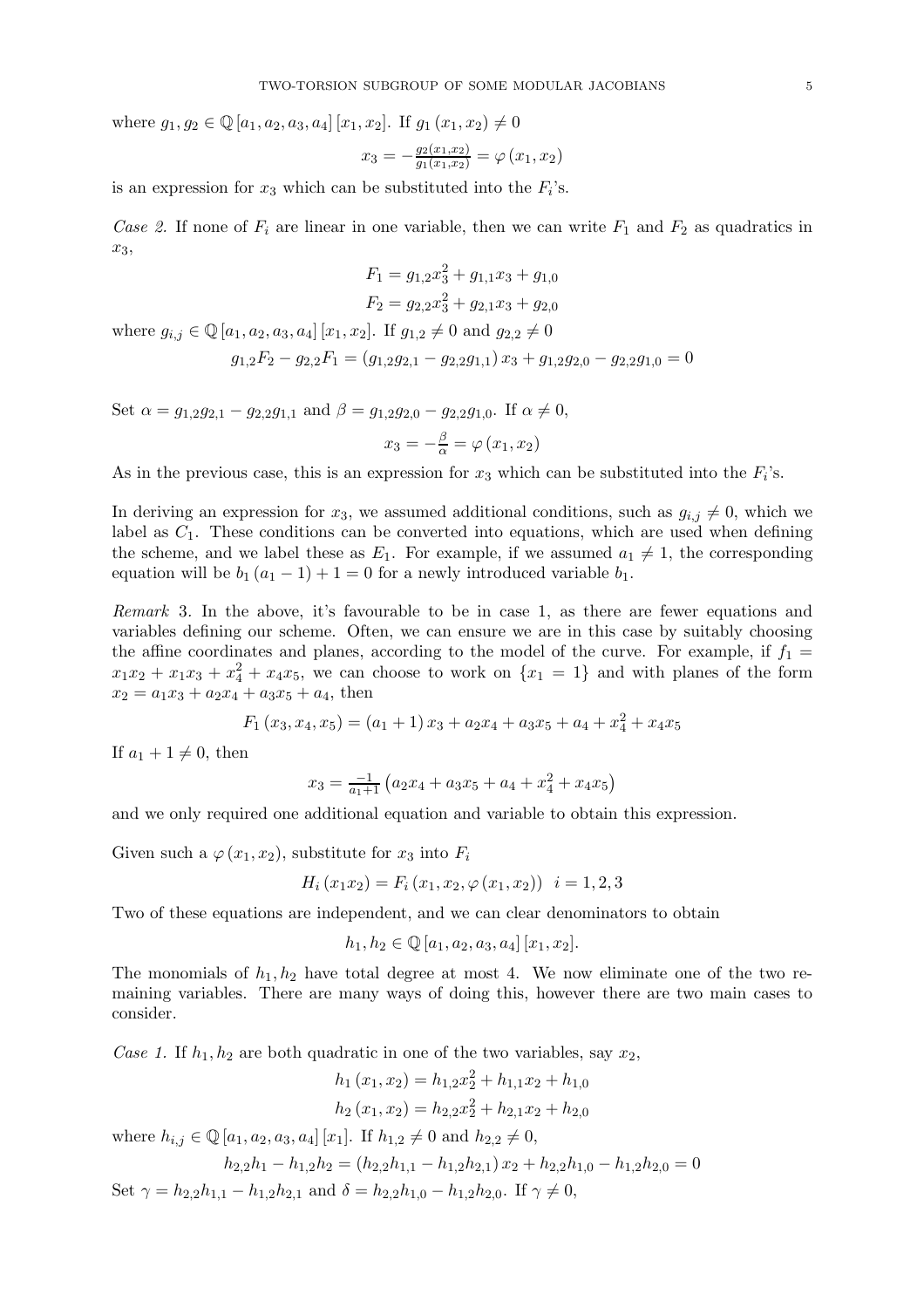$$
x_2 = -\frac{-\delta}{\gamma} = \psi(x_1)
$$

We substitute this into  $h_1$ ,

$$
R(x_1) = H_1(x_1, \psi(x_1))
$$

Clearing denominators, we obtain an expression  $r(x_1) \in \mathbb{Q}[a_1, a_2, a_3, a_4][x_1]$ . Factorising r, there is a degree 8 irreducible polynomial  $h(x_1) \in \mathbb{Q}[a_1, a_2, a_3, a_4][x_1]$ .

Case 2. If  $h_1, h_2$  are not both quadratic in one variable, we take the resultant with respect to  $x_2$ 

$$
R(x_1) = \text{Res}(h_1, h_2, x_2) \in \mathbb{Q}[a_1, a_2, a_3, a_4][x_1]
$$

As before, R has a degree 8, irreducible factor h.

Warning. Taking the resultant can cut out a larger zero-dimensional scheme than the scheme of quadritangents. With notation as above, requiring h to be a square, will ensure that  $x_1$  occurs with multiplicity 2, but the corresponding  $x_2$  might not. In practice, we find that this is not a problem, as the additional points, not corresponding to quadritangents are simply discarded at the end.

Let  $C_2$  be any conditions required to derive h and  $E_2$  the corresponding equations. If the given plane is a quadritangent, h is necessarily a square,. That is, there exist  $a_5, a_6, a_7, a_8 \in \overline{\mathbb{Q}}$  such that

$$
h(x_1) = l(x_1^4 + a_5x_1^3 + a_6x_1^2 + a_7x_1 + a_8)^2
$$

where l is the leading coefficient of h. Equating coefficients in the above expression gives  $8$ equations  $e_1, \ldots, e_8$  in  $a_1, \ldots, a_8$ . To define a scheme of quadritangents we also require the equation

$$
e_9: a_9 \cdot \Delta + 1 = 0
$$

where  $\Delta$  is the discriminant of  $x_1^4 + a_5x_1^3 + a_6x_1^2 + a_7x_1 + a_8$ . This ensures that the discriminant is non-zero and avoids singularities on our scheme. Equations  $e_1, \ldots, e_9$  along with any equations in  $E_1$  and  $E_2$  define a zero dimensional scheme whose points correspond to quadritangent planes to the curve.

Remark 4. As before, we may have to consider multiple cases to obtain all quadritangents to the curve. However, even within a fixed choice of affine coordinates and planes, there are sub-cases to consider. The conditions in  $C_1$  and  $C_2$  can give rise to multiple cases. For example, if we are assuming that a certain polynomial is non-zero, we assume that not all coefficients of the polynomial are zero and we can split this into multiple cases. Also, we factorise the defining equations, to avoid singularities on the scheme, which may again give several cases to consider.

### 4. Approximate Theta Hyperplanes

Given a scheme of theta hyperplanes  $S$  to a curve  $X$ , we describe two methods of approximating points on the scheme.

4.1. **p-adic Approximates.** We briefly describe a method of approximating the points of  $S$ p-adically. This method is also used in [\[5\]](#page-32-2) and [\[12\]](#page-32-3).

Suppose  $p$  is an odd prime of good reduction for the curve. We view the defining equations of  $S$ over the finite field  $\mathbb{F}_{p^n}$ , for some  $n \in \mathbb{N}$ , and search for points of S over  $\mathbb{F}_{p^n}$ . Any smooth points in  $S(\mathbb{F}_{p^n})$  are lifted using the following multivariate version of Hensel's Lemma (see [\[9](#page-32-6)]).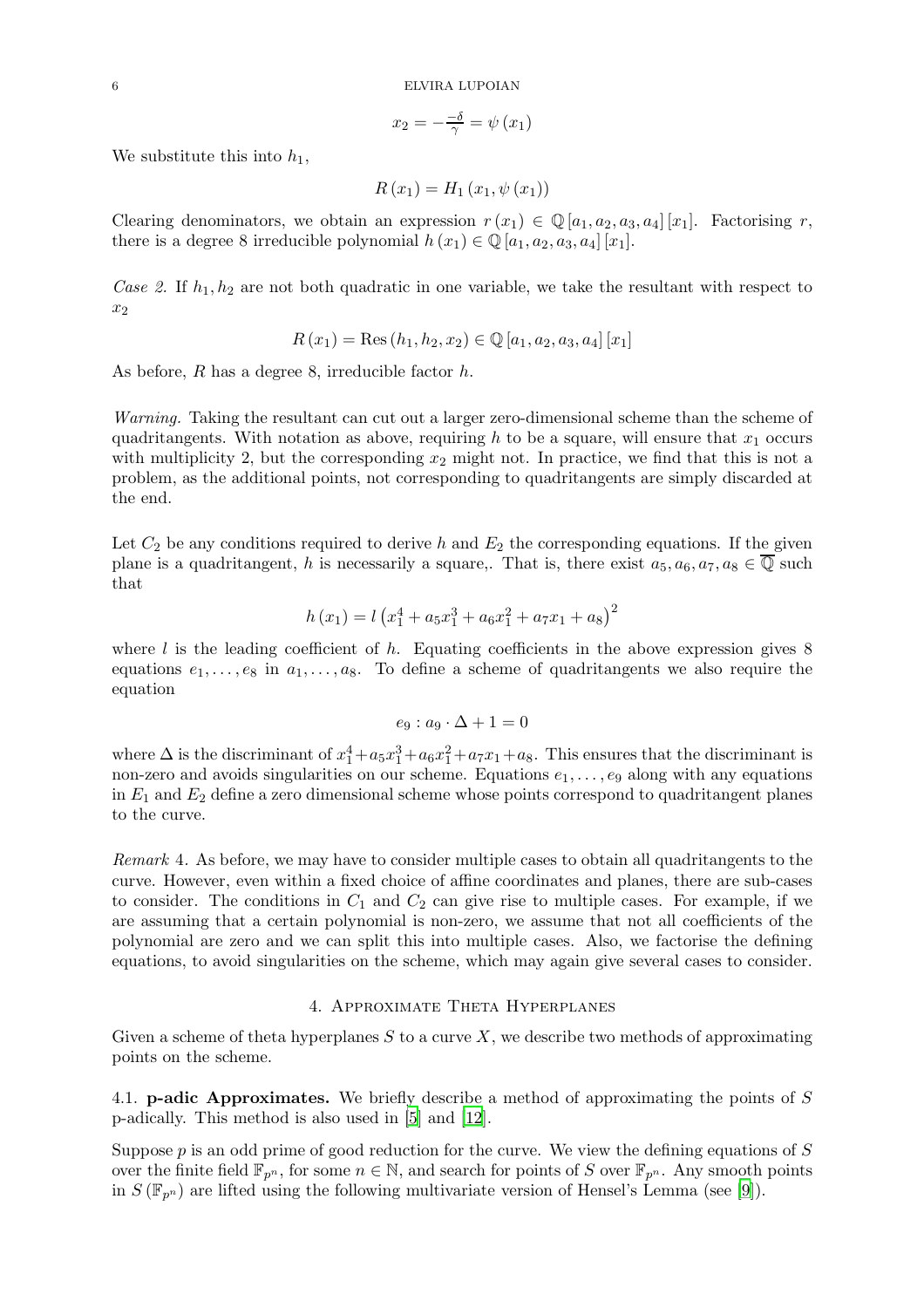**Theorem 4.** (Multivariate Hensel Lemma) Let K be a local field,  $\nu_K$  a valuation on K and  $\mathcal{O}_K$  its ring of integers. Suppose  $F = (F_1, \ldots, F_m) \in \mathcal{O}_K[x_1, \ldots, x_m]$  and  $P = (P_1, \ldots, P_m) \in$  $\mathcal{O}_{K}^{m}$ ; and let  $v_1 = min\{v_K(P_i) : i = 1, ..., m\}$  and  $v_2 = v_K(D_F(P))$ , where  $D_F$  denotes the determinant of the Jacobian matrix of F. If  $v_1 > 2v_2$ , then there exits a unique  $Q =$  $(Q_1, \ldots, Q_m) \in \mathcal{O}_K^m$  such that  $F(Q) = 0$  and  $\nu_K (P_i - Q_i) \geq v_1 - v_2$  for all i.

We repeat this with multiple primes p and  $n \in \mathbb{N}$  to obtain a complete list of theta hyperplanes to X. The proof of Hensel's lemma is constructive in the sense that, for any p-adically approximable point  $x \in S$ , we can find a prime ideal p in  $\mathcal{O}_K$ , where K is some number field and  $\mathcal{O}_K$ is its ring of integers, and construct a sequence  $\{a_i\}_{i\geq 1} \subset \mathcal{O}_K$  satisfying the following.

- $a_k \equiv x \mod \mathfrak{p}^k$  for all  $k \ge 1$
- $a_k \equiv a_{k-1} \mod \mathfrak{p}^{k-1}$  for all  $k \geq 2$
- $E_S(a_k) \equiv 0 \mod p^k$  for all  $k \ge 1$

where  $E_S = (e_1, \ldots, e_n)$  are the defining equations of S.

*Remark* 5. For larger degree schemes, larger p and n are required to find sufficiently many smooth points. More specifically, this method was extremely inefficient in the computation of Theorem 1; complex approximations were also exclusively used for those calculations.

4.2. **Complex Approximations.** The points of S can also be approximated as complex points using the Newton-Raphson method. We give a brief overview of this, a detailed explanation can be found in [\[2,](#page-32-7) page 298].

Let  $E_S = (e_1, \ldots, e_n)$  be the defining equations of S. We view  $E_S$  as a function  $\mathbb{C}^n \longrightarrow \mathbb{C}^n$ . Let  $dE_S$  be the Jacobian matrix of  $E_S$  and suppose  $x_0$  is an approximate solution to  $E_S$  with  $dE_S(\mathbf{x}_0)$  invertible. For  $k \geq 1$ , define

$$
\mathbf{x}_{k} = \mathbf{x}_{k-1} - dE \left(\mathbf{x}_{k-1}\right)^{-1} E \left(\mathbf{x}_{k-1}\right)
$$

Provided the initial approximation  $x_0$  is a good approximation, the resulting sequence  ${x_k}_{k\geq 0}$ converges to a solution of  $E<sub>S</sub>$ , with each iterate having increased precision. This was the method used to compute approximations of the theta hyperplanes of the curves stated in Theorem 1.

This method requires good initial complex approximations to the solutions of E. These can be obtained using Homotopy continuation and its implementation in Julia (see [\[1](#page-32-8)]).

4.2.1. Homotopy Continuation. Homotopy continuation is a method for numerically approximating the solutions of a system of polynomial equations by deforming the solutions of a similar system whose solutions are known. We give a give a brief sketch of the idea, but a more detailed explanation of this theory can be found in [\[15](#page-32-9)] or [\[2\]](#page-32-7).

The total degree of E is deg $(E) = \prod_{n=1}^n$  $i=1$  $deg(e_i)$ , where  $deg(e_i)$  is the maximum of the total degrees of the monomials of  $e_i$ .

Let F be a system of n polynomials in  $a_1, \ldots, a_n$ , which has exactly deg  $(E)$  solutions and these solutions are known. The system  $F$  will be known as a start system. The standard homotopy of  $F$  and  $E$  is a function

$$
H: \mathbb{C}^{n} \times [0,1] \longrightarrow \mathbb{C}^{n}
$$

$$
H(\mathbf{x}, t) = (1-t) F(\mathbf{x}) + tE(\mathbf{x})
$$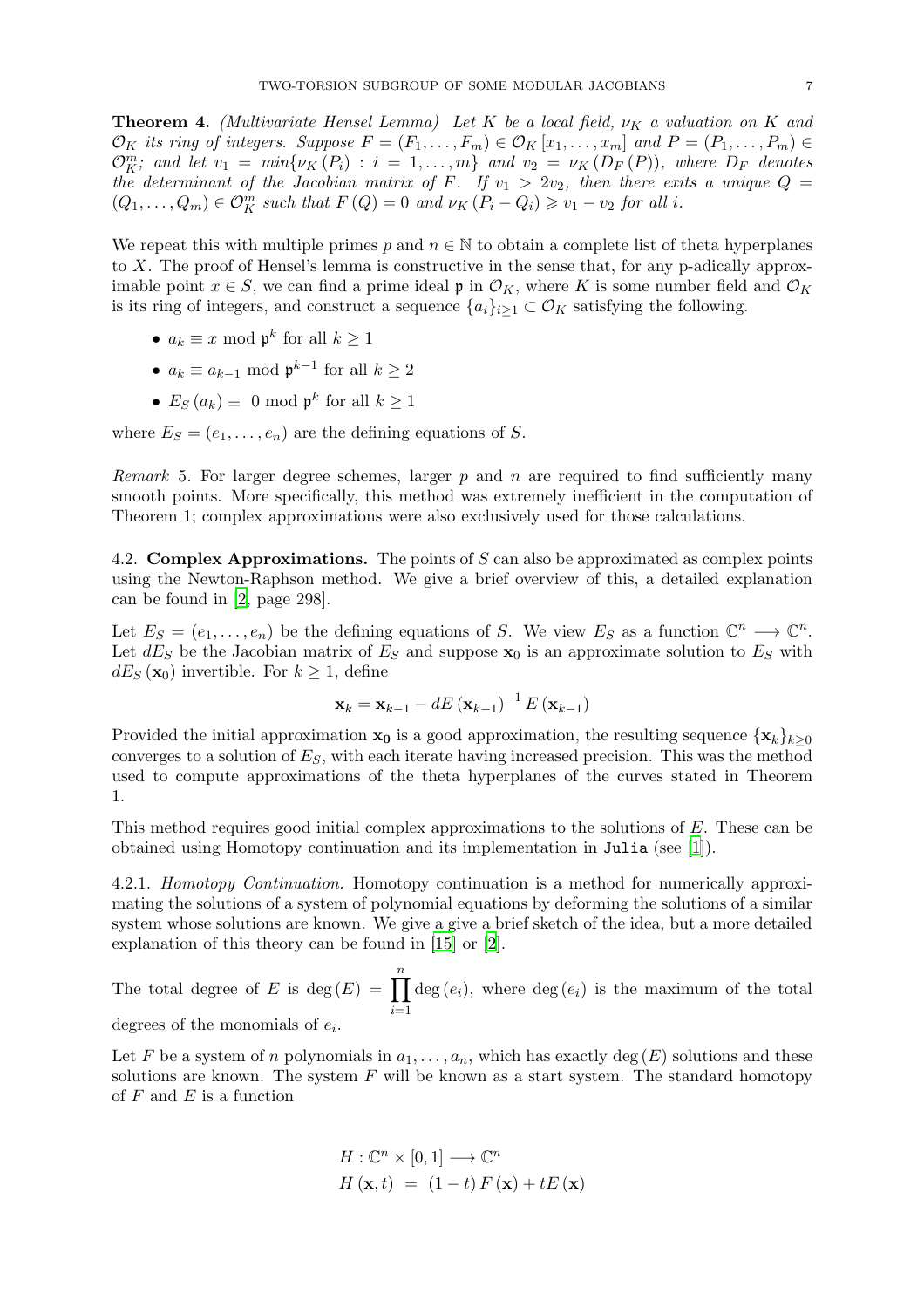Fix  $N \in \mathbb{N}$ , and for any  $s \in [0, N] \cap \mathbb{N}$  define  $H_s(\mathbf{x}) = H(\mathbf{x}, s/N)$ , this is a system of n polynomials in  $a_1, \ldots, a_n$ .

For N large enough, the solutions of  $H_s(\mathbf{x})$  are good approximations of the solutions of  $H_{s+1}(\mathbf{x})$ , and using the Newton-Raphson method we can increase their precision. The solutions of  $H_0(\mathbf{x}) = F(\mathbf{x})$  are known, and they can be used to define solution paths to approximate solutions of  $H_N(\mathbf{x}) = E(\mathbf{x})$ .

There are two important things to highlight.

- 1. Given any E, a start system (and its solutions) can always be computed.
- 2. A start system can be modified to ensure solutions paths do not cross and converge to approximate solutions of E.

Homotopy Continuation is implemented in the Julia package HomotopyContinuation.jl (see  $[1]$  $[1]$ .

Remark 6. The implementation of homotopy continuation in Julia gives approximates to solutions of E which are accurate to 16 decimal places. For the computations in Theorem 1, we used the approximate solutions and 600 iterations of Newton-Raphson to obtain an accuracy of 2000 decimal places, which was sufficient for those calculations.

# 5. Algebraic Theta Hyperplanes

Given a scheme of theta hyperplanes S and  $x = (x_1, \ldots, x_n)$  a point on S; we use the approximations obtained in the previous section and the short vector algorithms implemented in Magma (see [\[8](#page-32-10)] and [\[4](#page-32-11)]) to find the minimal polynomial of  $a_i$  and define the corresponding theta hyperplane.

5.1. Algebraic Hyperplanes and p-adic Approximations. If the point  $a = (a_1, \ldots, a_n)$ can be approximated p-adically, then as in section 4.1, there exists a number field  $K$ , a prime ideal p in  $\mathcal{O}_K$  and a K-integers  $x_{i,j} \in \mathcal{O}_K$  such that

- $a_i \equiv a_{i,j} \mod \mathfrak{p}^j$  for all  $1 \leq i \leq n$  and  $j \geq 1$
- $a_{i,j+1} \equiv a_{i,j} \mod \mathfrak{p}^j$  for all  $1 \leq i \leq n$  and  $j \geq 1$

The coefficient of theta hyperplanes are algebraic numbers and we can use the short vector algorithms to find their minimal polynomials.

Minimal Polynomials. Fix i,  $1 \leq i \leq n$  and let  $\theta = a_i$ ,  $\theta_j = a_{i,j}$  for all  $j \geq 1$ . As  $\theta$  is algebraic, there exist  $d \in \mathbb{N}$  and  $c_0, \ldots, c_n \in \mathbb{Z}$  such that

$$
c_d\theta^d + \ldots + c_1\theta + c_0 = 0
$$

where  $c_d \neq 0$ . For any  $j \geq 1$ ,  $\theta \equiv \theta_j \mod \mathfrak{p}^j$ , so

$$
c_d\theta_j^d + \ldots + c_1\theta_j + c_0 \equiv 0 \mod \mathfrak{p}^j
$$

For  $j \geq 1$  define a homomorphism

$$
\phi_j : \mathbb{Z}^{d+1} \longrightarrow O_K/\mathfrak{p}^j
$$

$$
(u_0, \dots u_d) \longmapsto u_d \theta_j^d + \dots + u_1 \theta_j + u_0 \mod \mathfrak{p}^j
$$

Let  $\mathcal{L}_j = \ker (\phi_j) \leq \mathbb{Z}^{n+1}$ , a discrete subgroup of  $\mathbb{Z}^{n+1}$ . This contains all elements of the form  $Pe_i$ , where P is any integer in  $\mathfrak{p}^j$  and  $\mathbf{e}_i$  is the *ith* element in the standard orthonormal basis of  $\mathbb{Z}^{n+1}$ , so  $\mathcal{L}_k$  is a full rank lattice in  $\mathbb{Z}^{d+1}$ .

Observe that  $(c_0, \ldots, c_d) \in \mathcal{L}_j$  for all  $j \geq 1$ . Given all lattices  $\mathcal{L}_j$  we want to find this common vector. As j increases, general the length of vectors in  $\mathcal{L}_j$  increases and so eventually  $(c_0, \ldots, c_d)$ should be the shortest vector in  $\mathcal{L}_i$ , or close to the shortest vector, when j is large enough.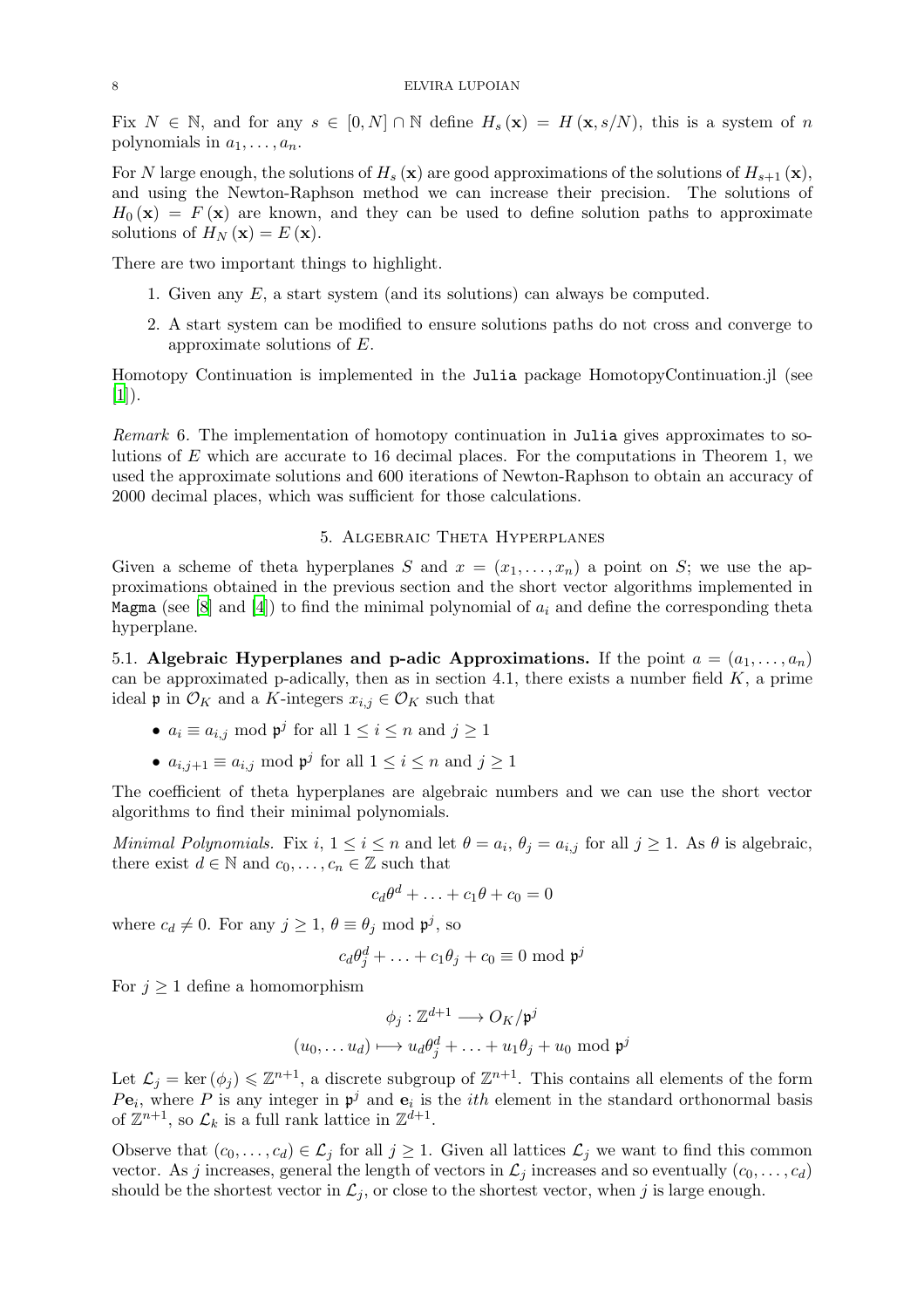We use Hermite's theorem to determine when the shortest vector in  $\mathcal{L}_j$  is a suitable candidate for the vector of coefficients.

**Theorem 5.** (Hermite) Let  $\mathcal{L}$  be an n dimensional lattice and M the length of the shortest non-zero vector in L. There exist constant  $\mu_n \in \mathbb{R}_{\geq 0}$  depending on only on n such that

$$
M^n \leq \mu_n d\left(\mathcal{L}\right)^2
$$

There are bounds on these  $\mu_n$  given in [\[14](#page-32-12), Page 66]. For a general lattice of full rank, we expect this bound to be close to the actual size of the shortest non-zero vector in the lattice.

*Proof.* See [\[14](#page-32-12), Page 66]

**Heuristic.** For a full rank lattice  $\mathcal{L} \subset \mathbb{R}^n$ , the length of the shortest vector in L is approximately  $d\left(\mathcal{L}\right)^{1/n}$ 

When j is large enough the length of the vector  $(c_0, \ldots, c_d)$  should be smaller than the predicted bound, and this should help us identify it. We used the short vector algorithm and its Magma implementation, see [\[8](#page-32-10)], to identify such vectors.

Regarding the choice of degree d, there are a few things we should consider when making this choice. Given  $d$ , if this the degree or slightly bigger than the degree the following conditions should hold

- the minimum vector in the lattice,  $v_{\text{min},j} \in \mathcal{L}_j$  should be stable as j increases
- the length of  $v_{\min,j}$  should be significantly smaller than  $d\left(\mathcal{L}_j\right)^{\frac{1}{d+1}}$ , as j increases.
- the polynomial  $f_{\text{min}}$  whose coefficient are  $v_{\text{min},j}$  should be irreducible or its factorization should contain an irreducible polynomial of degree close to the degree of  $f_{\text{min}}$ .
- the minimal polynomials should respect the Galois action on the theta hyperplanes, so multiple points should have the same minimal polynomial.

To summarise, the strategy for finding the coefficients of the minimal polynomial of  $\theta$  is as follows.

- 1. Choose d.
- 2. Define the homomorphisms  $\phi_i$  and the lattices  $\mathcal{L}_i$
- 3. In  $\mathcal{L}_j$  look for vectors which are shorter than, say  $1/1000d(\mathcal{L}_j)$ . For a large enough j' we expect to see a common such short vector in all lattices  $\mathcal{L}_j$  for all  $j \geq j'$ . If such a vector doesn't exists, guess a different degree and start again.
- 4. If such a vector exists, verify the conditions stated above, and if they are all satisfied, it's extremely likely that this vector represents the coefficients of the minimal polynomial. Otherwise, choose another degree and start again.

Coefficient Relations. Suppose a theta hyperplane is of the form  $a_1x_1 + \ldots + a_mx_m = 0$ ,  $f_i$  is the minimal polynomial of  $a_i$  and  $f_i$  has degree  $d_i$ . For a fixed roots of  $f_1$ ,  $a_1 = \theta$ , we want to determine the roots of  $f_2, \ldots, f_m$  which determine the hyperplane whose coefficient of  $x_1$  is the fixed  $\theta$ . There are multiple ways of doing this.

Firstly, we can try to express  $a_2, \ldots, a_m$  in terms of powers of  $\theta$ . Let  $K_1 = \mathbb{Q}(\theta)$  be the number field defined by  $\theta$ . If  $f_2$  has a root over  $K_1$ , we can write is as

$$
b_{d_1}a_2 = b_{d_1-1}\theta^{d_1-1} + \ldots + b_1\theta + b_0
$$

for some  $b_0, \ldots, b_{d_1} \in \mathbb{Z}$ . For any  $j \geq 1$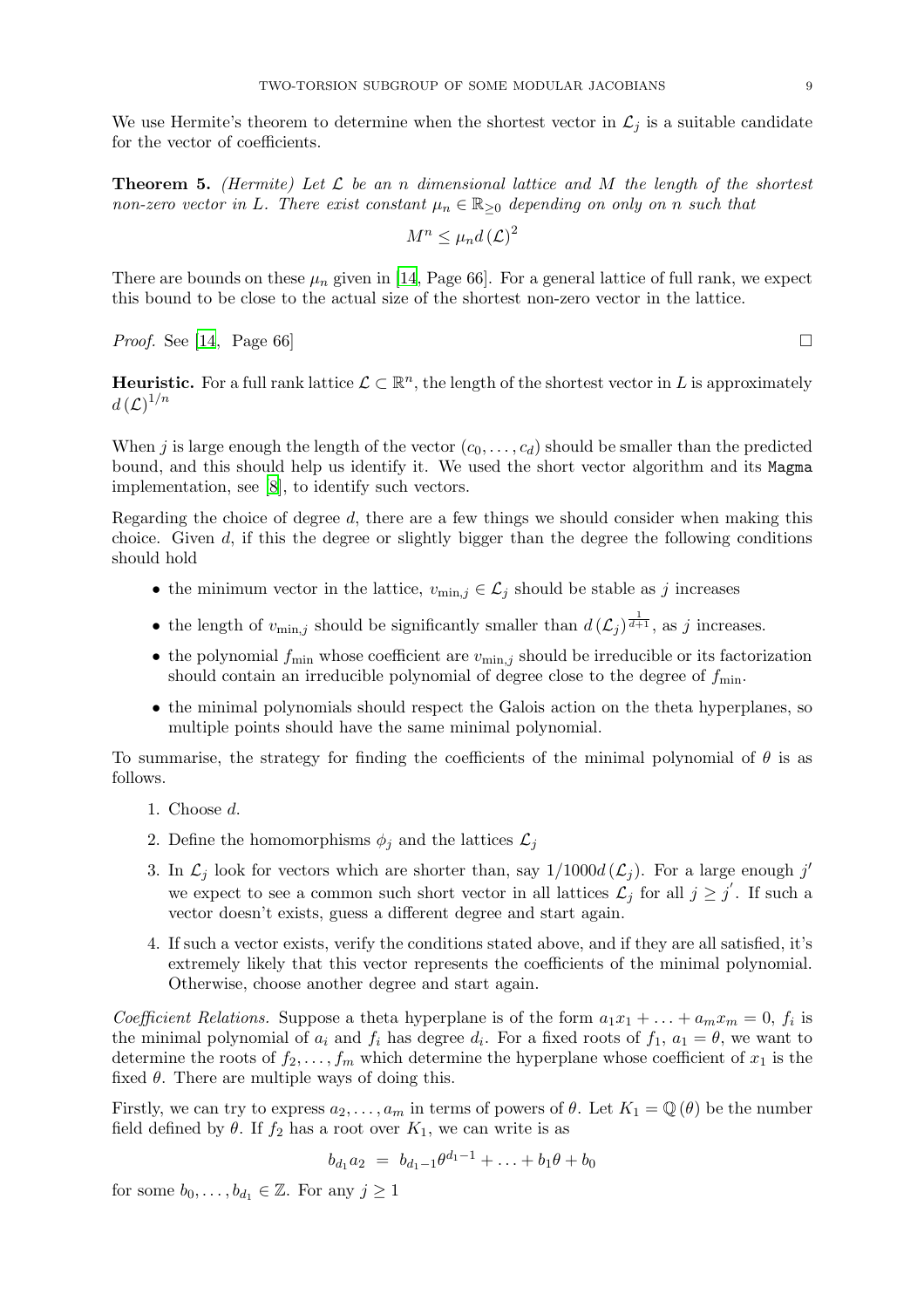$$
b_{d_1} a_{2,j} \equiv b_{d_1-1} a_{1,j}^{d_1-1} + \ldots + b_1 a_{1,j} + b_0 \bmod \mathfrak{p}^j
$$

For any  $j \geq 1$ , define a homomorphism

$$
r_j: \mathbb{Z}^{d_1+1} \longrightarrow \mathcal{O}_K/\mathfrak{p}^j
$$

$$
(u_0, \dots, u_{d_1-1}, u_{d_1}) \longmapsto u_0 + u_1 a_{1,j} + \dots + u_{d_1-1} a_{1,j}^{d_1-1} - u_{d_1} a_{2,j} \text{ mod } \mathfrak{p}^j
$$

Let  $R_j = \text{Kernel}(r_j) < \mathbb{Z}^{d_1+1}$ . This is a full rank lattice in  $\mathbb{Z}^{d_1+1}$  and  $(b_0, \ldots, b_{d_1-1}, -b_{d_1}) \in R_j$ for all  $j \geq 1$ . Arguing as before, for j large enough  $(b_0, \ldots, b_{d_1-1}, -b_{d_1})$  is expected to be the shortest vector in  $R_i$ .

Remark 7. If no relation as above exists, a similar method can be used to find higher order relations

$$
b_0 + b_1 a_1 + \ldots + b_{d_1 - 1} a_1^{d_1 - 1} + b'_1 a_2 + \ldots + b'_{d_2 - 1} a_2^{d_2 - 1} = 0
$$

which might help identify the corresponding roots of  $f_1$  and  $f_2$ .

When the degrees are large, coefficient relations can be computationally difficult to find. In such cases, we can factorise the minimal polynomial. Given  $f_i$  and p-adic approximations  $\{a_{i,j}\}_{j\geq 1}$ , we can factorise  $f_i$  over a field  $\tilde{K}$ . We choose  $\tilde{K}$  such that  $K \subset \tilde{K}$  and  $f_i$  splits over  $\tilde{K}$ . Let  $\mathfrak{P}$ be a prime of  $\tilde{K}$  over  $\mathfrak{p}$ . Then we factorise  $f_i$  over  $\tilde{K}$ 

 $f_i = s_1 \dots s_{d_i}$  where  $s_j$  are linear factors

For some  $k$ ,

 $s_k(a_{i,j}) \equiv 0 \mod \mathfrak{P}^j$  for all  $j \geq 1$ 

and thus  $s_k$  corresponds to the required root of  $f_i$ .

5.2. Algebraic Hyperplanes and Complex Approximations. Suppose the point  $a =$  $(a_1, \ldots, a_n)$  on S has a complex approximation  $(\alpha_1, \ldots, \alpha_n)$ , accurate to k decimal places. We use the short vector algorithm to find the minimal polynomials of the  $a_i$  and define the corresponding theta hyperplane.

Minimal Polynomials. Fix  $i, 1 \leq i \leq n$  and let  $\theta = a_i, \alpha = \alpha_i$ . As  $\theta$  is an algebraic number, there exists  $d \in \mathbb{N}$  and  $c_d, \ldots, c_0 \in \mathbb{Z}$  such that

$$
c_d\theta^d + \ldots + c_1\theta + c_0 = 0
$$

Suppose  $\alpha \in \mathbb{R}$ . Fix a constant  $C \sim 10^k$  and let  $\mathcal{L}_k$  be the lattice generated by the columns of the  $(d+1) \times (d+1)$  matrix

$$
A_k = \begin{pmatrix} 1 & \dots & 0 & 0 \\ 0 & \dots & 0 & 0 \\ \vdots & \ddots & \vdots & \vdots \\ 0 & \dots & 1 & 0 \\ [C\alpha^d] & \dots & [C\alpha] & [C] \end{pmatrix} = (v_d, \dots, v_1, v_0)
$$

where [a] denoted the integer part of a. As  $c_0, \ldots, c_d \in \mathbb{Z}$ 

$$
\mathbf{c}_k = \begin{pmatrix} c_d \\ \vdots \\ c_1 \\ a \end{pmatrix} = c_d v_n + \ldots + c_0 v_0 \in \mathcal{L}_k
$$

where  $a = c_d [C\alpha^d] + \ldots + c_1 [C\alpha] + c_0 [C]$ . We can recover  $\mathbf{c}_{\infty} = (c_d, \ldots, c_0)$  from  $\mathbf{c}_k$  by setting

$$
c_0 = a - (c_d [C\alpha^d] + \ldots + c_1 [C\alpha])
$$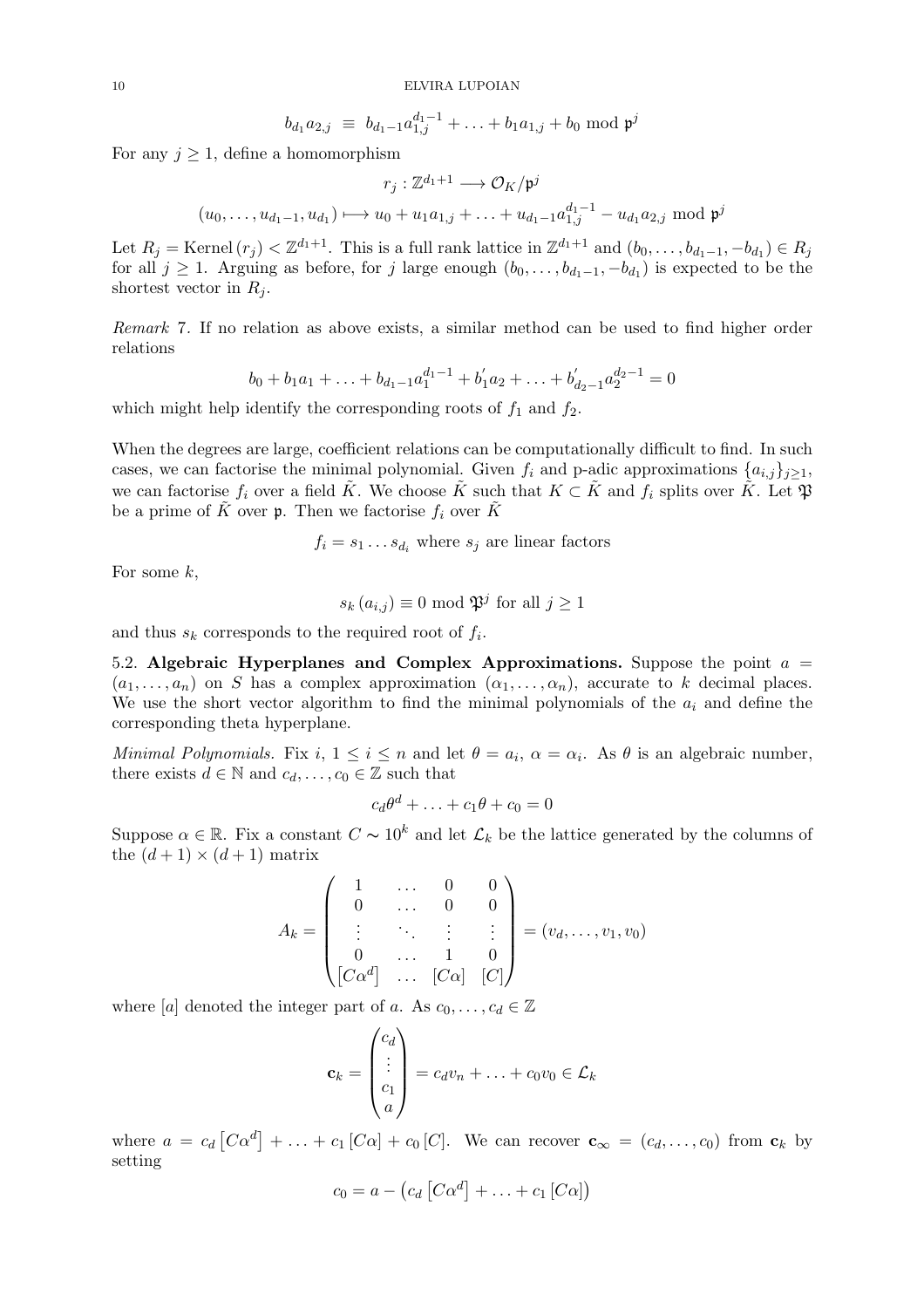For any  $k \geq 1$ 

$$
||\mathbf{c}_k|| = \sqrt{c_d^2 + \dots + c_1^2 + a^2}
$$
  
\n
$$
\leq \sqrt{c_d^2 + \dots + c_1^2 + (c_d^2 + \dots + c_1^2 + c_0^2)^2}
$$
  
\n
$$
\sim ||\mathbf{c}_{\infty}||
$$

so  $||c_k|| \sim ||c_\infty||$  and  $c_k \in \mathcal{L}_k$  for all  $k \geq 1$ . Thus for k large enough, we expect  $c_k$  to be the shortest vector in the lattice  $\mathcal{L}_k$ .

Hermite's theorem suggests that the shortest vector in  $\mathcal{L}_k$  has length  $\Delta(\mathcal{L}_k)^{\frac{1}{d+1}}$ , so for k large enough,  $||c_k||$  should be much smaller than this bound. This helps in identifying  $c_k$  and the corresponding vector  $c_{\infty}$ . As before, we use the short vecotr algorithm implemented in Magma (see [\[8](#page-32-10)]) to find short vectors in  $\mathcal{L}_k$ .

Remark 8. When the imaginary part of  $\alpha$  is not 0, the same method can be used but with  $\mathcal{L}_m$ being generated by the columns of

$$
A_k = \begin{pmatrix} 1 & \cdots & 0 & 0 \\ 0 & \cdots & 0 & 0 \\ \vdots & \ddots & \vdots & \vdots \\ 0 & \cdots & 1 & 0 \\ [C\text{Re}\left(\alpha^d\right)] & \cdots & [C\text{Re}\left(\alpha\right)] & [C] \\ [C\text{Im}\left(\alpha^d\right)] & \cdots & [C\text{Im}\left(\alpha\right)] & [C] \end{pmatrix}
$$

where  $\text{Re}(\alpha)$  and  $\text{Im}(\alpha)$  denote the real and imaginary parts of  $\alpha$ .

As in the p-adic case, we choose the degree d and look for short vectors in the  $\mathcal{L}_k$ . If d is the correct degree, slightly bigger, the corresponding polynomials should satisfy the same conditions as before. The strategy for finding the minimal polynomial is very similar to the p-adic case.

- 1. Choose d.
- 2. Define the lattice  $\mathcal{L}_k$ .
- 3. In  $\mathcal{L}_k$  look for vectors which are shorter than, say  $1/1000\Delta (\mathcal{L}_k)^{\frac{1}{n+1}}$ . If such a vector doesn't exists, either increase the precision k and start again, or choose a different degree and start again.
- 4. If such a vector exists, verify that  $\alpha$  is an approximate solution of the corresponding polynomial. If this is not the case, choose a different degree and start again.

Coefficient Relations. Suppose a theta hyperplane is of the form  $a_1x_1 + ... + a_mx_m = 0$  and  $f_i$ is the minimal polynomial of  $a_i$ ,  $d_i = \deg(f_i)$ . Given a root  $\theta$  of  $f_1$ , we want to determine the roots of  $f_2, \ldots, f_m$  defining the theta hyperplane with  $a_1 = \theta$ .

As in the p-adic case, we begin by looking for a relation over  $K_1 = \mathbb{Q}(\theta)$ . If  $f_2$  has a root over  $K_1$ , we can write it as

$$
b_{d_1}a_2 = b_{d_1-1}\theta^{d_1-1} + \ldots + b_1\theta + b_0
$$

for some  $b_0, \ldots, b_{d_1} \in \mathbb{Z}$ . Let  $\alpha_1, \alpha_2$  be the complex approximations of  $\theta$ ,  $a_2$  correct to k decimal places. If  $\alpha_1, \alpha_2 \in \mathbb{R}$ , we search by  $b_0, \ldots, b_{d_1}$  by looking for short vectors in the lattice generate by the columns of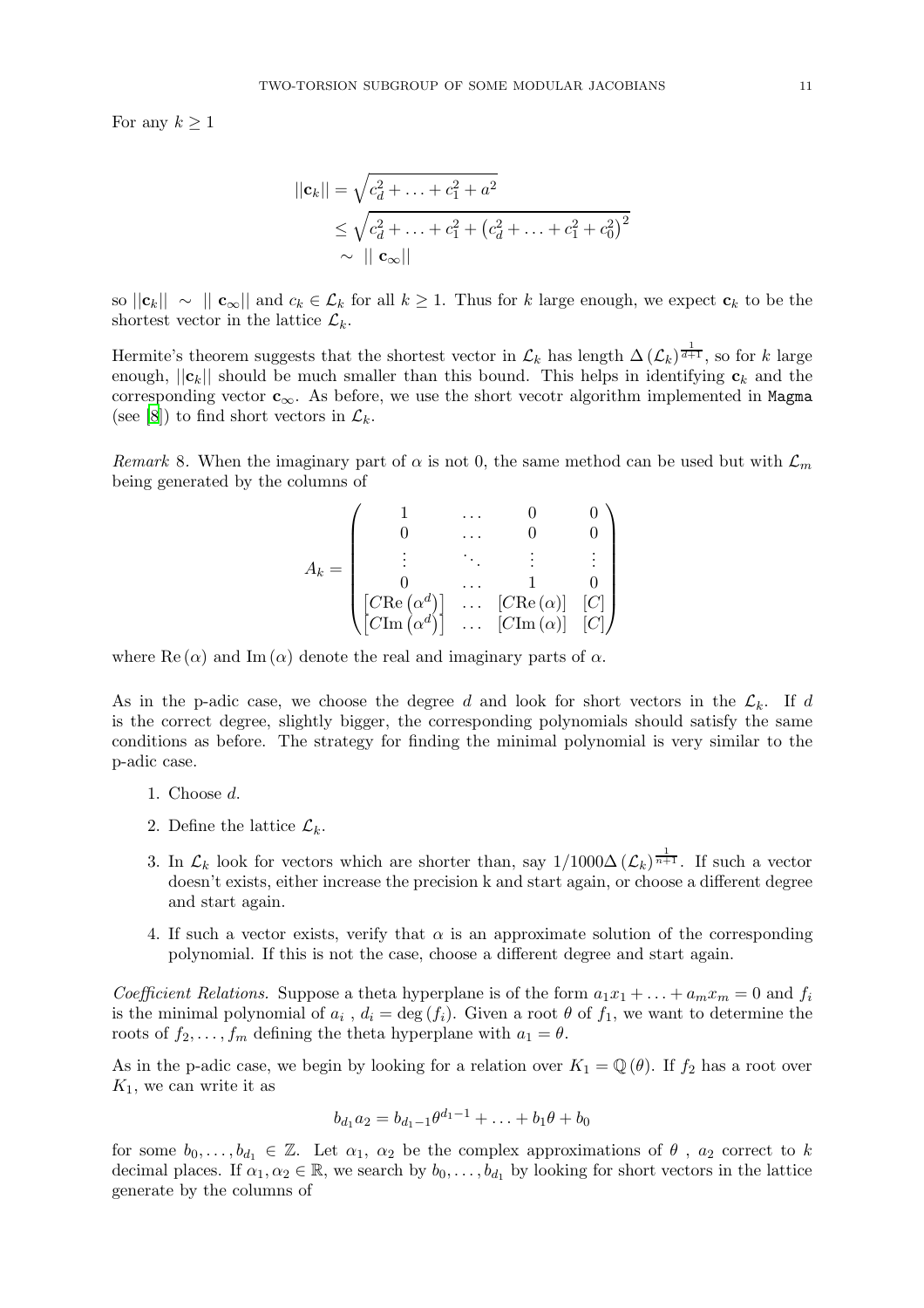$$
A_k = \begin{pmatrix} 1 & \dots & 0 & 0 & 0 \\ 0 & \dots & 0 & 0 & 0 \\ \vdots & \ddots & \vdots & \vdots & \vdots \\ 0 & \dots & 0 & 1 & 0 \\ [C\alpha_1^{n-1}] & \dots & [C\alpha_1] & [C\alpha_2] & [C] \end{pmatrix}
$$

where C is a constant of order  $10^k$ . If  $\alpha_1, \alpha_2 \notin \mathbb{R}$ , we instead search for short vectors in the lattice generated by the columns of

$$
A_k = \begin{pmatrix} 1 & \cdots & 0 & 0 & 0 \\ 0 & \cdots & 0 & 0 & 0 \\ \vdots & \ddots & \vdots & \vdots & \vdots \\ 0 & \cdots & 0 & 1 & 0 \\ \begin{bmatrix} C\text{Re}\left(\alpha_1^{n-1}\right) \\ C\text{Im}\left(\alpha_1^{n-1}\right) \end{bmatrix} & \cdots & \begin{bmatrix} C\text{Re}\left(\alpha_1\right) \end{bmatrix} & \begin{bmatrix} C\text{Re}\left(\alpha_2\right) \end{bmatrix} & \begin{bmatrix} C \\ C \end{bmatrix} \\ \begin{bmatrix} C\text{Im}\left(\alpha_2\right) \end{bmatrix} & 0 \end{pmatrix}
$$

Remark 9. If no relations as above exist, we can use a similar lattice method to look for higher order relations, that could help in identify the corresponding the roots of  $f_2$ .

When the degrees  $d_i$  are large, coefficient relations can be difficult to find. We can instead factorise the minimal polynomials. Suppose  $\alpha_i$  is a complex approximation of  $a_i$ , and  $f_i$  is the minimal polynomial of  $a_i$ . Over  $\mathbb{C}$ ,  $f_i$  can be factorised into linear factors.

$$
f_i = s_1 \dots s_{d_i}
$$

For k large enough, there is an n such that  $s_n(\alpha_i)$  is almost zero. Thus  $s_n$  corresponds to the required root of  $f_i$ .

# 6. Examples

6.1. 
$$
X_0(75)/w_{25}
$$
. Consider the non-hyperelliptic genus 3 curve X over Q, defined by

$$
X: f(x, y, z) = 3x^3z - 3x^2y^2 + 5x^2z^2 - 3xy^3 - 19xy^2z - xyz^2 + 3xz^3 + 2y^4 + 7y^3z - 7y^2z^2 - 3yz^3
$$

This is the modular curve  $X_0$  (75) modulo the action of the Atkin-Lehner operator  $w_{25}$ .

Let J be the Jacobian of X. In [\[10](#page-32-13), Pages 19-21] the authors showed that  $J(Q)_{\text{tors}} \cong \mathbb{Z}/2\mathbb{Z} \times$  $\mathbb{Z}/40\mathbb{Z}$ . Using the methods described in Sections 3 and 4, we show  $J(\mathbb{Q})[2] \cong (\mathbb{Z}/2\mathbb{Z})^2$ .

First we define a scheme of bitangents. We work on the affine chart  $\{z = 1\}$  and with bitangent of the form  $x = a_1y + a_2$  for some  $a_1, a_2 \in \overline{Q}$ . The intersection of the affine curve and the bitangent is given by

$$
F(y) = f(a_1y + a_2, y, 1)
$$

and this is necessarily a square if the given line is a bitangent. Equivalently, there exist  $a_3, a_4$ such that

$$
F(y) = l (y^2 + a_3y + a_4)^2
$$

where l is the coefficient of  $y^4$  in F. Equating coefficient in the above expression gives 4 equations,  $e_1, e_2, e_3, e_4$  in  $a_1, a_2, a_3, a_4$ .

$$
e_1(a_1, a_2, a_3, a_4) = 3a_1^2a_4^2 + 3a_1a_4^2 + 3a_2^3 + 5a_2^2 + 3a_2 - 2a_4^2
$$

$$
e_2\left(a_1,a_2,a_3,a_4\right)=6a_1^2a_3a_4+9a_1a_2^2+10a_1a_2+6a_1a_3a_4+3a_1-a_2-4a_3a_4-3
$$

$$
e_3(a_1, a_2, a_3, a_4) = 9a_1^2a_2 + 3a_1^2a_3^2 + 6a_1^2a_4 + 5a_1^2 + 3a_1a_3^2 + 6a_1a_4 - a_1 - 3a_2^2 - 19a_2 - 2a_3^2 - 4a_4 - 7
$$
  

$$
e_4(a_1, a_2, a_3, a_4) = 3a_1^3 + 6a_1^2a_3 - 6a_1a_2 + 6a_1a_3 - 19a_1 - 3a_2 - 4a_3 + 7
$$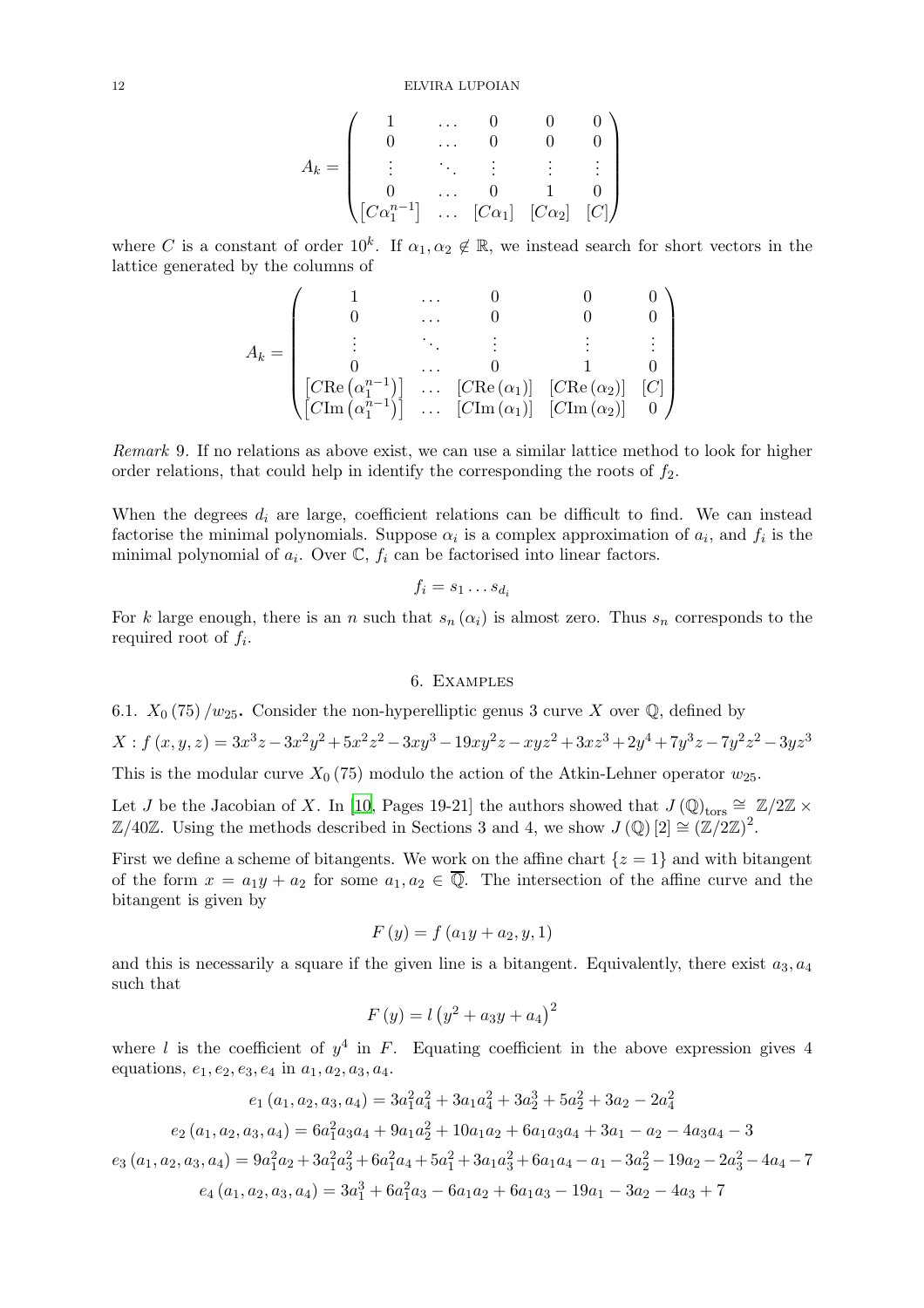Let S be the scheme defined by  $f_1, f_2, f_3, f_4$ . Notably, 17 is a prime of good reduction for X and  $S/\mathbb{F}_{289}$  has degree 28. Thus all bitangents to X correspond to points on S.

Let  $R = \mathbb{Q}(\sqrt{7})$  and  $O_R = \mathbb{Z}[\sqrt{7}]$  its ring of integers. The prime ideal  $\mathfrak{p} = \langle 17 \rangle$  of  $O_R$  has norm  $17^2 = 289$ , so we can use the isomorphism  $\mathbb{F}_{289} \cong O_R/\mathfrak{p}$  to calculate the points in  $S(\mathbb{F}_n)$ .

Each point in  $S(\mathbb{F}_n)$  has unique lift modulo  $\mathfrak{p}^k$  for each  $k \geq 1$  and using the methods described in Section 5, we find the minimal polynomials of the coefficients of each bitangent, and determine the bitangents.

We list coefficients of bitangent in Galois orbits. Given a bitangent  $x = a_1y + a_2$ , we give minimal polynomial of  $a_1$  and an expression for  $a_2$  in terms of  $a_1$  which determines the bitangent. All expression for  $a_2$  were found using the shortest vector method, with lattices defined using the p-adic approximations.

Rational bitangents:

$$
x = -3y - z
$$

$$
x = y - z
$$

$$
x = 2y - z
$$

$$
x = -2y - z
$$

Non-rational bitangents :

| $u^2+u-1$                                                                               |
|-----------------------------------------------------------------------------------------|
| $a_1 = u$                                                                               |
| $a_2 = 3u + 2$                                                                          |
|                                                                                         |
| $u^2 - 7u + 11$                                                                         |
| $a_1 = u$                                                                               |
| $a_2 = -u + 2$                                                                          |
|                                                                                         |
| $-u^2-8u+4$                                                                             |
| $a_1 = u$                                                                               |
| $a_2 = 2u - 1$                                                                          |
|                                                                                         |
| $-u^6-3u^5+5u^3-60u^2-63u+41$                                                           |
| $a_1 = u$                                                                               |
| $a_2 = \frac{1}{27} (u^5 + u^4 - 2u^3 - u^2 + 62u - 34)$                                |
|                                                                                         |
| $11u^6 + 49u^5 + 20u^4 - 55u^3 + 40u^2 - 11u + 1$                                       |
| $a_1 = u$                                                                               |
| $a_2 = \frac{1}{17} \left( 407u^5 + 1901u^4 + 1154u^3 - 1773u^2 + 1106u - 188 \right)$  |
|                                                                                         |
| $-u^6 - 14u^5 + 5u^4 + 20u^3 - 95u^2 - 134u + 139$                                      |
| $a_1 = u$                                                                               |
| $a_2 = \frac{1}{9164} \left( 41u^5 + 467u^4 - 1312u^3 + 2604u^2 + 2687u - 3083 \right)$ |
|                                                                                         |

The minimal polynomials show that the Galois orbits of the bitangents are as follows.

- $\bullet$  3 orbits with 6 bitangents each
- $\bullet$  3 orbits with 2 bitangents each
- $\bullet$  4 bitangents defined over  $\mathbb Q$  and thus stable under Galois action

Let K be the splitting field of  $-u^6 - 14u^5 + 5u^4 + 20u^3 - 95u^2 - 134u + 139$ . This is a degree 12 Galois extension of  $\mathbb Q$  and all bitangents are defined over K. Let  $\mathcal O_K$  be the ring of integers of  $K$ .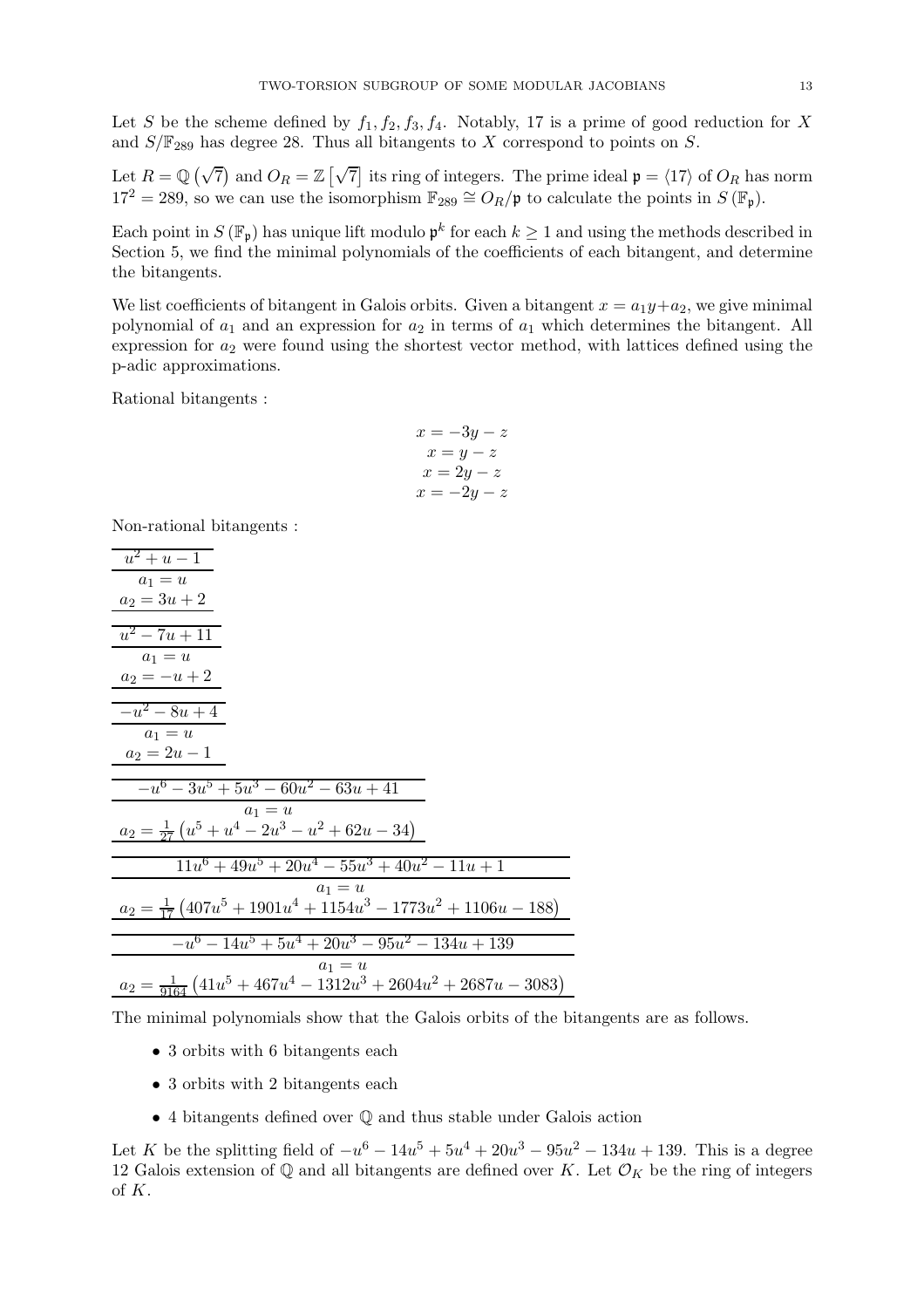The above tables give a complete list of affine bitangents. We can homogenise these equations, clear denominators and scale appropriately to derive the bitangents, defined over  $\mathcal{O}_K$ , to the projective curve X, viewed as a curve over K. Denote the set of bitangents to X by  $BT$ .

*Note.* We view BT as a subset of  $K(X)$ , the function field of the X, viewed as a curve over K.

Fix the rational bitangent

$$
b: x + 3y + z = 0
$$

Set  $HBT = \{\frac{1}{2}$  $\frac{1}{2}$ div  $\left(\frac{l}{b}\right)$  $\frac{1}{b}$  :  $l \in BT$ }. Let H be the subgroup of  $J(K)[2]$  generated by equivalence classes of elements of HBT.

Let  $\mathfrak p$  be a prime ideal in  $\mathcal O_K$  of norm 289. As 17 is a prime of good reduction for X, reduction modulo p induces an injection

$$
r_{\mathfrak{p}}:J(K)_{\text{tor}}\longrightarrow J(\mathbb{F}_{\mathfrak{p}})
$$

see [\[11\]](#page-32-14). As  $J(\mathbb{F}_{p}) \cong (\mathbb{Z}/2\mathbb{Z}) \times (\mathbb{Z}/8\mathbb{Z})^{2} \times (\mathbb{Z}/40\mathbb{Z})^{2} \times (\mathbb{Z}/160\mathbb{Z})$  and  $r_{\mathfrak{p}}(H) \cong (\mathbb{Z}/2\mathbb{Z})^{6}$ , H is equal to  $J(K)$  [2]. As the genus of X is 3, H is necessarily the entire two torsion subgroup.

$$
H=J\left(\overline{\mathbb{Q}}\right)[2]
$$

To determine the rational two torsion subgroup, we take Galois invariants of  $H$ . Let  $G =$ Gal (K/Q). Elementary computations show  $G \cong D_{12}$ , where  $D_{12}$  is the dihedral group of order 12, and the subgroup of  $H$  fixed by  $G$  is

$$
H^{G} = (\mathbb{Z}/2\mathbb{Z}) [P_0 - 5P_1 + 4P_2] + (\mathbb{Z}/2\mathbb{Z}) [-4P_0 + 4P_2]
$$

where  $P_0 = (0:0:1), P_1 = (1:0:0)$  and  $P_2 = (-4:-1+\sqrt{5}:2)$ . Thus  $J(\mathbb{Q})[2] \cong (\mathbb{Z}/2\mathbb{Z})^2$ , verifying the result of [\[10](#page-32-13)].

6.2.  $X_0$  (54). In this section we compute the 2 torsion subgroup of the Jacobian of the nonhyperelliptic genus 4 modular curve  $X = X_0$  (54). This has rational model (see [\[13\]](#page-32-1))

$$
f_1 = x^2z - xz^2 - y^3 + y^2w - 3yw^2 + z^3 + 3w^3
$$
  

$$
f_2 = xw - yz + zw
$$

Let J be the Jacobian of this curve. As stated in [\[13](#page-32-1)],  $J(\mathbb{Q}) \cong (\mathbb{Z}/3\mathbb{Z}) \times (\mathbb{Z}/3\mathbb{Z}) \times (\mathbb{Z}/9\mathbb{Z})$ , and so there is no rational 2-torsion. We verify this using our method.

For the scheme of tritangents, we work on the affine chart  $\lceil w - 1 \rceil$  and with tritangent planes of the form

$$
x = a_1y + a_2z + a_3
$$

for some  $a_1, a_2, a_3 \in \overline{\mathbb{Q}}$ . The intersection of the affine curve with this plane is described by

$$
F_1(y, z) = f_1(u_1y + u_2z + u_3, y, z, 1)
$$
  
\n
$$
F_2(y, z) = f_2(u_1y + u_2z + u_3, y, z, 1)
$$

Let H be the resultant of  $F_1$  and  $F_2$  with respect to z, that is, the resultant of  $F_1, F_2$ , viewed as polynomials in z. The resulting  $H$  is a degree 6 polynomial in  $y$ , and let  $l$  be the coefficient of  $y^6$  in H. If the given plane is a tritangent, H is necessarily a square, so there exist  $a_4, a_5, a_6 \in \overline{\mathbb{Q}}$ such that

$$
H(y) = l (y^3 + a_4 y^2 + a_5 y + a_6)^2
$$

Equating coefficient above, we obtain 6 equations  $e_1, \ldots, e_6$  in  $a_1, \ldots, a_6$ . We also require a 7th equation to define our scheme

$$
e_7: a_7\Delta + 1 = 0
$$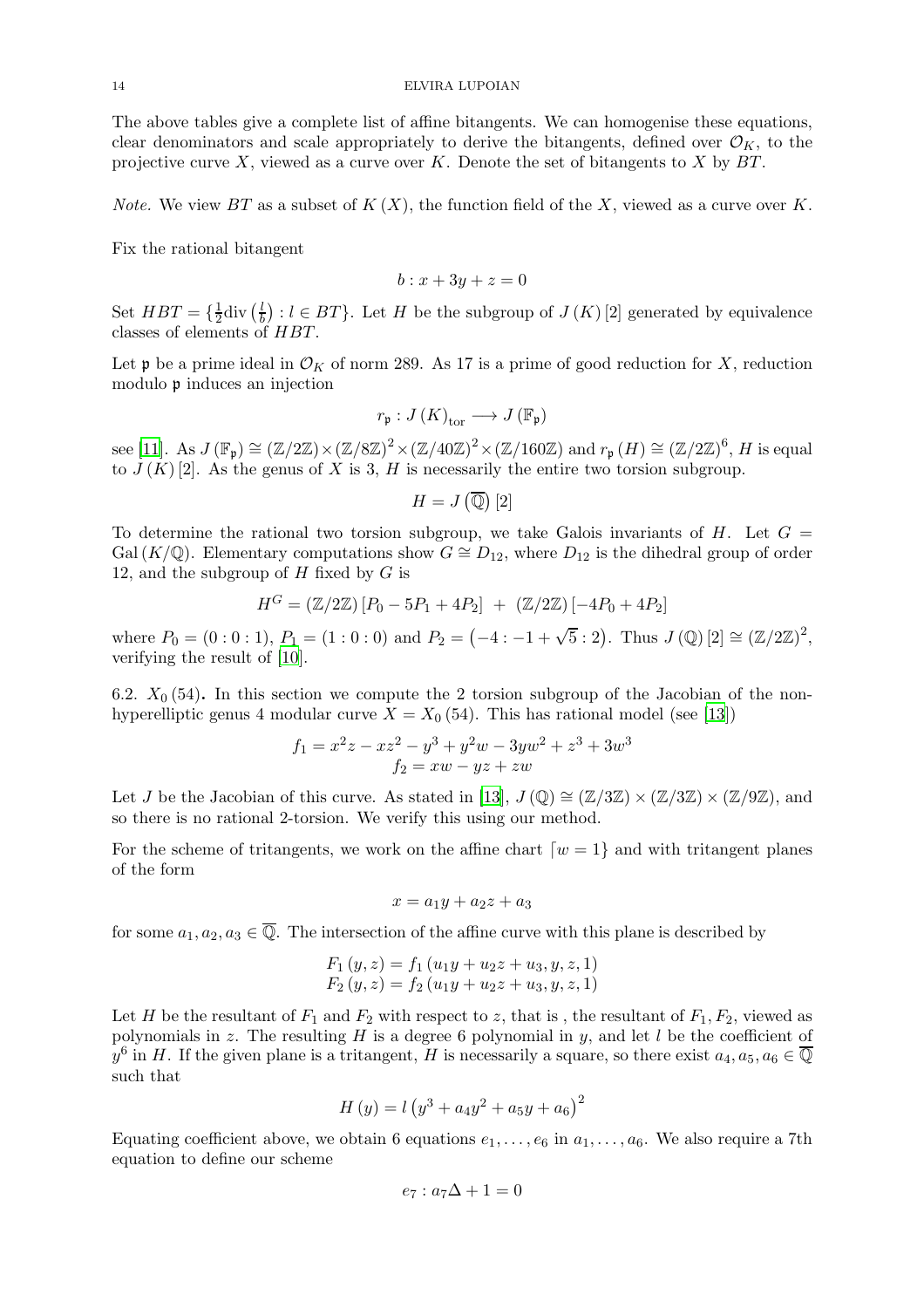where  $\Delta$  is the discriminant of  $y^3 + a_4y^2 + a_5y + a_6$ . Let S the scheme defined by  $e_1, \ldots, e_7$ . This is a zero dimensional scheme, and over  $\mathbb{F}_{289}$ , it has degree 120, thus all tritangents to X correspond to a point on  $S$ .

Let  $R = \mathbb{Q}(\sqrt{-3})$  and  $\mathcal{O}_R$  its ring of integers. The ideal  $\mathfrak{p} = \langle 17 \rangle$  is prime and its norm is 289, and we use the isomorphism  $\mathbb{F}_{289} \cong \mathbf{F}_{p} = \mathcal{O}_{R}/p$  to calculate the points of  $S(\mathbb{F}_{289}) =$  $S(\mathbb{F}_{n}).$ 

Using the techniques of Sections 3 and 4, we compute the lifts of points of  $S(\mathbb{F}_n)$  modulo powers of p, and compute their minimal polynomials. Below, we state the complete list of tritangents to  $X_0$  (54). The planes are of the form  $x = a_1y + a_2z + a_3$  and these coefficients  $a_i$  are stated below in Galois orbits. We give the minimal polynomial of  $a_1$  and expressions for  $a_2$  and  $a_3$  in terms of  $a_1$ . For all orbits of size at most 18, relations for  $a_2$  and  $a_3$  were found using lattices.

| $+16$     | $u^3$ +   | $u^{\mathrm{o}} -$      |
|-----------|-----------|-------------------------|
| $a_1 = u$ | $a_1 = u$ | $a_1 = u$               |
| $a_2 = 2$ | $a_2 = 2$ | a <sub>2</sub>          |
| $a_3 = 0$ | $a_3 =$   | $=3u$<br>a <sub>2</sub> |

| $u^9 - 6u^8 - 33u^7 + 12u^6 + 159u^5 + 42u^4 - 303u^3 - 96u^2 + 336u - 368$                                |
|------------------------------------------------------------------------------------------------------------|
| $a_1=u$                                                                                                    |
| $a_2 = 1/122088(582u^8 - 4171u^7 - 13492u^6 + 15942u^5 + 58678u^4 - 16883u^3 - 81192u^2 - 22192u + 72224)$ |

 $a_3 = 1/122088(582u^8 - 4171u^7 - 13492u^6 + 15942u^5 + 58678u^4 - 16883u^3 - 81192u^2 - 22192u - 171952)$ 

$$
u^9 - 6u^8 + 39u^7 - 96u^6 + 231u^5 - 498u^4 + 705u^3 - 1068u^2 + 768u - 764
$$
  
\n
$$
a_1 = u
$$
  
\n
$$
a_2 = 1/27472884(-9147u^8 + 39967u^7 - 166418u^6 - 250242u^5 + 2759129u^4 - 9620461u^3 + 19809024u^2
$$
  
\n
$$
- 37745252u + 44613460)
$$
  
\n
$$
a_3 = 1/27472884(-9147u^8 + 39967u^7 - 166418u^6 - 250242u^5 + 2759129u^4 - 9620461u^3 + 19809024u^2
$$
  
\n
$$
- 37745252u - 10332308)
$$

 $u^{18} + 6u^{17} + 69u^{16} - 174u^{15} + 1002u^{14} - 1554u^{13} + 5037u^{12} - 6402u^{11} + 15594u^{10} - 15838u^{9}$  $~~+26709u^8-33978u^7+33585u^6+57648u^5+126480u^4+255264u^3+77568u^2+123648u+135424$ 

$$
a_1 =
$$

 $a_2 = 1/5906415005533968874221744(-31129242234216009485u^{17} -119183447151058617169u^{16}$  $- \ 1795887743889040110411u^{15} + 9764261495178846966223u^{14} - 46562934797120395726198u^{13}$ 

 $+ \ 126114297581706886936076u^{12} - 312936062121775218960711u^{11} + 618650090352986312493915u^{10}$ 

 $-1179476165756665596615142u^9 + 1929928818585270389624008u^8 - 2867524812205444103546683u^7 +$ 

 $3970176035614551814135947u^6 - 5280979633331634882985613u^5 + 3093171734023912718117069u^4$ 

 $- 4576935227173784023568128u^3 - 949884348229570871039040u^2 + 6136454376541188224133456u$ 

 $-1619128009901537667089056$ 

 $a_3 = 1/5906415005533968874221744(-49704949515676066445u^{17} - \\ 263089380367087944527u^{16}$ 

 $-3264763180320918744461u^{15} + 10753189128735684700897u^{14} - 59318606869176419834778u^{13} +$ 

 $117954409177574130024916u^{12} - 338709684403269603514557u^{11} + 538153702241133227792357u^{10}$ 

 $-1190361035369352604393578u^9 + 1659235172665545843856408u^8 - 2624006204858431829834141u^7$ 

 $+3652224091502944979807221u^6-4377189524314766261406797u^5+1824412574365627388685555u^4$ 

 $-7506092071075401020530112u^3 - 7817236629703809373242960u^2 - 9555830293525564812218704u$ 

 $-4491969238135783168247808$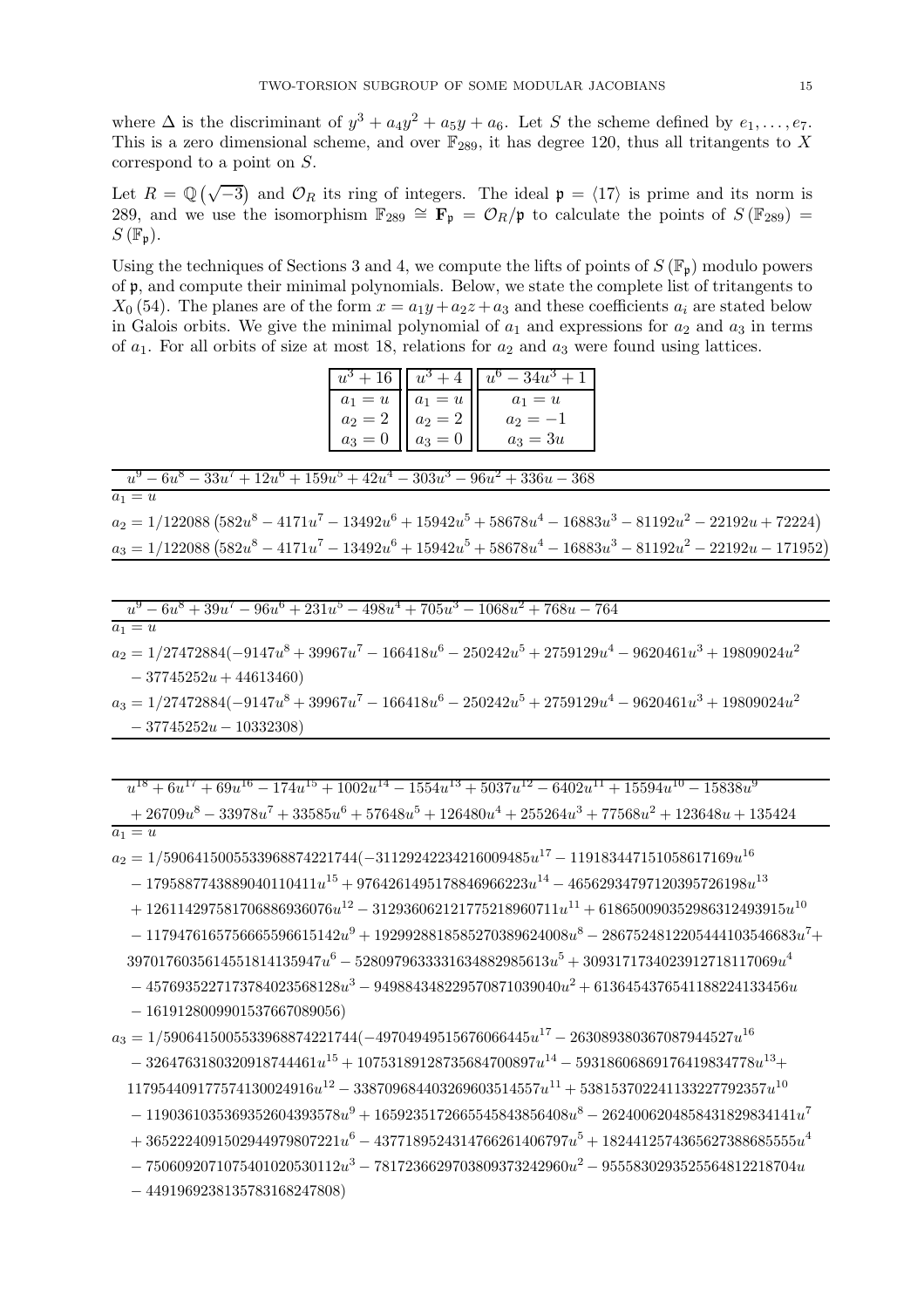| $u^{18} + 24u^{17} + 168u^{16} + 330u^{15} - 1752u^{14} - 11760u^{13} - 27345u^{12} - 2496u^{11} + 162960u^{10} + 548084u^{9}$ |
|--------------------------------------------------------------------------------------------------------------------------------|
| $+\enspace 1080240u^8 + 1579776u^7 + 1920471u^6 + 2041608u^5 + 1873704u^4 + 1403970u^3 + 784392u^2$                            |
| $302928u + 70921$                                                                                                              |
| $a_1 = u$                                                                                                                      |
| $a_2 = 1/2612434737693323606430495494187753156(-34890515330442624149391768354060u^{17}$                                        |
| $813974253334968427499857480396346u^{16} - 5315625686923069399745414811952161u^{15}$                                           |
| $- \, 7968399274144775989117079457719172u^{14} + 66007239056716326462297627324027434u^{13}$                                    |
| $+ \ 363430864806024412029128592298366785u^{12} + 709571017059693616485676660396177176u^{11}$                                  |
| $-\, 343095957346558209419379182779267340u^{10} - 5291511176018854366213681099195361244u^9$                                    |
| $- \ 15432311194549710728883415473614955600u^8 - 28042095097957224096979000842941360900u^7$                                    |
| $-\ 38958476406821170054148206766106302112u^6 - 45658476556790101212301269052587331236u^5$                                     |
| $- \  \, 46136615642386555546351923712487729266u^4 - 40570931544419096719422330734166290031u^3$                                |
| $-\, 29623996256567145095277893315639192484u^2 -17087146046788757352456431793757563614u$                                       |
| $-5715459602271228644483760807975312081)$                                                                                      |
| $a_3 = 1/1306217368846661803215247747093876578(34890515330442624149391768354060u^{17}$                                         |
| $+ \; 813974253334968427499857480396346u^{16} + 5315625686923069399745414811952161u^{15}$                                      |
| $+\,7968399274144775989117079457719172u^{14} - 66007239056716326462297627324027434u^{13}$                                      |
| $- \ 363430864806024412029128592298366785u^{12} - 709571017059693616485676660396177176u^{11}$                                  |
| $+\ 343095957346558209419379182779267340u^{10}+5291511176018854366213681099195361244u^9$                                       |
| $+\ 15432311194549710728883415473614955600u^8 + 28042095097957224096979000842941360900u^7$                                     |
| $+\ 38958476406821170054148206766106302112u^6 + 45658476556790101212301269052587331236u^5$                                     |
| $+ \, 46136615642386555546351923712487729266u^4 + 40570931544419096719422330734166290031u^3$                                   |
| $+29623996256567145095277893315639192484u^2+13168493940248771942810688552475933880u$                                           |
| $\pm$ 3103024864577905038053265313787558925)                                                                                   |

 $u^{18} + 6u^{17} - 3u^{16} + 42u^{15} + 714u^{14} + 1470u^{13} - 1371u^{12} - 11370u^{11} - 9894u^{10} + 24410u^9 + 37941u^8$  $-38802u^7 - 65559u^6 + 164496u^5 + 218712u^4 - 257016u^3 - 226128u^2 + 586752u + 583696$ 

 $a_1 = u$ 

 $a_2 = 1/748443319490297425788(101966914012047682u^{17} + 468227611026967390u^{16}$ 

 $-\ 960237277787779028u^{15} + 5658706550118893479u^{14} + 64807527469708006677u^{13}$ 

 $+ \ 58965326517473524477u^{12} - 219654939393396760614u^{11} - 845781422790391153309u^{10}$ 

 $+ 180218299519050358179u^9 + 2205090562720128866179u^8 + 749498245602099319462u^7$ 

 $- \ 4983733968840718455335u^6 + 361998705079288709779u^5 + 16183120977674616604413u^4$ 

 $- \; 529310914141616544908u^3 - 25125642701005269493884u^2 + 12780763084893697581524u$ 

 $+42186490404697284318744)$ 

 $a_3 = 1/142952674022646808325508(20958264238791694016u^{17} + 95487544616138604615u^{16} \\$ 

 $~~-201032685396211311863u^{15}+1167667005427498962044u^{14}+13271443121099699819501u^{13}~~$ 

 $+ \ 11634135727266966651054u^{12} - 45788074741869039986043u^{11} - 173505774846219724687570u^{10}$ 

 $+ \ 41456644659570940441439u^9 + 455408237911484233896794u^8 + 148173094760092237518279u^7$ 

 $- \ 1028613959233721983794764u^6 + 83701486737184200910679u^5 + 3326937827813778661134581u^4$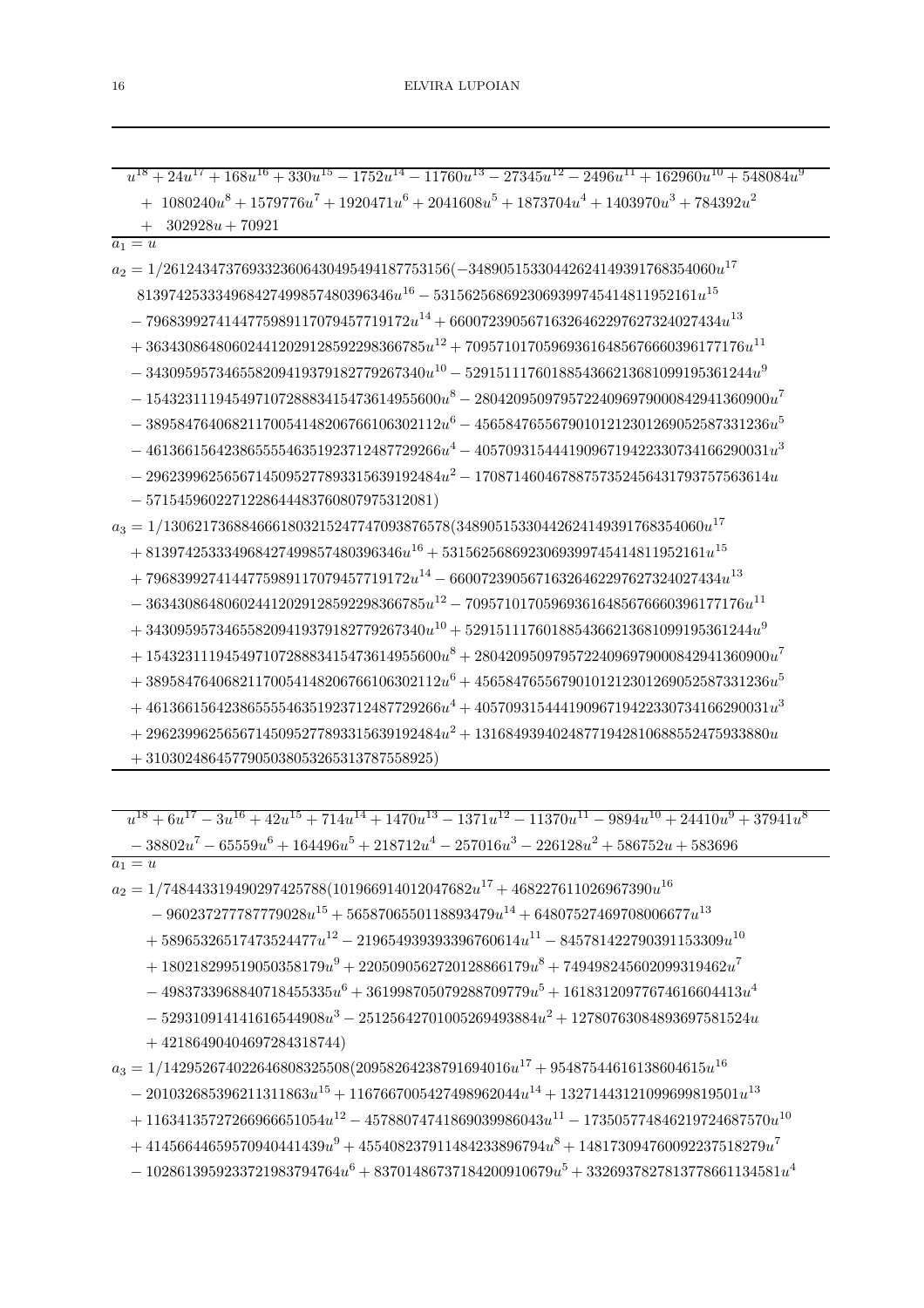There is one orbit of size 36. In this case, relations for  $a_2, a_3$  were computed by factorising the minimal polynomials.

 $u^{36} - 24 u^{35} + 408 u^{34} - 3372 u^{33} + 22056 u^{32} - 127776 u^{31} + 630786 u^{30} - 2714424 u^{29} + 11261496 u^{28} - 41046764 u^{27} + 131733144 u^{28}$  $~~-408414384u^{25}+1150083423u^{24} -2814636528u^{23}+6374836368u^{22} -13214216088u^{21}+23592829968u^{20} -36895248864u^{19}$  $+ 51352475964u^{18} - 58328930160u^{17} + 42803579664u^{16} + 3616822728u^{15} - 69219558864u^{14} + 126403035264u^{13} - 153084561489u^{12}$  $+ \; 151586318088u^{11} - 131113127592u^{10} + 78540995524u^9 + 18513274440u^8 - 121585972992u^7 + 155356552290u^6 - 110860906584u^5$  $+ 57084024120u^4 - 38472387036u^3 + 36135508152u^2 - 21483956688u + 5029788241$  $a_1 = u$  $a_2=\frac{1}{\theta_1}(10222877190458421992007838487466233113889668838176677821296251563189004613169604046136331949448394249u^{35}$  $-\; 24009675733548179757529381361592666642837469689164897055754159093371336438176382818983732190730765166u^{34}$  $+\ 4050509531874709879480447299939097246321776532825688537645165293570059602023876794904887045964607458825u^{33}$  $+\ 209876662046414164334732642478913709294569987341706235156514154064484297581627138992650857793958028915440u^{31}$  $-\ 1206278152713319309920384580556485519555970713542519650499998647142534005947808588955902149385343616551797u^{30}$  $+\; 5877590759602304333990089967332253446341263210751415219493462711491398960206656442338088015654149442798175u^{29}$  $-\; 25003851819412941955169446087082771555451127739740386739341378271681013080999589196887675617383639419970622u^{28}$  $+\,103557046409061224672316125856655207834034156504833380915522968628081375484569439784699258173121283466238767u^{27}$  $-\ 371627713881538349074614460564402469123942316249744571166848378173463099682562410093789826751734982741684485u^{26}$  $+ \ 1177298227910156098670995055478903516197273776195583450410533235696164496852180931114891835867557313281860356u^{25}$  $- \, 3643324447199002580212027299006054260140859999867444829245632105168056836957406101438990107053601920458713731u^{24}$  $+\,101044707574572711522013887289905433540282787758720888194999378184572521705392671352041985922878113555526808690u^{23}$  $~~-24262271150250468613895612717818348420709725502272779760526888773740635216845311697654863646793312547394327188u^2\\$  $+$  54482247402595626044739652181348954833891791738307475378530738091299107939142069779572363762971074800764515402 $n^{21}$  $-$  110998946352604554823388186564769544914675035244136528807424888495139702728432679262867424966979648475629783174 $u^{20}$  $+\ 192766884031772466925040926205330833254541634350293518805610175607945435120673579583729751456468828987129597576u^{19}$  $-$  294645207529137917688796204597449526780933459878586031595121876962794375864702341122021919665267516850586064834 $u^{18}$  $+\ 398299495367627212006589784536909730332371371561293276899695753437120104775006262690043285507957069353289357254u^{17}$  $~~- \ 426723185273111309785323819812051495350110086617342101373471416018220766074357122714764770005438537464687644356u^{16}$  $+\ 262810768986577157682355140224807184397731343782308993746063589842006091924208970677998164512837928655067795486u^{15}$  $+\ 139845676407702693995505513245295647794853272438805758117757720100280035849076065631809005729439967854749028558u^{14}$  $-\ 641167963497110286254445689247159087913366181605025734065639784800118732328941089596448092562310361850733596144u^{13}$  $+ \ 1012580667857446293945514598784159897899918573522544896270648814993556546763671530861861079007398845612085389978u^{12}$  $- \; 1129583773478806984319073619231088601986070460015143293386909340638369600847023359022651290052493983897199706315n^{11}$  $+$  1065059330484160358056965510003074989535933086199055993666456290872000481421129763254053471653749683635278401250 $u^{\bar{1}0}$  $-\ 878451892694321819933116080242973835225045718308648783372120304940592488557773336891927826369568175022299954755u^9$  $+ \, 437498575012407550694045201214025919265624125806622441426773087941143192288858653122923522389622049528545349969u^8$  $+\ 351748544862357914295360964581198508125964534138619169599853105487805218888355888183251903151995649747656080776u^7\\$  $=1087757989592079392500813736228035094507754192677856146038415416636495666864329248673177941249402664959478621337 $\eta^6$$  $+\ 1134087490430925327089985337914925787081154149925074262483112152260999387718957985029989248377760449719245791147u^5$  $-$  650316273531201179802958697601012932919670580087292140814838460493997874488833894204480667171557209882041554014 $u^4$  $+\ 285434933297098783933117424238628854250731438987206186342623192650989805138093513429978072836557774566402991907u^3$  $-102238635574445906849625392152672416442655878689106547201654989566761347948169828526320251287179359925382257159$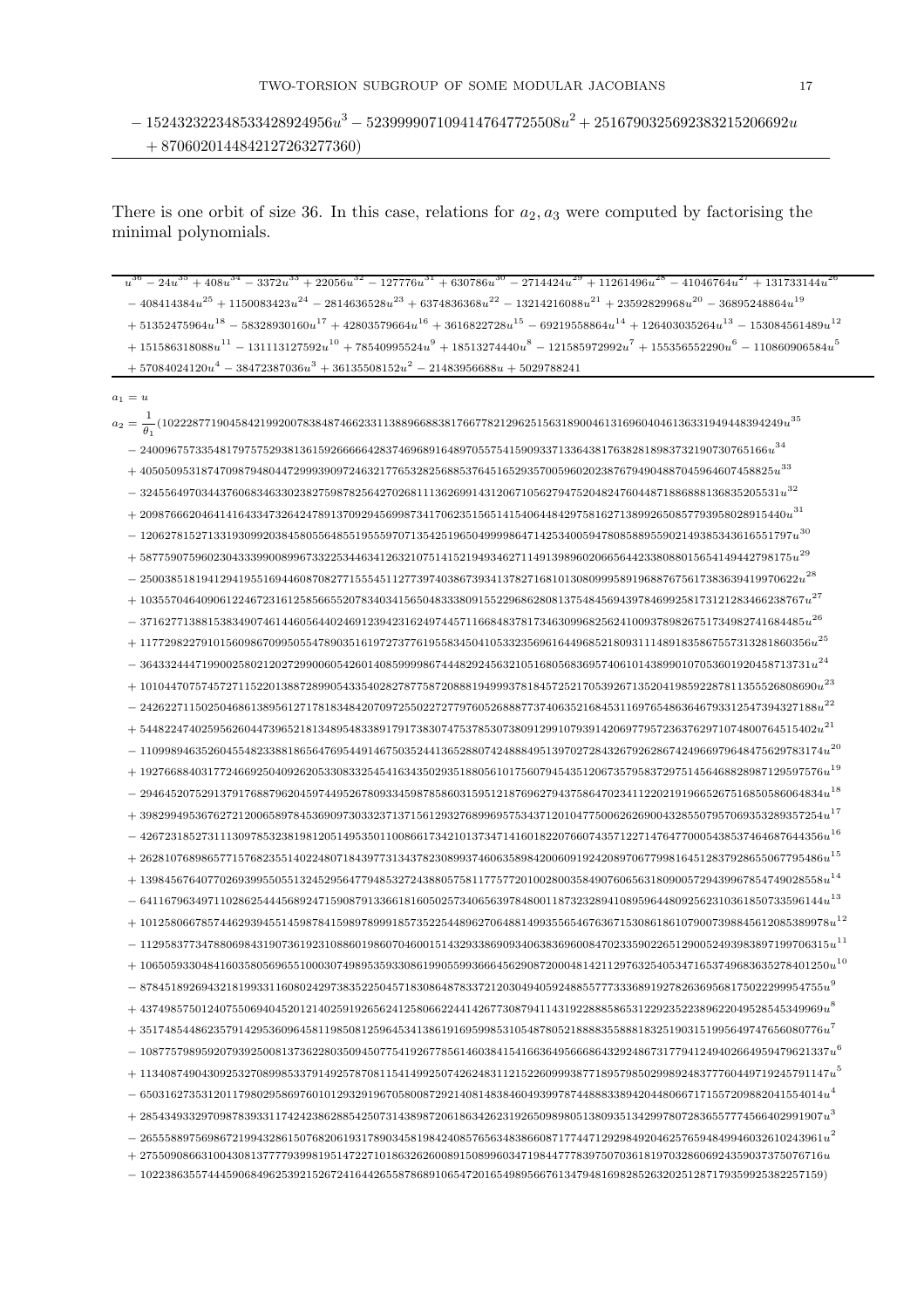### 18 ELVIRA LUPOIAN

| $a_3=\frac{1}{\theta_2}(-1031032789082365245831384865870173783936098412083407466981999595610640435024705732460365616884718559379856u^{35}$ |  |
|--------------------------------------------------------------------------------------------------------------------------------------------|--|
| $-23805519174064407337589691073770081642648720606220815513440697627081533181651397518258033584401148224834019u^{34}$                       |  |
| $399242616814686862379434349750553832006252605340273924782308721663031927582348953974954435736072672726069386u^{\textnormal{33}}\\$        |  |
| $3119148715480540476527025306997631611918802037601248138994335849755011022939171885484234791682599926874644044u^{32}$                      |  |
| $20003041636538396447697597975818731035860948614234399668835451166797152135938476643299714809453881624094900007u^{31}$                     |  |
| $114333363630274210964942292963865120476798535786650902891137798757741165590206607911766537948996732285386698540u^{30}$                    |  |
| $551377994420751005114447273003569994404710689289826019781311170507706214802493281523352419665523833881076820040u^{29}$                    |  |
| $2325794232905536978720551045157246507176655611836504397271035104174943603415840368554928989617955602882501206953u^{28}$                   |  |
| $9633461194450130398033487709405567013744549320974586460297186533374394502509013305820516343659143616154826125774u^{27} \\$                |  |
| $+ \, 34135081620909824127950210203931971240707706276626525011952811421475409288407110270562364379075616562218547142604u^{26}$             |  |
| $107155183172256765614994331982951847874996660237734410435754896790817541345170403633567984148552893553581462182773u^{25} \\$              |  |
|                                                                                                                                            |  |
| $909758069888150307660267052185005017670478791690767207842170224193860187905727168415823297492804376943751851709824u^{23}$                 |  |
| $2154475590348264082902061386637561325598176653761135491877917917635414988194768907555561489234325934004598843597382u^{22}$                |  |
|                                                                                                                                            |  |
| 9733599057683480904524116767353267231884282928664657732026139561296440842288915437837973982829635622651567380627800 $u^{20}$               |  |
| 16575028389208453227266891208994510419890256076085616042733694141210267504966898053610809485563507063813358254531486 $u^{19}$              |  |
| $25162762641177258043549512253278117955681816041760646411116763370746439632934594205361313513562013328309858331469664u^{18}$               |  |
| $33635408081930272106598581207332952953776038735546695441863592281670991661194251949738712496816018075264429136334192u^{17}$               |  |
| $+ \ 34614496203717295449511534267460385288556887303369320569611726397509693885322042879937662966474550613357386425621386u^{16}$           |  |
| $19144802223553631440138527222039936715803609781213974292027684405537513084842385784630634288411203809024181487529812u^{15}$               |  |
| $15294184866541965518221468815655348877829933215387973912121768169866562483390659971820959968351178468095573344175304u^{14} \\$            |  |
| 56691694484351832895452882260417362495187430869597678415223370696990243304295049125700632277370906877619374033626894 $u^{13}$              |  |
| $86188678759027126717291913615400356426255884211846499635888499357500230011345491965805723635494764410027854718534416u12$                  |  |
| $94102414973476331856702749476137216554775597478651007598091676121247371126221692353031984911391182815240081536459728u^{11}$               |  |
| $88558436452810359600741626450845353357549233450792812425381352799929319614981701932856707491010684964944914853770041u^{\t10}$             |  |
| $70903559417174319487333423525812575294221939719995487189503364109803039921843407406121842713186502012325778780917926u$                    |  |
| $30083830519960722162309461546439932570755276437306790423237316951439678701263803675136831995252759748766676272173476u^8$                  |  |
| $36133623414159023776527054068267153280076023028232780271967537148701660954330428644942738936722801877002597452423403u^7$                  |  |
| $-92494344137683228301593704597529954013110746695877321784158000238056038875872828518477651748725460764751210722279572u^6$                 |  |
| $92031986609629496180144463969951573414107799746686319753000742374448013677602674394506001722317737191809767963836680u^5$                  |  |
| $53005815405181600856679451317280404854037961963071664163933741923387520615004329494799274044703114703659207931122013u^4\\$                |  |
| $23715239054892894872539247763643380572604540506730107459921467559082046195259548843958982318164994757574869201811038u^3\\$                |  |
| $20385095938217764512082367976080470455159826371752794405895564765911045856792208805061233252814566746418201351245564u^2$                  |  |
|                                                                                                                                            |  |
| 8536604664413581087515442948885657383690592187410147540531985078719545038712179762646297379132783099403768524753276)                       |  |

# where  $\theta_1$ ,  $\theta_2$  are

 $\theta_1 = 8254470261363309608428015833731504524884861449246895182815867529091604745440596677033545551560225331430429824$ θ<sup>2</sup> = 585415285406147280739323310944072032409359258842039053260484141030705700151392556931896084062202740730377513547904 The minimal polynomials show that the Galois orbits of tritangents are as follows

- there are 2 orbits with 3 tritangents each
- there is one orbit with 6 tritangents
- there are 2 orbits with 9 tritangents each
- there are 3 orbits with 18 tritangents each
- there is 1 orbits with 36 tritangents

Let  $K$  be the number field defined by  $f$ ,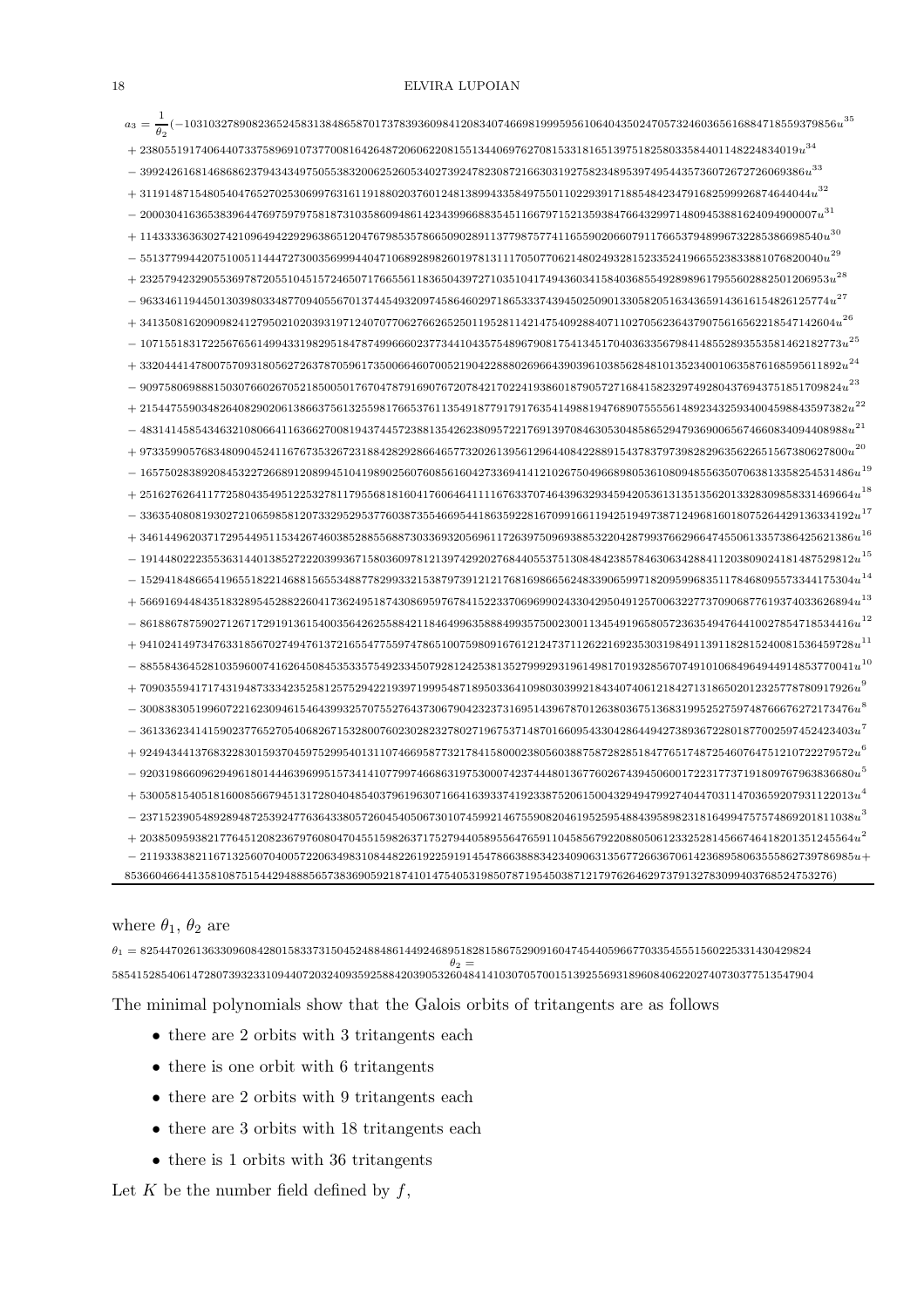$$
f = u^{36} - 24u^{35} + 408u^{34} - 3372u^{33} + 22056u^{32} - 127776u^{31} + 630786u^{30} - 2714424u^{29} + 11261496u^{28} - 41046764u^{27} + 131733144u^{26} - 408414384u^{25} + 1150083423u^{24} - 2814636528u^{23} + 6374836368u^{22} - 13214216088u^{21} + 23592829968u^{20} - 36895248864u^{19} + 51352475964u^{18} - 58328930160u^{17} + 42803579664u^{16} + 3616822728u^{15} - 69219558864u^{14} + 126403035264u^{13} - 153084561489u^{12} + 151586318088u^{11} - 131113127592u^{10} + 78540995524u^9 + 18513274440u^8 - 121585972992u^7 + 155356552290u^6 - 110860906584u^5 + 57084024120u^4 - 38472387036u^3 + 36135508152u^2 - 21483956688u + 5029788241
$$

This is a degree 36 Galois extension and all minimal polynomials split over K. This gives a complete list of tritangent planes to the affine curve base changed to  $K$ . We homogenize these expression, clear denominators and scale appropriately to ensure that all planes are defined over  $\mathcal{O}_K$ , the ring of integers of K. Let TT be the set of triangents to X.

*Note.* We view TT as a subset of  $K(X)$ , the function field of X, viewed as a curve over K.

Fix a plane  $t \in TT$  and define

$$
HT = \left\{ \frac{1}{2} \text{div} \left( \frac{a}{t} \right) : a \in TT \right\}
$$

and let H be the subgroup of  $J(K)$  [2] generated by equivalence classes of elements of HT.

Let **p** be a prime ideal in  $\mathcal{O}_K$  of norm 289 = 17<sup>2</sup>. As 17 is a prime of good reduction for X, reduction modulo p induces an injective map

$$
r_{\mathfrak{p}}:J(K)_{\text{tors}}\longrightarrow J(\mathbb{F}_{\mathfrak{p}})
$$

As  $J(\mathbb{F}_{p}) \cong (\mathbb{Z}/18\mathbb{Z})^{8}$  and  $r_{p}(H) \cong (\mathbb{Z}/2\mathbb{Z})^{8}$ , H is necessarily the two torsion subgroup of  $J(K)_{\text{tors}}$ . In fact, as X has genus 4, H is the entire two torsion subgroup

$$
H=J\left(\overline{\mathbb{Q}}\right)[2]
$$

Let  $G = \text{Gal}(K/\mathbb{Q})$ . Elementary computation show that  $G \cong C_3 \times A_4$ , where  $C_3$  denotes the cyclic group of order 3 and  $A_4$  denotes the alternating group of order 4. Let  $s \in G$  be any element of order 6. Then, acting on H, s has no fixed points, so  $H^s = 0$ , and thus  $H^G$  has no fixed points. Therefore,  $J(\mathbb{Q})[2]=0$ .

6.3.  $X_0$  (42). We'll calculate the two-torsion subgroup of the modular curve  $X_0$  (42). This is a genus 5, non-hyperelliptic curve, embedded in  $\mathbb{P}^4$  by the canonical embedding. The model we use is (as in [\[13](#page-32-1)]) the intersection of the three quadrics  $f_1, f_2, f_3$ 

$$
f_1 = x_1x_3 - x_2^2 + x_3x_4
$$
  
\n
$$
f_2 = x_1x_5 - x_2x_5 - x_3^2 + x_4x_5 - x_5^2
$$
  
\n
$$
f_3 = x_1x_4 - x_2x_3 + x_2x_4 - x_3^2 + x_3x_4 + x_3x_5 - x_4^2
$$

For the scheme of quadritangents, with this model, it's convenient to work on the affine chart  ${x_5 = 1}$  and with planes of the form

 $x_1 = a_1x_2 + a_2x_3 + a_3x_4 + a_4$ 

for some  $a_1, a_2, a_3, a_4 \in \overline{\mathbb{Q}}$ .

The intersection of such a plane with the affine curve is given by

$$
F_i(x_2, x_3, x_4) = f_i(a_1x_2 + a_2x_3 + a_3x_4 + a_4, x_2, x_3, x_4, 1)
$$
 for  $i = 1, 2, 3$ 

Explicitly, these expressions are

$$
F_1(x_2, x_3, x_4) = -x_2^2 + a_1x_2x_3 + a_2x_3^2 + (a_3 + 1)x_3x_4 + a_4x_3
$$
  
\n
$$
F_2(x_2, x_3, x_4) = (a_1 - 1)x_2 - x_3^2 + a_2x_3 + (a_3 + 1)x_4 + a_4 - 1
$$
  
\n
$$
F_3(x_2, x_3, x_4) = -x_2x_3 + (a_1 + 1)x_2x_4 - x_3^2 + (a_2 + 1)x_3x_4 + x_3 + (a_3 - 1)x_4^2 + (a_4 - 2)x_4
$$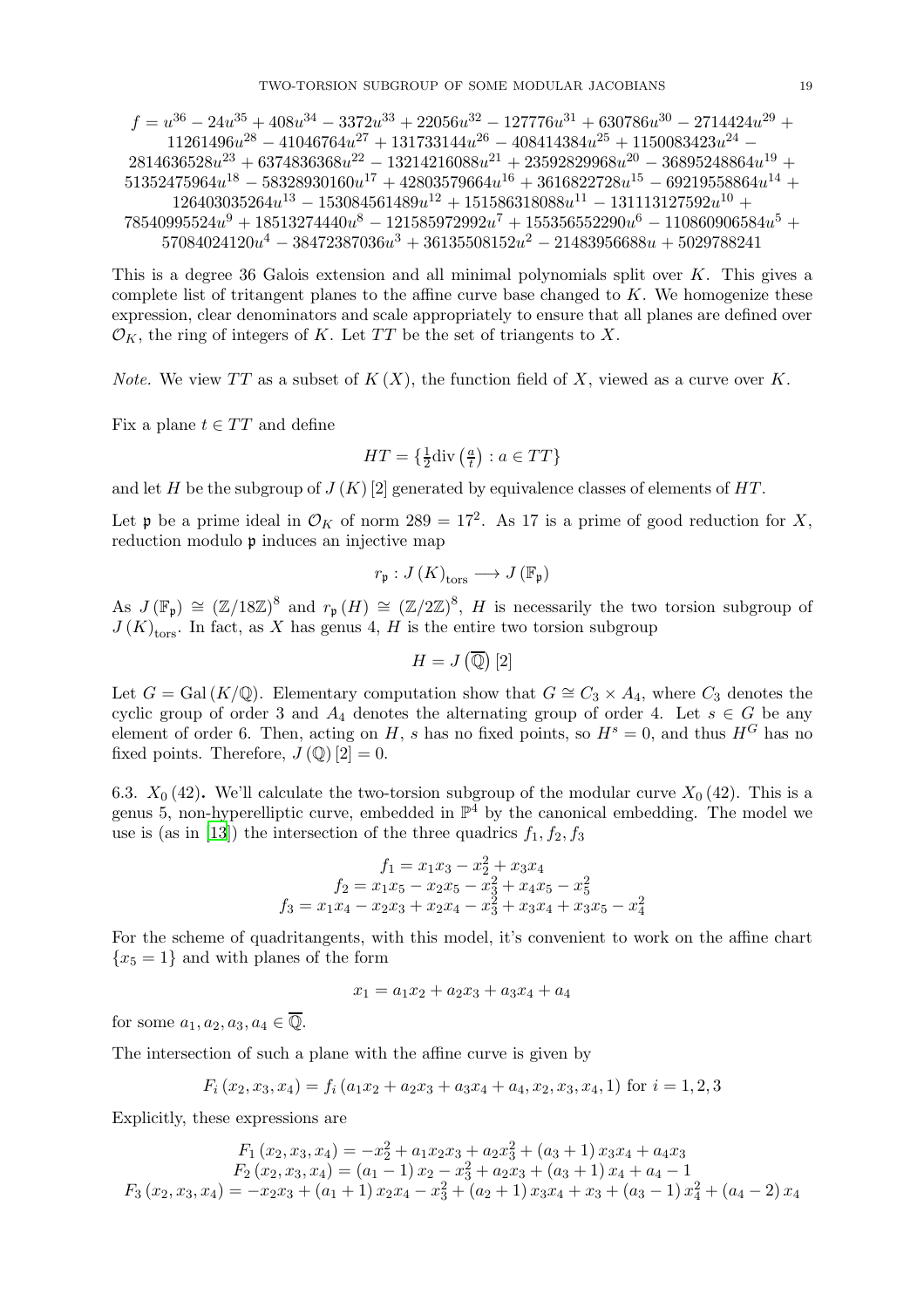For  $a_1 \neq 1$ ,  $F_2 = 0$  gives an expression for  $x_2$  in terms of  $x_3$  and  $x_4$ 

(1) 
$$
x_2 = \frac{-1}{a_1 - 1} \left( -x_3^2 + a_2 x_3 + (a_3 + 1) x_4 + a_4 - 1 \right) = \phi(x_3, x_4)
$$

Substituting for  $x_2$  in  $F_1$  and  $F_3$ , we get

$$
\widetilde{G}_1 = F_1(\phi(x_3, x_4), x_3, x_4) = \frac{G_1(x_3, x_4)}{(a_1 - 1)^2}
$$

$$
\widetilde{G}_2 = F_3(\phi(x_3, x_4), x_3, x_4) = \frac{G_2(x_3, x_4)}{(a_1 - 1)}
$$

Clearing denominators, the intersection is given by

$$
G_1(x_3, x_4) = G_2(x_3, x_4) = 0
$$

where

$$
G_1 = -x_3^4 + (a_1^2 - a_1 + 2a_2)x_3^3 + (2a_3 + 2)x_3^2x_4 + (-a_1a_2 - a_2^2 + a_2 + 2a_4 - 2)x_3^2 + (-a_1a_3 - a_1 - 2a_2a_3 - 2a_2 + a_3 + 1)x_3x_4 + (a_1^2 - a_1a_4 - a_1 - 2a_2a_4 + 2a_2 + a_4)x_3 + (-a_3^2 - 2a_3 - 1)x_4^2 + (-2a_3a_4 + 2a_3 - 2a_4 + 2)x_4 - a_4^2 + 2a_4 - 1
$$
  
\n
$$
G_2 = -x_3^3 + (a_1 + 1)x_3^2x_4 + (-a_1 + a_2 + 1)x_3^2 + (a_1 - 2a_2 + a_3)x_3x_4 + (a_1 + a_4 - 2)x_3 + (-2a_1 - 2a_3)x_4^2 + (-a_1 - 2a_4 + 3)x_4
$$

These can be re-written as

$$
G_1 = g_1(x_3) + h_1(x_3) x_4 + \alpha_1 x_4^2
$$
  
\n
$$
G_2 = g_2(x_3) + h_2(x_3) x_4 + \alpha_2 x_4^2
$$

with  $g_1, g_2, h_1, h_2 \in \mathbb{Q}[a_1, a_2, a_3, a_4]$  [x<sub>3</sub>] and  $\alpha_1 = -(a_3 + 1)^2$ ,  $\alpha_2 = -2(a_1 + a_2)$ . If  $\alpha_1 \neq 0$  and  $\alpha_2 \neq 0$ 

$$
\alpha_2 G_2 - \alpha_1 G_2 = (\alpha_2 h_1(x_3) - \alpha_1 h_2(x_3)) x_4 + \alpha_2 g_1(x_3) - \alpha_1 g_2(x_3) = 0
$$

and if  $T_1 = \alpha_2 h_1(x_3) - \alpha_1 h_2(x_3) \neq 0$ , as a polynomial in  $x_3$ , the above gives an expression for  $x_4 = \frac{-T_2}{T_1}$  $\frac{-T_2}{T_1}$  with  $T_2 = \alpha_2 g_1(x_3) - \alpha_1 g_2(x_3)$ .

Substituing for  $x_4$  in  $G_1$ , we get

$$
G(x_3) = G_1\left(x_3, \frac{-T_2}{T_1}\right) = \frac{h(x_3)}{g(x_3)}
$$

where  $h \in \mathbb{Q}[a_1, a_2, a_3, a_4]$  [x<sub>3</sub>] has degree 8 and  $g(x_3) = \left(\frac{T_1}{a_3+1}\right)^2$ .

Clearing denominators in the expression above, we remark that if the given plane  $x_1 = a_1 x_2 +$  $a_2x_3 + a_3x_4 + a_4$  is a quadritangent, then h is necessarily a square. Equivalently, there exist  $a_5, a_6, a_7, a_8 \in \overline{\mathbb{Q}}$  such that

$$
h(x) = l (x^4 + a_5 x^3 + a_6 x^2 + a_7 x + a_8)^2
$$

where  $l$  is the leading coefficient of  $h$ . Equating coefficients in the above expression, gives 8 equations  $e_1, \ldots, e_8$  in  $a_1, \ldots, a_8$ .

We also add a 9th equation (and a 9th variable)

$$
e_9 : a_9\Delta \left(x^4 + a_5x^3 + a_6x^2 + a_7x + a_8\right) + 1 = 0
$$

to ensure that  $x^4 + a_5x^3 + a_6x^2 + a_7x + a_8$  has non-zero discriminant and avoid singularities on our scheme.

To derive  $e_1, \ldots, e_8$ , we assumed that  $a_1 \neq 1$ ,  $\alpha_1 \neq 0$  and  $\alpha_2 \neq 0$ , and equations are also required for these conditions.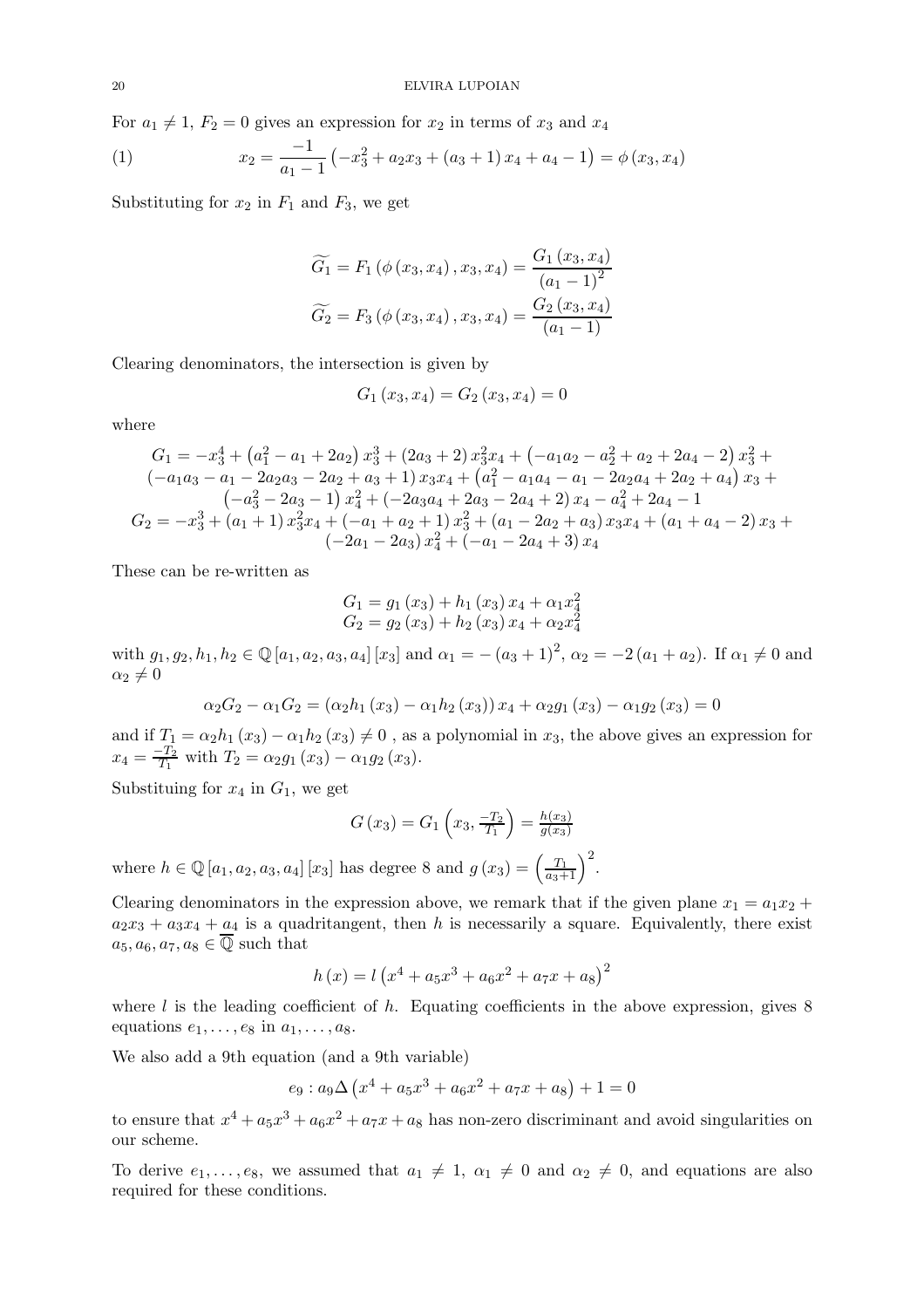$e_{10}$ :  $a_{10}$   $(a_1 - 1) + 1 = 0$  $e_{11}: a_{11} (a_3 + 1) + 1 = 0$  $e_{12}: a_{12}(a_1+a_3)+1=0$ 

It can be checked that  $e_2 \dots e_{12}$  are irreducible, and  $e_1 = s_1 s_2$ ,

$$
\begin{array}{l} s_1 = a_3a_4-a_3a_8-a_3-2a_4^2+5a_4+a_8-3 \\ s_2 = a_3a_4+a_3a_8-a_3-2a_4^2+5a_4-a_8-3 \end{array}
$$

Julia suggests that the system

$$
s_1 = s_2 = e_2 = \ldots = e_{12} = 0
$$

has no solutions. We consider the cases  $s_1 = 0$  and  $s_2 = 0$  separately.

The condition  $T_1 \neq 0$  will also require equations. As a polynomial,  $T_1$  is non-zero, if its coefficients  $t_1$ ,  $t_2$  and  $t_3$  are not all zero.

$$
t_1 = a_1 a_3 - 3a_1 - 3a_3 + 1
$$
  
\n
$$
t_2 = k_1 k_2 = (a_1 + 2a_2 + a_3) (2a_1 + a_3 - 1)
$$
  
\n
$$
t_3 = a_1 a_3 - 4a_1 a_4 + 5a_1 - 2a_3 a_4 + a_3 + 2a_4 - 3
$$

Case 1. The first 12 equations are  $s_1, e_2, \ldots e_{12}$  and we consider all possible combinations of zero and non-zero  $t_1, k_1, k_2$  and  $t_3$ .

**Case 1.1**:  $t_1 \neq 0, k_1 \neq 0, k_2 \neq 0, t_3 \neq 0$ 

We add 4 equations and 4 variables

$$
e_{13} : a_{13}t_1 + 1 = 0
$$
  

$$
e_{14} : a_{14}k_1 + 1 = 0
$$
  

$$
e_{15} : a_{15}k_2 + 1 = 0
$$
  

$$
e_{16} : a_{16}t_3 + 1 = 0
$$

Julia finds 96 approximate solutions to the system formed by the 16 equations in  $a_1, \ldots, a_{16}$ .

**Case 1.2**:  $t_1 \neq 0, k_1 \neq 0, k_2 = 0, t_3 \neq 0$ 

We add 4 equations and 3 variables

$$
e_{13} : a_{13}t_1 + 1 = 0
$$

$$
e_{14} : a_{14}k_1 + 1 = 0
$$

$$
e_{15} : a_{15}t_3 + 1 = 0
$$

$$
e_{16} : k_2 = 0
$$

Julia finds 24 approximate solutions to the system formed by the 16 equations in  $a_1, \ldots, a_{15}$ .

**Case 1.3**:  $t_1 \neq 0, k_1 = 0, k_2 \neq 0, t_3 \neq 0$ 

We add 4 equations and 3 variables

$$
e_{13} : a_{13}t_1 + 1 = 0
$$

$$
e_{14} : a_{14}k_2 + 1 = 0
$$

$$
e_{15} : a_{15}t_3 + 1 = 0
$$

$$
e_{16} : k_1 = 0
$$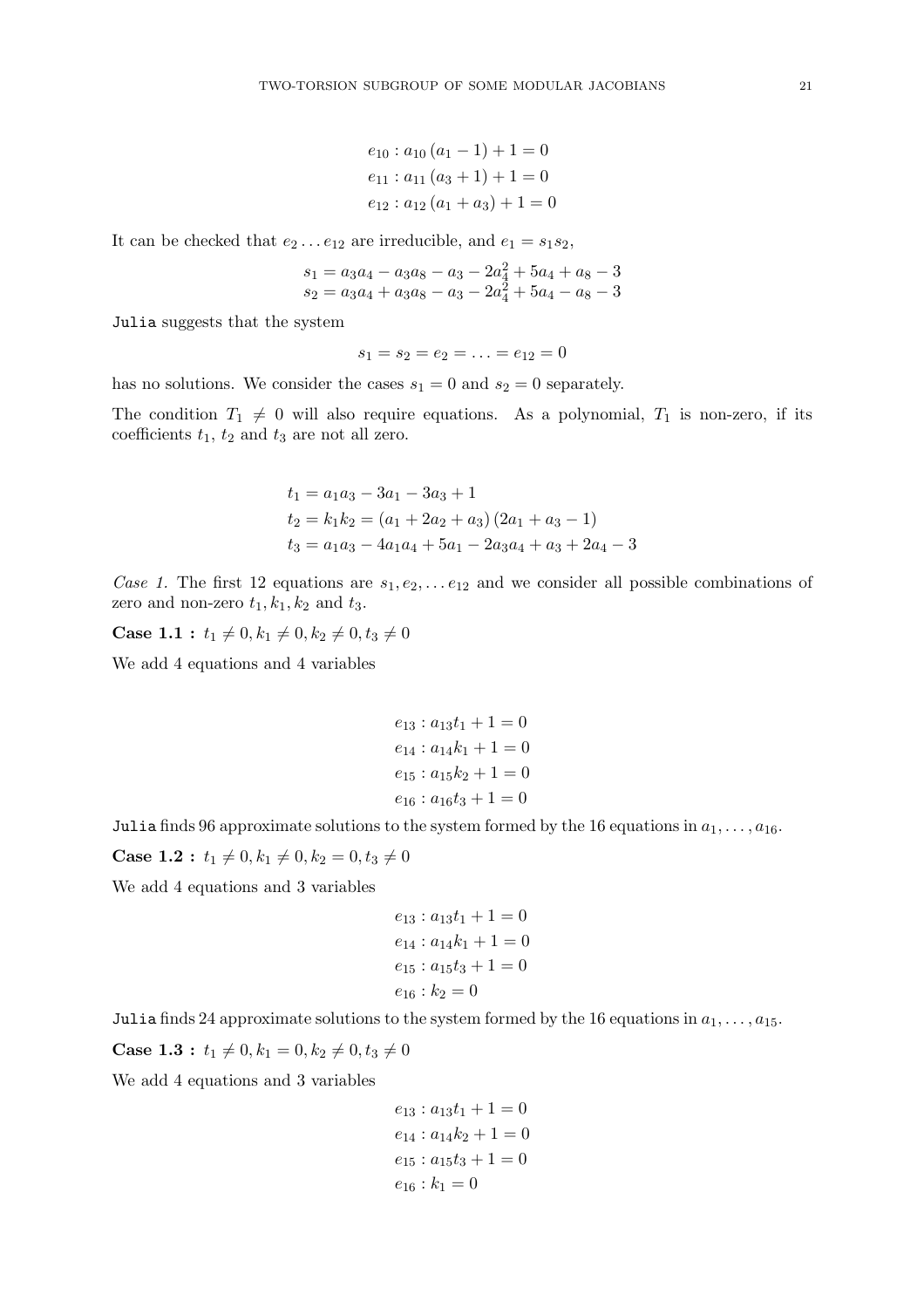Julia finds 14 approximate solutions to the system formed by the 16 equations in  $a_1, \ldots, a_{15}$ .

In all other cases, for all other possible combinations of zero an non-zero  $t_1, k_1, k_2, t_3$ , the corresponding systems have no approximate solutions.

Case 2. The first 12 equations are  $s_2, e_2, \ldots, e_{12}$ .

**Case 1.1** :  $t_1 \neq 0, k_1 \neq 0, k_2 \neq 0, t_3 \neq 0$ 

We add 4 equations and 4 variables

 $e_{13}$ :  $a_{13}t_1 + 1 = 0$  $e_{14}$ :  $a_{14}k_1 + 1 = 0$  $e_{15}: a_{15}k_2 + 1 = 0$  $e_{16}: a_{16}t_3 + 1 = 0$ 

Julia finds 256 approximate solutions to the system formed by the 16 equations in  $a_1, \ldots, a_{16}$ .

In all other cases, the resulting systems have no approximate solutions.

Remark 10. We can also derive equations and schemes in the extreme cases,  $\alpha_1 = 0$ ,  $\alpha_2 = 0$ ,  $a_1 = 1$  etc. These cases combined had few solutions, and in fact these planes are not need in our calculation of the 2-torsion subgroup.

In each case, we approximate solutions as complex points and using the techniques described in Section 5.2, we define the corresponding quadritangents to  $X$ . The 16 planes described below and the cusps of  $X_0$  (42) were sufficient to fully describe the 2-torsion subgroup of  $X_0$  (42). The planes occur in two Galois orbits. For both orbits, we give the minimal polynomial of  $a_1$  and expression for  $a_2, a_3, a_4$  in terms of  $a_1$ .

| $u^8 + 14u^7 + 151u^6 - 396u^5 + 283u^4 - 1730u^3 + 3201u^2 - 1440u + 2284$                         |
|-----------------------------------------------------------------------------------------------------|
| $a_1 = u$                                                                                           |
| $a_2 = 1/301100972656(39380331u^7 + 442881623u^6 + 4027975134u^5 - 37845583334u^4 - 12023416509u^3$ |
| $-80118862717u^2 - 49248922084u + 241405142628$                                                     |
| $a_3 = -1/301100972656(52272255u^7 + 716826167u^6 + 7618567014u^5 - 24269489250u^4 + 8461415807u^3$ |
| $-144514109641u^2 + 341498511372u - 30420302668)$                                                   |
| $a_4 = -1/301100972656(16239354u^7 + 285678727u^6 + 3306671724u^5 + 3184311718u^4 - 7648219606u^3$  |
| $-17837849633u^2 + 78572314624u - 372802926204)$                                                    |
|                                                                                                     |

| $23u^8 + 78u^7 + 135u^6 + 146u^5 + 236u^4 + 322u^3 + 239u^2 + 94u + 23$                         |  |
|-------------------------------------------------------------------------------------------------|--|
| $a_1 = u$                                                                                       |  |
| $a_2 = 1/6324(10258u^7 + 27083u^6 + 40152u^5 + 34112u^4 + 75578u^3 + 80920u^2 + 41542u + 5979)$ |  |
| $a_3 = -1/4743(4324u^7 + 9535u^6 + 12034u^5 + 6080u^4 + 22416u^3 + 14876u^2 + 3588u - 7468)$    |  |
| $a_4 = -1/9486(3404u^7 + 10601u^6 + 16874u^5 + 17098u^4 + 28680u^3 + 37276u^2 + 24084u - 7931)$ |  |
|                                                                                                 |  |

Let  $K$  be the number field defined by  $f$ 

 $f(u) = 2713u^{16} + 9264u^{15} + 24252u^{14} - 1352u^{13} - 270446u^{12} - 739224u^{11} - 599968u^{10} +$  $1502208u^9 + 6136803u^8 + 10670696u^7 + 11231488u^6 + 7603968u^5 + 3052898u^4 + 591416u^3 +$  $141500u^2 + 210760u + 154057$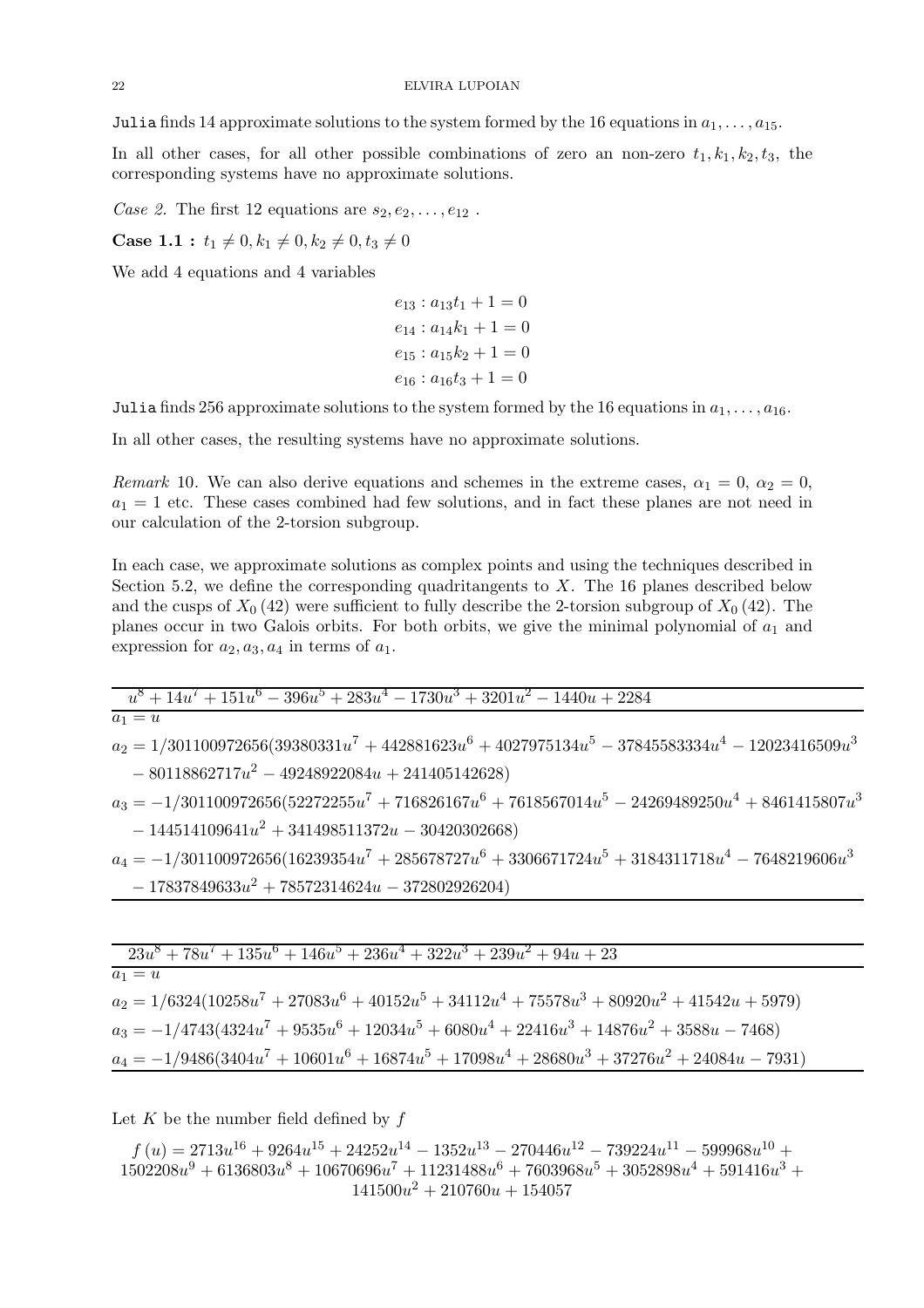*Note.* We view  $QT$  as a subset of  $K(X)$ , the function field of X, where the curve X is viewed as curve defined over K.

Fix a plane  $l_0 \in QT$  and let

$$
HQT = \left\{ \frac{1}{2} \text{div} \left( \frac{l}{l_0} \right) : l \in QT \right\}
$$

The cusps of  $X_0$  (42) are

$$
c_1 = (2:-1:1:-1:1)
$$
  
\n
$$
c_2 = (2:2:1:2:1)
$$
  
\n
$$
c_3 = (7:4:2:1:2)
$$
  
\n
$$
c_4 = (1:-2:2:1:2)
$$
  
\n
$$
c_5 = (3:0:0:-1:2)
$$
  
\n
$$
c_6 = (1:0:0:0:1)
$$
  
\n
$$
c_7 = (1:0:0:1:0)
$$
  
\n
$$
c_8 = (1:0:0:0:0)
$$

Let  $J = J_0 (42)$  be the Jacobian of  $X_0 (42)$  and define

$$
D_1 = 3c_1 - c_2 + 2c_3 - 2c_5 - 2c_6
$$
  
\n
$$
D_2 = -7c_1 + 2c_2 + 3c_3 + c_5 + c_6
$$
  
\n
$$
D_3 = 4c_1 - 4c_2 + 3c_3 - c_4 - 2c_5 - c_6 + c_8
$$
  
\n
$$
D_4 = 6c_1 - 4c_2 + 2c_3 - 2c_5 - 2c_6
$$

These above equivalence classes of divisors are distinct, rational, 2-torsion points on  $J \cong$  $\operatorname{Pic}^0\left(X_0\left(42\right)\right)$ .

Let H be the subgroup of  $J(K)[2]$  generated by equivalence classes of elements of  $HQT$  and the equivalence classes of  $D_1, D_2, D_3, D_4$ . Let  $\mathfrak{p}$  be a prime ideal in  $\mathcal{O}_K$  of norm 121. As 11 is a prime of good reduction for  $X$ , reduction modulo  $\mathfrak p$  induces an injection

$$
r_{\mathfrak{p}}:J(K)_{\text{tors}}\longrightarrow J(\mathbb{F}_{\mathfrak{p}}).
$$

 $\text{As } J(\mathbb{F}_{p}) \cong (\mathbb{Z}/2\mathbb{Z})^{4} \times (\mathbb{Z}/8\mathbb{Z})^{2} \times (\mathbb{Z}/24\mathbb{Z}) \times (\mathbb{Z}/48\mathbb{Z}) \times (\mathbb{Z}/192\mathbb{Z})^{2} \text{ and } r_{p}(H) \cong (\mathbb{Z}/2\mathbb{Z})^{10}, \text{ the }$ subgroup H is necessarily the whole 2-torsion subgroup of  $J(K)_{\text{tors}}$ . Also, as the genus of X is 5, H is in fact the entire 2-torsion subgroup

$$
H=J\left(\overline{\mathbb{Q}}\right)[2]
$$

Let  $G = \text{Gal}(K/\mathbb{Q})$ . Elementary calculations show that  $G \cong D_8 \times C_2$ , where  $D_8$  is the Dihedral group of order  $8$  and  $C_2$  is the cyclic group of order 2. Taking Galois invariants, we find

$$
H^G = J(\mathbb{Q})[2] = (\mathbb{Z}/2\mathbb{Z})[D_1] + (\mathbb{Z}/2\mathbb{Z})[D_2] + (\mathbb{Z}/2\mathbb{Z})[D_3] + (\mathbb{Z}/2\mathbb{Z})[D_4]
$$

Due to [\[13](#page-32-1)], this has a powerful corollary.

Corollary 6.  $J_0(42)(\mathbb{Q}) = C \cong (\mathbb{Z}/2\mathbb{Z}) \times (\mathbb{Z}/2\mathbb{Z}) \times (\mathbb{Z}/12\mathbb{Z}) \times (\mathbb{Z}/48\mathbb{Z})$ , where C is the rational cuspidal subgroup.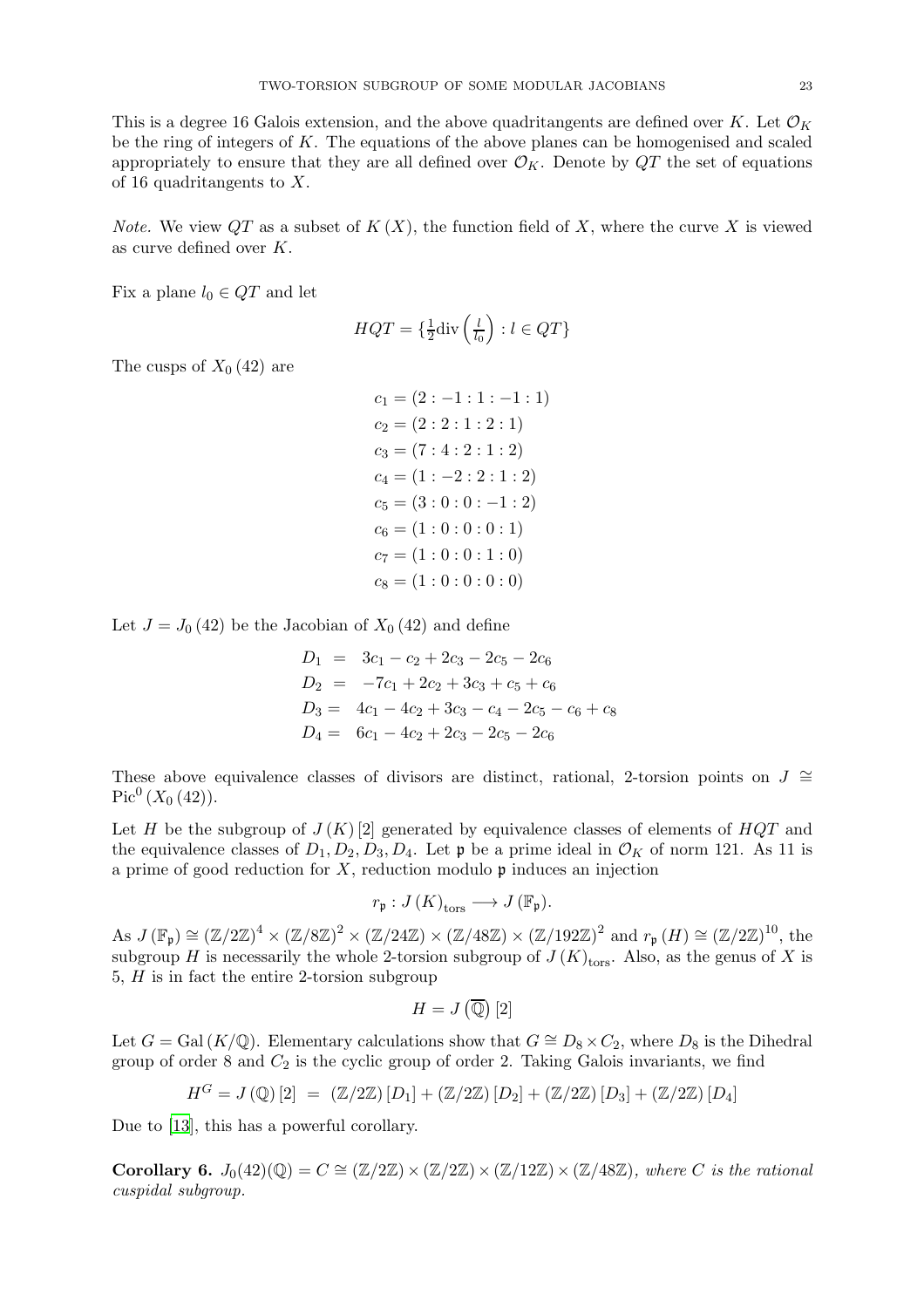Aside: p-adic lifting on smaller patches. Although in general p-adic lifting on the schemes of quadritangents of genus 5 curves is ineffective, this particular example is an exception. In this case, finding some non-singular points over  $\mathbb{F}_{11}$  and lifting them was sufficient to find the 2-torsion subgroup over  $\mathbb{Q}(\sqrt{-7})$  and thus over  $\mathbb{Q}$ , although we were unable to compute the entire 2-torsion subgroup.

More precisely, consider the 12 base equations of case 1

$$
s_1 = e_2 = \ldots = e_{12} = 0
$$

This system of equations has 12 non-singular points over  $\mathbb{F}_{11}$ , which can be approximated 11adically, as described in Section 4.1.

The 12 quadritangent planes, defined over  $\mathbb{Q}(\sqrt{-7})$ , corresponding to the 12 points are the following

$$
l_1: -x_1 - x_3 + 2x_4 + 2x_5 = 0
$$
  
\n
$$
l_2: -x_1 - 3x_2 - x_3 + 5x_4 + 2x_5 = 0
$$
  
\n
$$
l_3: -2x_1 + (3 + \sqrt{-7}) x_2 + (3 - \sqrt{-7}) x_3 + (-9 + \sqrt{-7}) x_4 + 4x_5 = 0
$$
  
\n
$$
l_4: -2x_1 + (3 - \sqrt{-7}) x_2 + (3 + \sqrt{-7}) x_3 + (-9 - \sqrt{-7}) x_4 + 4x_5 = 0
$$
  
\n
$$
l_5: -2x_1 + (5 + \sqrt{-7}) x_2 - 2x_3 + (-1 - \sqrt{-7}) x_4 + 4x_5 = 0
$$
  
\n
$$
l_6: -2x_1 + (5 - \sqrt{-7}) x_2 - 2x_3 + (-1 + \sqrt{-7}) x_4 + 4x_5 = 0
$$
  
\n
$$
l_7: -32x_1 + 8(-1 - \sqrt{-7}) x_2 + (-1 - 3\sqrt{-7}) x_3 + 2(-5 - \sqrt{-7}) x_4 + 64x_5 = 0
$$
  
\n
$$
l_8: -32x_1 + 8(-1 + \sqrt{-7}) x_2 + (-1 + 3\sqrt{-7}) x_3 + 2(-5 + \sqrt{-7}) x_4 + 64x_5 = 0
$$
  
\n
$$
l_9: -2x_1 + 2(2 + \sqrt{-7}) x_2 + (-1 - 3\sqrt{-7}) x_3 + 2(-1 + 2\sqrt{-7}) x_4 + 4x_5 = 0
$$
  
\n
$$
l_{10}: -2x_1 + 2(2 - \sqrt{-7}) x_2 + (-1 + 3\sqrt{-7}) x_3 + 2(-1 - 2\sqrt{-7}) x_4 + 4x_5 = 0
$$
  
\n
$$
l_{11}: -8x_1 + 4(-3 + \sqrt{-7}) x_2 + (3 - \sqrt{-7}) x_3 + 2(3 - \sqrt{-7}) x_4 + 16x_5 = 0
$$
  
\n
$$
l_{12}: -8x_1 + 4(-3 - \sqrt{-7}) x_2 + (3 + \sqrt{-7}) x_3 + 2(3 + \sqrt{-7}) x_4 + 16
$$

Let  $K = \mathbb{Q}(\sqrt{-7})$  and let  $O_K$  be its ring of integers. Then  $\mathfrak{p} = \langle 11, 10 + 2\sqrt{-7} \rangle$  is a prime ideal of  $O<sub>K</sub>$  of norm 11, and thus it induces a reduction map

$$
r_{\mathfrak{p}}:J(K)\longrightarrow J(\mathbb{F}_{11})
$$

As 11 is a prime of good reduction for the curve, this map is injective on the torsion sub-group (see [\[11\]](#page-32-14)). Define H to be the subgroup of  $J(K)$  [2] generated by equivalence classes of  $D_1, D_2, D_3, D_4$  and the 11 divisors formed by taking the divisors of the quotients of the  $l_2 \ldots l_{12}$ by  $l_1$  and multiplying by  $\frac{1}{2}$ 

$$
E_{i-1} = \frac{1}{2} \text{div} \left( \frac{l_i}{l_1} \right) \text{ for } i = 2, \dots 12
$$

The image of H is  $r_{\mathfrak{p}}(H) \cong (\mathbb{Z}/2\mathbb{Z})^6$  and

$$
J\left(\mathbb{F}_{11}\right) \cong \left(\mathbb{Z}/2\mathbb{Z}\right) \times \left(\mathbb{Z}/4\mathbb{Z}\right) \times \left(\mathbb{Z}/4\mathbb{Z}\right) \times \left(\mathbb{Z}/4\mathbb{Z}\right) \times \left(\mathbb{Z}/12\mathbb{Z}\right) \times \left(\mathbb{Z}/96\mathbb{Z}\right)
$$

thus we conclude that  $J(K)[2] = H$ .

Taking Galois invariants of H, we find that  $J(Q)[2] \cong (\mathbb{Z}/2\mathbb{Z})^4$ , verifying the previous result.

Remark 11. This example is an exception. For all other genus 5 examples in this paper, complex approximation were necessary in our computations.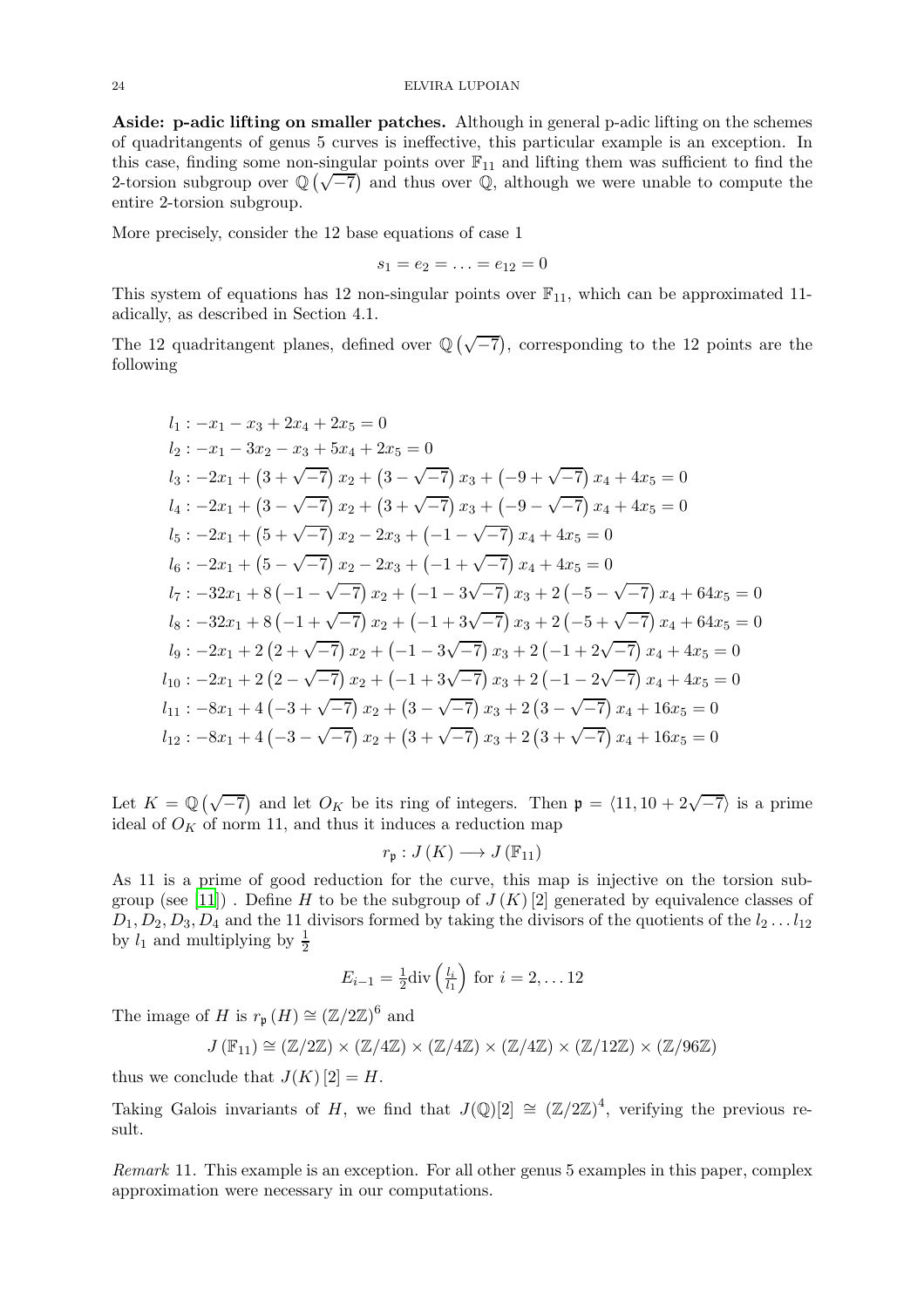### 7. Proof of Theorem 1

In this section we give the quadritangent planes required to generate the 2-torsion subgroup (or part of the 2-torsion subgroup) of the Jacobian of the modular curves  $X_0(N)$  for  $N =$ 42, 55, 63, 72, 75. All modular curves considered are non-hyperelliptic and have genus 5. All rational models of the curves and their cuspidal subgroup are as in [\[13](#page-32-1)].

Throughout this section we denote by  $J_0(N)$  the Jacobian variety of  $X_0(N)$ .

7.1.  $X_0(42)$ . Model:

$$
f_1 = x_1x_3 - x_2^2 + x_3x_4
$$
  
\n
$$
f_2 = x_1x_5 - x_2x_5 - x_3^2 + x_4x_5 - x_5^2
$$
  
\n
$$
s = x_1x_4 - x_2x_3 + x_2x_4 - x_3^2 + x_3x_4 + x_3x_5 - x_4^2
$$

Let  $K$  be the number field defined by  $f$ 

 $f(u) = 2713u^{16} + 9264u^{15} + 24252u^{14} - 1352u^{13} - 270446u^{12} - 739224u^{11} - 599968u^{10} +$  $1502208u^9 + 6136803u^8 + 10670696u^7 + 11231488u^6 + 7603968u^5 + 3052898u^4 + 591416u^3 +$  $141500u^2 + 210760u + 154057$ 

The 16 quadritangents stated below are define over  $K$ . These planes and the cusps generate the entire two torsion subgroup.

$$
J_0\left(\overline{\mathbb{Q}}\right)[2] = J_0\left(42\right)(K)[2] \cong \left(\mathbb{Z}/2\mathbb{Z}\right)^{10}
$$

Elementary calculations show  $G = \text{Gal}(K/\mathbb{Q}) \cong D_8 \times C_2$ , where  $D_8$  is the dihedral group of order 8 and  $C_2$  is the cyclic group of order 2. Taking Galois invariants, we obtain the rational 2-torsion subgroup

$$
J_0(42) \left( \mathbb{Q} \right) [2] = \left( \mathbb{Z}/2\mathbb{Z} \right) [D_1] + \left( \mathbb{Z}/2\mathbb{Z} \right) [D_2] + \left( \mathbb{Z}/2\mathbb{Z} \right) [D_3] + \left( \mathbb{Z}/2\mathbb{Z} \right) [D_4]
$$

where the  $D_i$  are divisors supported on cusps.

$$
D_1 = 3 (2:-1:1:-1:1) - (2:2:1:2:1) + 2(7:4:2:1:2)
$$
  
\n
$$
- 2 (3:0:0:-1:2) - 2 (1:0:0:0:1)
$$
  
\n
$$
D_2 = -7(2:-1:1:-1:1) + 2(2:2:1:2:1) + 3(7:4:2:1:2)
$$
  
\n
$$
+ (3:0:0:-1:2) + (1:0:0:0:1)
$$
  
\n
$$
D_3 = 4 (2:-1:1:-1:1) - 4 (2:2:1:2:1) + 2(7:4:2:1:2) - (1:-2:2:1:2)
$$
  
\n
$$
- 2 (3:0:0:-1:2) - (1:0:0:0:1) + (1:0:0:0:0)
$$
  
\n
$$
D_4 = 6 (2:-1:1:-1:1) - 4 (2:2:1:2:1) + 2(7:4:2:1:2)
$$
  
\n
$$
- 2 (3:0:0:-1:2) - 2 (1:0:0:0:1)
$$

To generate the 2-torsion subgroup, two Galois orbits with 8 planes each and the equivalence classes of  $D_1$ ,  $D_2$   $D_3$ ,  $D_4$  were sufficient. All planes are defined over K and of the form  $x_1 = a_1x_2 + a_2x_3 + a_3x_4 + a_4x_5$ . We give the minimal polynomial of  $a_1$  and relations for  $a_2$ ,  $a_3$ ,  $a_4$  in terms of  $a_1$ .

| $u^8 + 14u^7 + 151u^6 - 396u^5 + 283u^4 - 1730u^3 + 3201u^2 - 1440u + 2284$                         |
|-----------------------------------------------------------------------------------------------------|
| $a_1 = u$                                                                                           |
| $a_2 = 1/301100972656(39380331u^7 + 442881623u^6 + 4027975134u^5 - 37845583334u^4 - 12023416509u^3$ |
| $-80118862717u^2 - 49248922084u + 241405142628)$                                                    |
| $a_3 = -1/301100972656(52272255u^7 + 716826167u^6 + 7618567014u^5 - 24269489250u^4 + 8461415807u^3$ |
| $-144514109641u^2 + 341498511372u - 30420302668)$                                                   |
| $a_4 = -1/301100972656(16239354u^7 + 285678727u^6 + 3306671724u^5 + 3184311718u^4 - 7648219606u^3$  |
| $-17837849633u^2 + 78572314624u - 372802926204)$                                                    |
|                                                                                                     |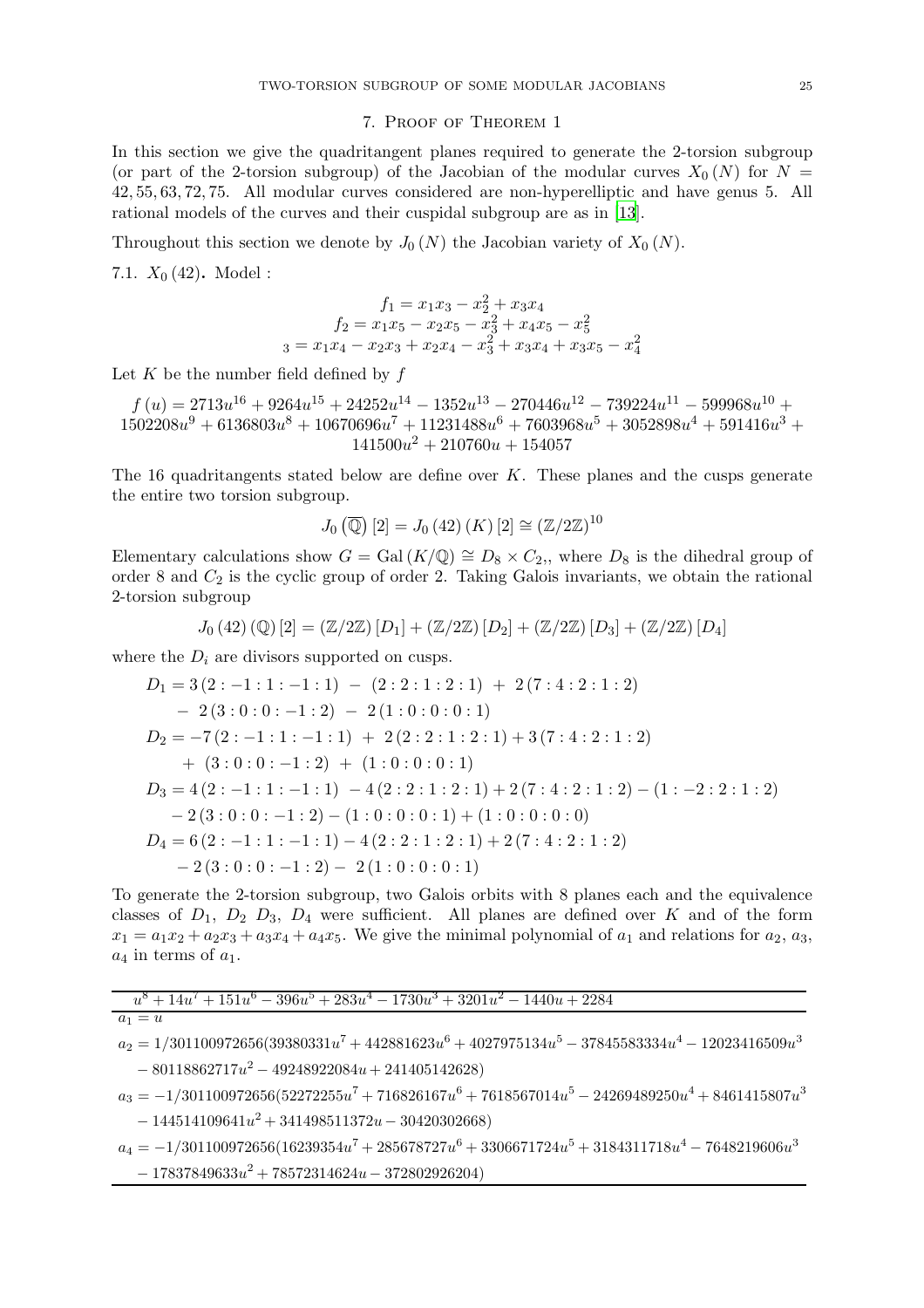| $23u^8 + 78u^7 + 135u^6 + 146u^5 + 236u^4 + 322u^3 + 239u^2 + 94u + 23$                         |
|-------------------------------------------------------------------------------------------------|
| $a_1 = u$                                                                                       |
| $a_2 = 1/6324(10258u^7 + 27083u^6 + 40152u^5 + 34112u^4 + 75578u^3 + 80920u^2 + 41542u + 5979)$ |
| $a_3 = -1/4743(4324u^7 + 9535u^6 + 12034u^5 + 6080u^4 + 22416u^3 + 14876u^2 + 3588u - 7468)$    |
| $a_4 = -1/9486(3404u^7 + 10601u^6 + 16874u^5 + 17098u^4 + 28680u^3 + 37276u^2 + 24084u - 7931)$ |

7.2.  $X_0$  (55). Model

$$
f_1 = x_1x_3 - x_2^2 + x_2x_4 - x_2x_5 - x_3^2 + 3x_3x_4 - 2x_4^2 - 4x_5^2
$$
  
\n
$$
f_2 = x_1x_4 - x_2x_3 + 2x_2x_4 - 2x_2x_5 - 2x_3^2 + 4x_3x_4 + 5x_3x_5 - 2x_4^2 - 4x_4x_5 - 3x_5^2
$$
  
\n
$$
f_3 = x_1x_5 - 2x_2x_5 - x_3^2 + 2x_3x_4 + x_3x_5 - x_4^2
$$

Let  $K$  be the number field defined by

 $f = u^{12} - 5u^{11} + 13u^{10} - 25u^9 + 39u^8 - 50u^7 + 53u^6 - 48u^5 + 37u^4 - 23u^3 + 12u^2 - 4u + 1$ 

The 18 quadritangent planes defined below were sufficient to calculate the 2-torsion subgroup of  $J(K)_{\text{tors}}$ .

$$
J_0(55)(K)[2] \cong (\mathbb{Z}/2\mathbb{Z})^8
$$

Notably, K is not a Galois extension of  $\mathbb{Q}$ , as its automorphism group is cyclic of order 6. The subgroup of  $J_0$  (55) (K) [2] fixed by the automorphism group is the 2-torsion subgroup over the quadratic extension  $\mathbb{Q}(\sqrt{-11})$ .

$$
J_0(55)\left(\mathbb{Q}\left(\sqrt{-11}\right)\right)[2]\cong\left(\mathbb{Z}/2\mathbb{Z}\right)^3
$$

We give the three Galois orbits used in the calculation of  $J_0(55)(K)[2]$  before describing the action of Gal  $(\mathbb{Q}(\sqrt{-11})/\mathbb{Q})$ . All planes are of the form  $x_4 = a_1x_1 + a_2x_2 + a_3x_3 + a_4x_5$  and 6 planes from each orbit are defined over K. We give the minimal polynomial of  $a_1$  and relations for  $a_2$ ,  $a_3$ ,  $a_4$  in terms of  $a_1$ .

 $63607u^{12} + 868505u^{11} + 2747782u^{10} - 2704958u^9 + 622467u^8 + 245506u^7 + 52935u^6 - 18718u^5$  $+\,7263u^4+4958u^3+1212u^2+65u+1$ 

$$
a_1 = i
$$

 $a_2 = -1/116604814277367729853897371860997284375(23716386961281248375413083410535652124941u^{11}$ 

 $+\ 322441000863133079344828351804700092922946u^{10}+1006800447077291694490737912187936888924827u^9$ 

 $- \ 1051954185741553449977224514956563717422222u^8 + 342498183596167580885170604516263947246019u^7$ 

 $+ \ 21552206836977920785690319483445399654507u^6 + 30485121612436137224691102171925283899067u^5$ 

 $-5207593884792485252148797018362058349737u^4 + 4756952674783763423221596806109931364927u^3$ 

 $+1016896424158130618622042253960671076711u^2+403093366682588393265209109596980599882u$ 

 $+ -10678424277043749924876401160721454368)$ 

 $a_3=-1/116604814277367729853897371860997284375 (40709882798252271615671755180242653635489 \boldsymbol{u}^{11}$  $+ \, 561954769107893605624695219552975204671784u^{10} + 1841339426517125220287499996408579531349683u^9$ 

 $- \ 1474472875003257177639417950031587884784613u^8121578897624076939561791232414966906066901u^7$ 

 $+ 248460582705855998657814270694845599980128u^6 + 42852589059183734863644273672104098935543u^5$ 

 $-7027290777565567354434871044406544298523u^4+3208548051200430712501289477244462464733u^3$ 

 $+ 4499554506820319627791342778895783365069u^2 + 1151774282830835009372954827072887837003u$ 

 $+ 23026966226537449715903277566750139303)$ 

 $a_4 = 1/23320962855473545970779474372199456875(68739918451102518962047254744823217879754u^{11}$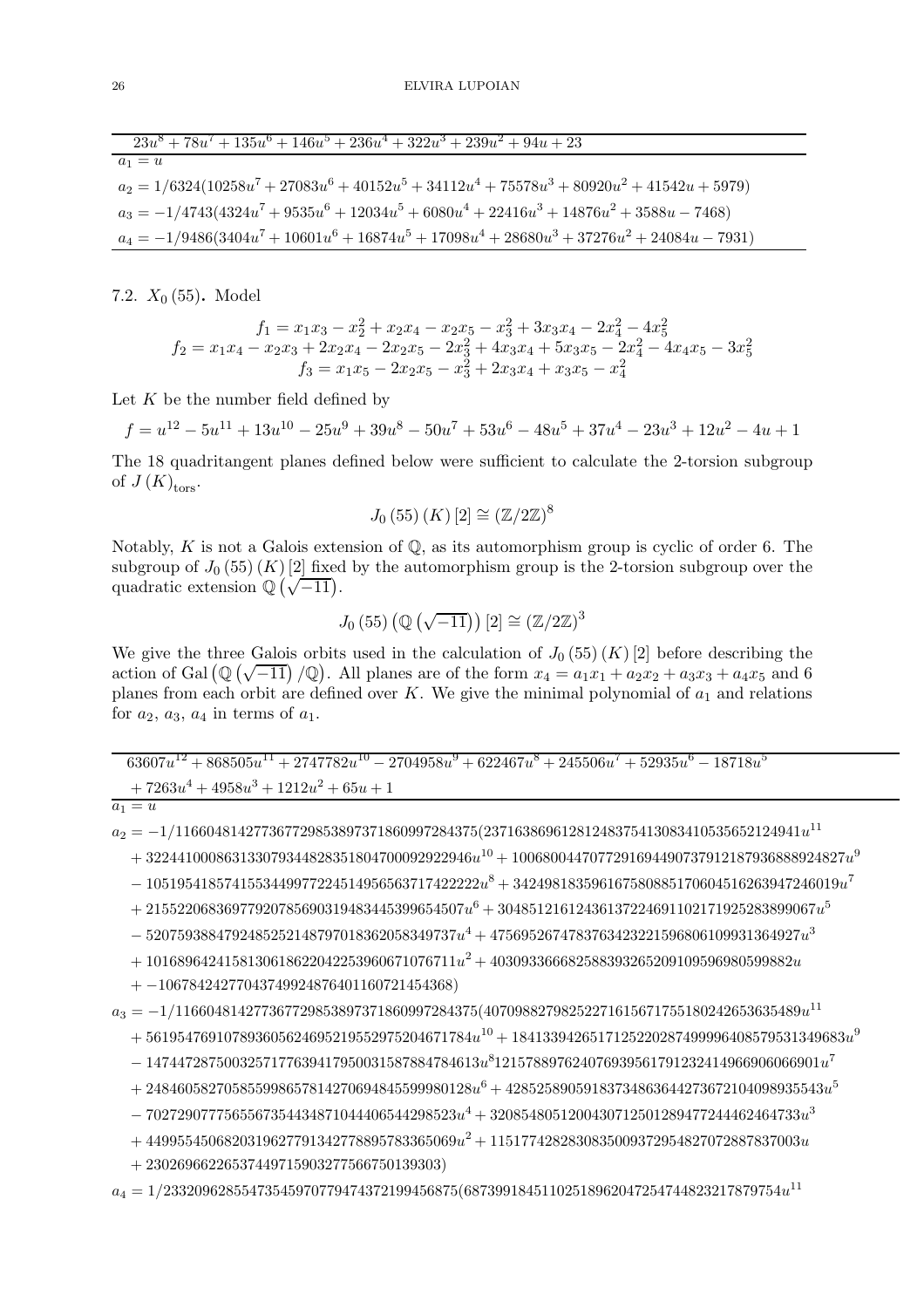$-3173103576562428862198101093730255975006553u^8+952763992879910830668680212088814158948331u^7$ 

- $+ \ 184232668488364426267088779799237874639493u^6\allowbreak + 37413053808909232030679933383018974146803u^5$
- $-22566976960190982309236680802672758999803u^4 + 10516701627534286288292865217890722266918u^3$
- $+4598609562394840488297318272662632643084u^2+855607141243614589571098805261264899518u$
- $-25283332426994990717802161322094001062$

 $144057127u^{12} + 27502925u^{11} + 98022670u^{10} + 55316502u^9 + 5082695u^8 + 306018u^7 + 352531u^6 - 75086u^5$ 

 $-19013u^4 + 2234u^3 + 180u^2 - 23u + 1$  $a_1 = u$  $a_2 = \theta_2(47567127370481656335821211712562509108785823475718599340u^{11}$  $+ 4323070432008161576376898646208322714675319745984659241u^{10}$  $+32603641813335708511197118593314062202961475975653547119u<sup>9</sup>$  $+15079654281880675224966830906094965718904700575159253850u<sup>8</sup>$  $+626713696085727658459663304605159820221581572798883153u^7$  $+261243838955520648703956935107953430888018561700643341u^6$  $+ \, 101497623650378851454658228955834691344870258064944283u^5$  $-31536613428598963794001394673206711350314332628420595u<sup>4</sup>$  $- 1544385768325498707275776679060165635746011801485355u^3$  $+486888719912119609387888101841651842577902839884951u^2$  $-11168686935604908625963408156935851283136207335393u$  $+2350162398453525672300414629158870769619423241951)$ where  $\theta_2 = -1/5319915865418302576715947994898416108819611888843$  $a_3 = \theta_3 (56066411217915833770002228948021751021711032886178865844u^{11}$  $+2196409684859593221020442978167230035496057397820055386u^{10}$  $+38094019816882513763280782423474600100280487310544216973u<sup>9</sup>$  $+ 15783596246579429073488904845893037286536198547019708974u^8$  $-228081579797602085556690048651449663402689075475596257u^7$  $+ 248420803515931574949740736332938408873359448374641855u^6$  $+104791055542528130825365214413560001400311074204547169u^5$  $- \ 43992555761481046880738613044998250443532516088075708u^4$  $-63608951887866718724494294762241979088860107679277u^3$  $+719417092575540633538098459014647977809787974632212u^2$  $-54063648941202881167941087774049199551368942651638u$  $+7825433308483606644305239944727695181518369986884)$ where  $\theta_3 = 1/5319915865418302576715947994898416108819611888843$  $a_4 = \theta_4 (23676709321084869484525441437108183403041091361936447497u^{11}$  $-20292626808214509199368399658785226402393662647693860765u^{10}$  $+ 14191135396498134745004697915476997824103534660785779742u<sup>9</sup>$  $-7865378322631514839488089503049699445731491354302575768u^8$  $-6805815658498029699549085697746901745889885113509186650u^7$  $-160236371915362333847073153713086504272011640402569303u^6$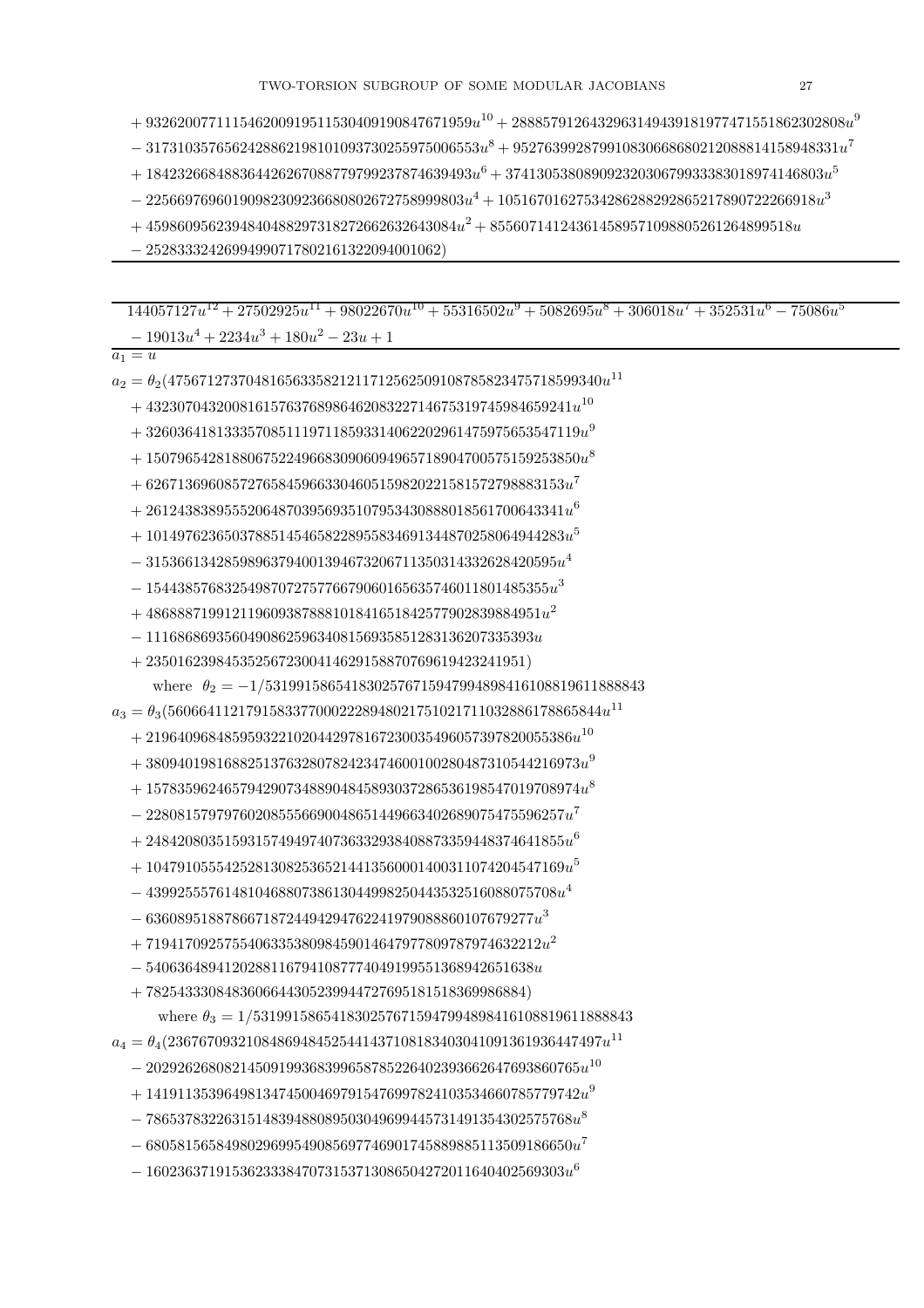$-71647096993487269594621830836266016601225124646267452<sup>5</sup>$ 

 $-67681536791625696356733832192517684492476917290826354u^4$ 

- $+ \, 13831829866788193841205126104664244395948218248731174 \hspace{0.03em} u^3$
- $+\,935966892562957672450862462100602393651386851056728u^2$
- $291710536101541940039070198967174725583469259362154u$
- + 18873055854733158679886230860731243116156729292642)
	- where  $\theta_4 = 1/5319915865418302576715947994898416108819611888843$

| $6737u^6 - 3838u^5 - 3249u^4 + 1604u^3 + 1527u^2 - 902u + 121$                                                   |
|------------------------------------------------------------------------------------------------------------------|
| $a_1 = u$                                                                                                        |
| $a_2 = 1/98850400(19127939669u^5 - 6837632467u^4 - 10846801480u^3 + 2393348508u^2 + 4886923427u - 1361707457)$   |
| $a_3 = u + 1$                                                                                                    |
| $a_4 = 1/49425200(43352851006u^5 - 10993587083u^4 - 24615807720u^3 + 2580823642u^2 + 10609943598u - 2597943843)$ |

Let  $P_1, \ldots, P_6, Q_1, \ldots, Q_6$  and  $R_1, \ldots, R_6$  be the equations of planes from the first, second and third orbits defined over  $K$ . These can be viewed as non-zero elements of the function field of  $X_0$  (55), viewed as a curve over K.

Remark 12. The planes  $R_1, \ldots, R_6$  form two orbits under the action of the automorphism group of K,  $\{R_1, R_4, R_5\}$  and  $\{R_2, R_3, R_6\}$ . The  $P_i$ 's form a single orbit, as do the  $Q_i$ 's.

Define

$$
F_1 = P_1 \times \ldots \times P_6
$$
  
\n
$$
F_2 = Q_1 \times \ldots \times Q_6
$$
  
\n
$$
F_3 = R_1 \times R_4 \times R_5
$$
  
\n
$$
F_4 = R_2 \times R_3 \times R_6
$$

The coefficients of these functions are defined over  $\mathbb{Q}(\sqrt{-11})$ , and we denote by  $\overline{F_i}$  the conjugate of  $F_i$  by the non-trivial element of  $G = \text{Gal}(\mathbb{Q}(\sqrt{-11})^{\gamma}(\mathbb{Q})$ . Define

$$
D_i = \frac{1}{2} \text{div} \left( \frac{F_{i+1}}{F_1} \right) \text{ for } i = 1, 2, 3
$$
  

$$
\overline{D_j} = \frac{1}{2} \text{div} \left( \frac{F_j}{F_1} \right) \text{ for } j = 1, 2, 3, 4.
$$

The Galois action on these divisors is clear. The cusps of  $X_0$  (55) are

$$
P_0 = (-2:2:7:6:1)
$$
  
\n
$$
P_1 = (3:2:2:1:1)
$$
  
\n
$$
P_2 = (1:0:0:0:0)
$$
  
\n
$$
P_3 = (0:0:1:1:0)
$$
}

Denote by  $C_0$  (55) the cuspidal subgroup of  $J_0$  (55). The 2-torsion  $C_0$  (55) [2] and equivalence classes of the above divisors  $D_i$ ,  $\overline{D_j}$  generate the 2-torsion subgroup over  $\mathbb{Q}(\sqrt{-11})$ .

$$
J_0(55)\left(\mathbb{Q}\left(\sqrt{-11}\right)\right)[2] \;\cong\; \left(\mathbb{Z}/2\mathbb{Z}\right)^3
$$

Taking Galois invariants of the above, we obtain the rational 2-torsion subgroup.

$$
J_0(55)(\mathbb{Q})\left[2\right] = \left(\mathbb{Z}/2\mathbb{Z}\right)\left[D_1\right] + \left(\mathbb{Z}/2\mathbb{Z}\right)\left[D_2\right]
$$

where  $D_1$ ,  $D_2$  are divisors supported on the cusps.

$$
D_1 = -5P_2 + 5P_3
$$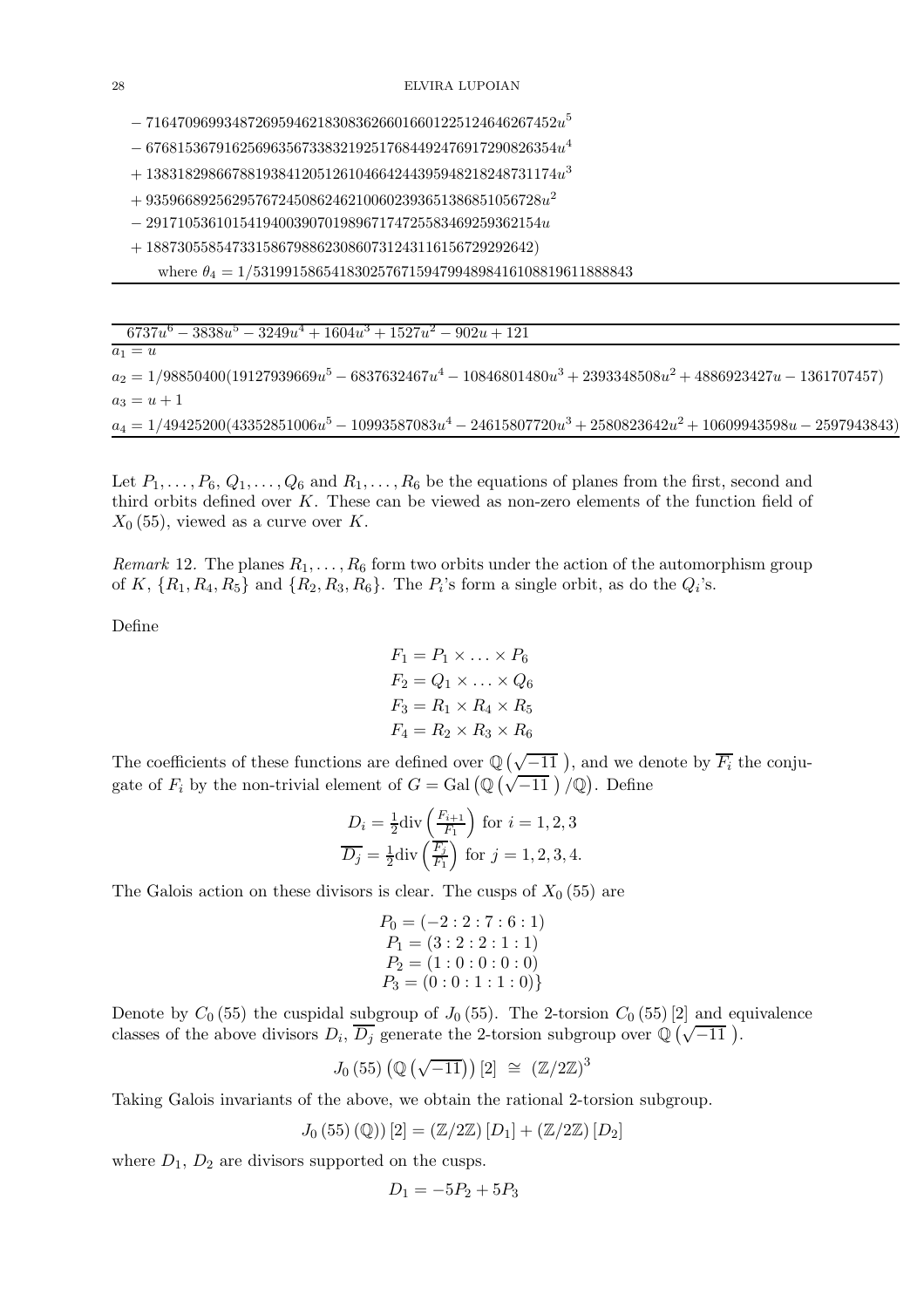$$
D_2 = -10P_1 + 10P_2
$$

Remark 13. This is the only curve for which we were unable to calculate the whole 2-torsion subgroup  $J_0(55)$   $\left(\overline{\mathbb{Q}}\right)[2] \cong \left(\mathbb{Z}/2\mathbb{Z}\right)^{10}$ . It is probable that the two torsion is defined over the degree 24 number field defined by

 $f (u) = 888358082666609u^{24} - 686137237735072u^{23} + 965478109129036u^{22} 108753611253152u^2$ <sup>1</sup> +  $1046333329183210u^2$ <sup>0</sup> -  $462274837855648u^1$ <sup>9</sup> +  $986194062109068u^1$ <sup>8</sup> - $264174312478816u^{17} + 521023423262647u^{16} - 224217460467776u^{15} + 265604493047384u^{14} 67790597560640u^{13} + 44563612667308u^{12} + 4777480913088u^{11} + 1939479463608u^{10} +$  $3337865504320u^9 + 104055137263u^8 + 362477031136u^7 + 105446733532u^6 + 3486289120u^5 +$  $14677281802u^4 + 40615136u^3 + 680431932u^2 - 24640480u + 1394761$ 

All the quadritangents found are defined over this number field. The field has few prime ideals of small norm, and this makes our computations very inefficient.

7.3.  $X_0$  (63). Model :

$$
f_1 = x_1x_3 - x_2^2 + x_2x_5 - x_3x_4 - x_5^2
$$
  

$$
f_2 = x_1x_4 - x_2x_3 - x_3x_5
$$
  

$$
f_3 = x_1x_5 - x_2x_4 - x_3^2
$$

Let K be the number field define by  $f$ 

$$
f = u^8 - 9u^7 + 123u^6 + 54u^5 + 861u^4 - 5130u^3 + 11250u^2 - 9882u + 3357
$$

The 16 quadritangents stated below are define over *K*. Define  
\n
$$
D_1 = 15(2:1:1:1:1) - 6(0:0:0:1:0) + 3(-1:1:1:-2:1)
$$
\n
$$
-14(-\sqrt{-3}+1:2:-\sqrt{-3}-1:-2\sqrt{-3}+2:2)+2(\sqrt{-3}+1:2:\sqrt{-3}-1:2\sqrt{-3}+2:2)
$$
\n
$$
D_2 = 18(2:1:1:1:1) - 6(0:0:0:1:0) - 14(-\sqrt{-3}+1:2:-\sqrt{-3}-1:-2\sqrt{-3}+2:2)
$$
\n
$$
+2(\sqrt{-3}+1:2:\sqrt{-3}-1:2\sqrt{-3}+2:2)
$$
\n
$$
D_3 = 8(0:0:0:1:0) - 8(2:1:1:1:1)
$$

These divisors are supported on cusps of  $X_0$  (63) and their equivalence classes define a Galois invariant subgroup of  $J_0(63)(\mathbb{Q})$  [2]. The 16 quadritangents stated below and the equivalence classes of  $D_1$ ,  $D_2$ ,  $D_3$  generate the entire 2-torsion subgroup.

$$
J_0(63)\left(\overline{\mathbb{Q}}\right)[2] = J_0(63)\left(K\right)[2] \cong \left(\mathbb{Z}/2\mathbb{Z}\right)^{10}
$$

We find  $G = \text{Gal}(K/\mathbb{Q}) \cong D_8$ , where  $D_8$  is the Dihedral group of order 8, and taking Galois invariants of the above, we obtain the rational 2-torsion subgroup

$$
J_0(63)(\mathbb{Q})[2] = (\mathbb{Z}/2\mathbb{Z})[D_1] + (\mathbb{Z}/2\mathbb{Z})[D_2] + (\mathbb{Z}/2\mathbb{Z})[D_3]
$$

To generate the 2-torsion subgroup we used the following two Galois orbits of quadritangents, each consisting of 8 planes. All planes are defined over K and of the form  $x_1 = a_1x_2 + a_2x_3 +$  $a_3x_4 + a_4x_5$ . We give the minimal polynomial of  $a_1$  and relations for  $a_2,a_3,a_4$  in terms of  $a_1$ .

|--|

$$
\overline{a_1} = u
$$

 $a_2 = 1/2786270549625(2044809443u^7 - 15025064559u^6 + 224883862375u^5 + 493919927172u^4$ 

 $+ 2380053868785u^3 - 7716538135980u^2 + 9069689105670u - 1191262726656)$ 

$$
a_3 = 1/2786270549625(176568248u^7 - 1726825864u^6 + 22918922030u^5 - 3947316978u^4 + 70303651005u^3
$$

 $-978826371060u^2 + 1178709663390u - 389785345146$ 

 $a_4 = -1/2786270549625 (449735777u^7 - 5129226196u^6 + 62219275440u^5 - 93445474752u^4 + 83692695300u^3$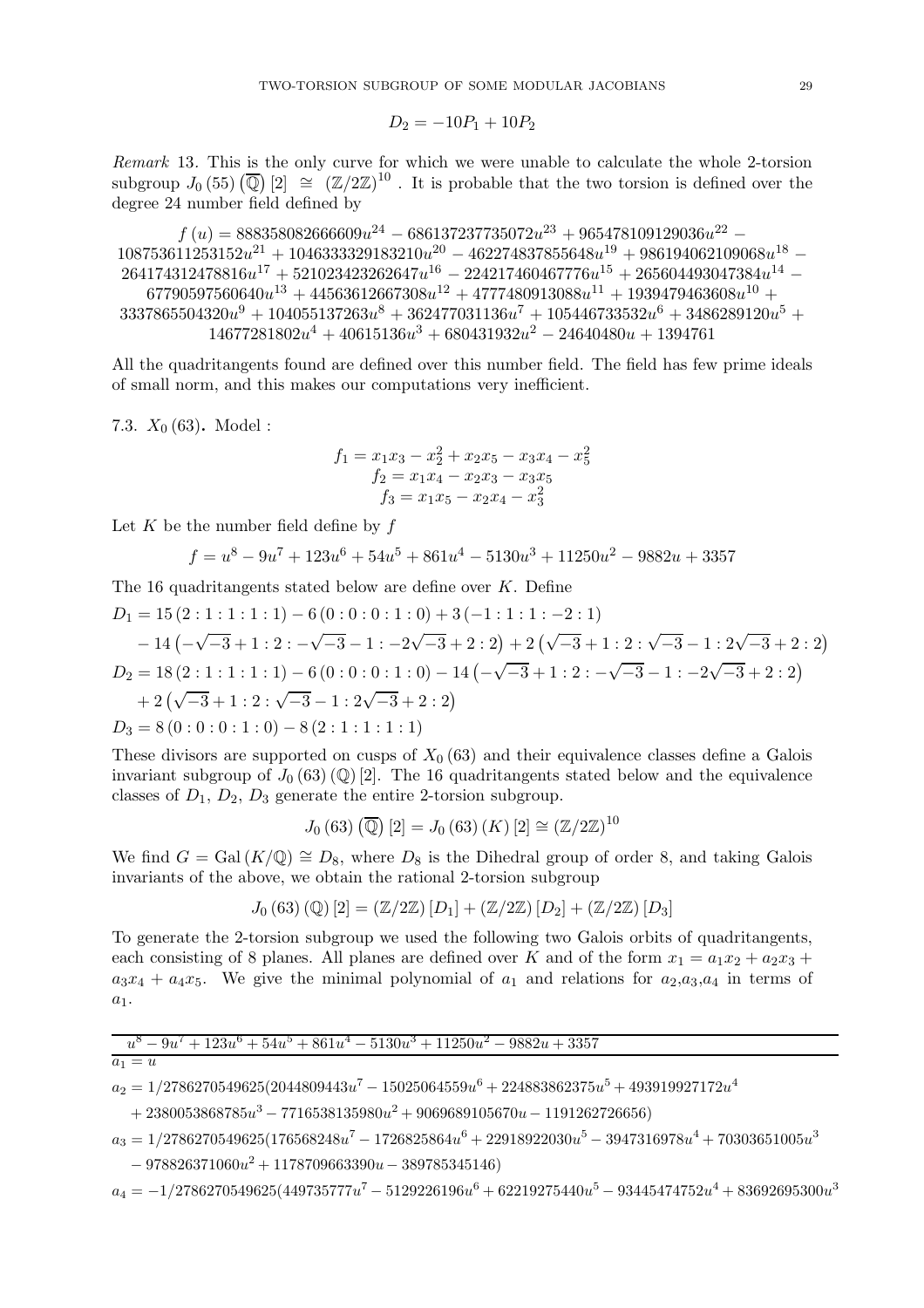$-4192809849660u^2 + 8753844362040u - 4643674951824)$ 

$$
u8 + 18u7 + 18u6 - 702u5 - 147u4 + 3942u3 + 5643u2 + 3321u + 3357
$$
  
a<sub>1</sub> = u  
a<sub>2</sub> = 1/265433175(71715u<sup>7</sup> + 1116438u<sup>6</sup> - 1641154u<sup>5</sup> - 50781600u<sup>4</sup> + 105064083u<sup>3</sup> + 133565706u<sup>2</sup>  
- 123317013u - 88757019)  
a<sub>3</sub> = -1/265433175(21776u<sup>7</sup> + 427310u<sup>6</sup> + 935126u<sup>5</sup> - 12576264u<sup>4</sup> + 6934875u<sup>3</sup> + 4148430u<sup>2</sup> +

 $a_4 = -1/265433175(49939u^7 + 689128u^6 - 2576280u^5 - 38205336u^4 + 98129208u^3 + 129417276u^2 +$  $140818968u + 177032160$ 

7.4.  $X_0$  (72). Model :

 $1297194u - 356004$ 

$$
f_1 = x_1x_3 - x_2^2 + x_4^2
$$
  
\n
$$
f_2 = x_1x_4 - x_3^2
$$
  
\n
$$
f_3 = x_1x_5 - x_3x_4 - 2x_5^2
$$

Let  $K$  be the number field define by  $f$ ,

$$
f = u^8 - 12u^7 + 60u^6 - 168u^5 + 348u^4 - 720u^3 + 1008u^2 - 288u + 144
$$

The 40 quadritangents stated below are define over  $K$ . These planes were sufficient to generate the entire 2-torsion subgroup.

$$
J_0(72) (\overline{Q}) [2] = J_0(72) (K) [2] \cong (\mathbb{Z}/2\mathbb{Z})^{10}
$$

We find  $G = \text{Gal}(K/\mathbb{Q}) \cong D_8$ , where  $D_8$  is the Dihedral group of order 8. Taking Galois invariants, we obtain the rational 2-torsion subgroup

$$
J_0(72) \text{ (Q)} [2] = (\mathbb{Z}/2\mathbb{Z}) [D_1] + (\mathbb{Z}/2\mathbb{Z}) [D_2] + (\mathbb{Z}/2\mathbb{Z}) [D_3] + (\mathbb{Z}/2\mathbb{Z}) [D_4]
$$
  
\n
$$
D_1 = 2 (4:3:2:1:1) + 4 (4:-3:2:1:1) + (1:0:-1:1:1)
$$
  
\n
$$
-3 (2:0:0:0:1) - 2 (0:1:0:1:0) - 3 (-2:0:-1+\sqrt{-3}:1+\sqrt{-3}:1)
$$
  
\n
$$
+ (-2:0:-1-\sqrt{-3}:1-\sqrt{-3}:1)
$$
  
\n
$$
D_2 = 3 (4:3:2:1:1) - 3 (4:-3:2:1:1) - 2 (-2:0:-1+\sqrt{-3}:1+\sqrt{-3}:1)
$$
  
\n
$$
+ 2 (-2:0:-1-\sqrt{-3}:1-\sqrt{-3}:1)
$$
  
\n
$$
D_3 = 2 (-2:0:-1+\sqrt{-3}:1+\sqrt{-3}:1) + 2 (-2:0:-1-\sqrt{-3}:1-\sqrt{-3}:1)
$$
  
\n
$$
D_4 = 4 (4:3:2:1:1) - 2 (4:-3:2:1:1) - 2 (1:0:-1:1:1)
$$
  
\n
$$
- (2:0:0:0:1) + (1:0:0:0:0)
$$

To generate the 2-torsion subgroup, five Galois orbits of quadritangents, consisting of 8 planes each were sufficient. All planes are defined over K and of the form  $x_1 = a_1x_2 + a_2x_3 + a_3x_4 + a_4x_5$ . We give the minimal polynomial of  $a_1$  and relations for  $a_2$ ,  $a_3$ ,  $a_4$  in terms of  $a_1$ .

| $u^8 - 12u^7 + 60u^6 - 168u^5 + 348u^4 - 720u^3 + 1008u^2 - 288u + 144$                         |
|-------------------------------------------------------------------------------------------------|
| $a_1 = u$                                                                                       |
| $a_2 = -1/96936(67u^7 - 326u^6 - 476u^5 + 3192u^4 + 3408u^3 + 26712u^2 - 76104u - 47184)$       |
| $a_3 = 1/48468(257u^7 - 2637u^6 + 10472u^5 - 21756u^4 + 42732u^3 - 102984u^2 + 74844u - 42096)$ |
| $a_4 = 1/6924(83u^7 - 800u^6 + 2924u^5 - 5760u^4 + 12696u^3 - 25608u^2 + 10512u + 8928)$        |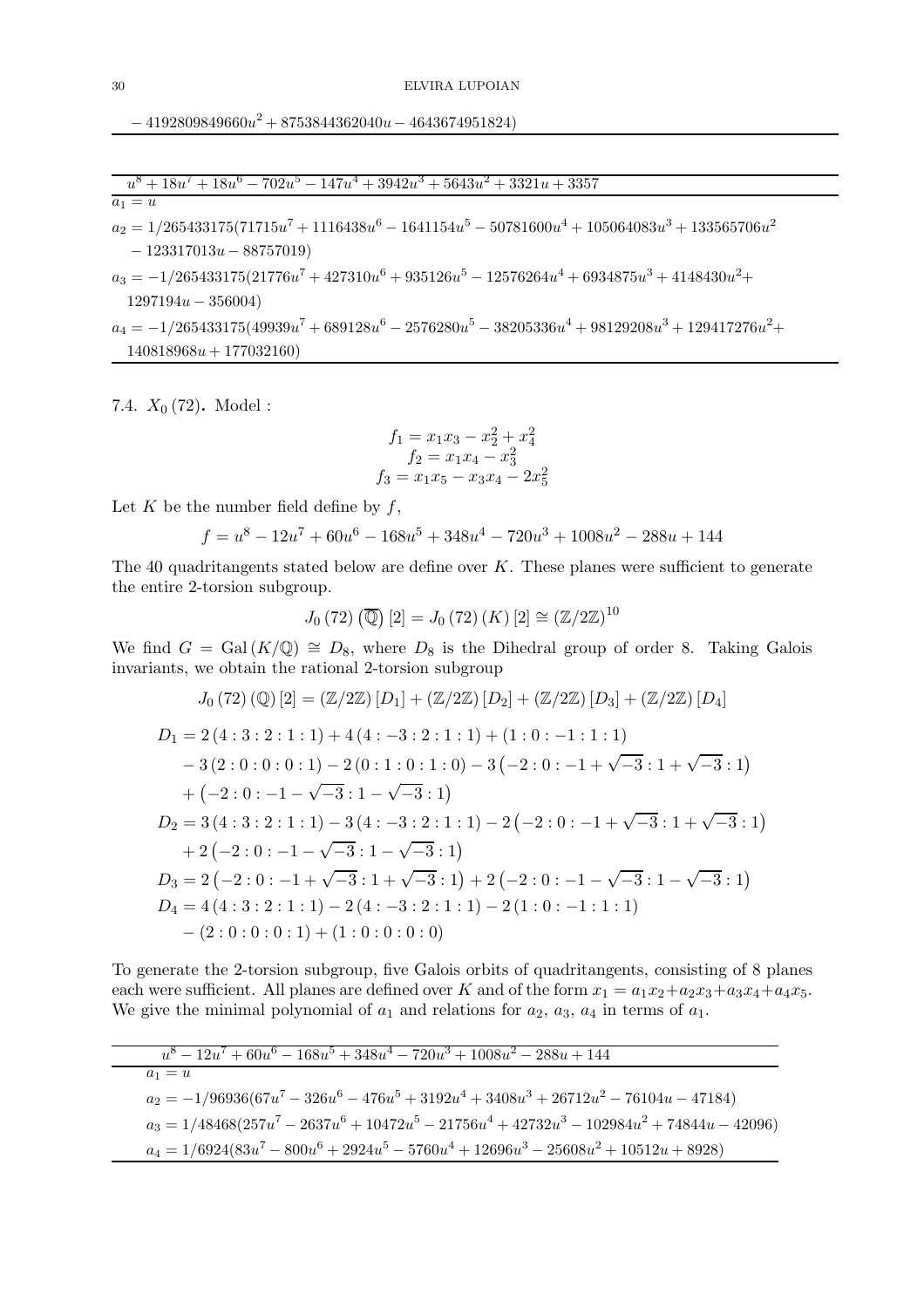| $u^8 - 4u^7 + 8u^6 + 8u^5 - 8u^4 + 16u^3 + 32u^2 - 32u + 16$                           |
|----------------------------------------------------------------------------------------|
| $a_1 = u$                                                                              |
| $a_2 = -1/32(u^7 - 4u^6 + 6u^5 + 16u^4 - 20u^3 + 40u - 32)$                            |
| $a_3 = -1/32(u^7 - 3u^6 + 2u^5 + 18u^4 + 4u^3 - 20u^2 + 8u - 8)$                       |
| $a_4 = -1/32(u^7 - 4u^6 + 10u^5 + 12u^3 + 32u^2 - 8u - 32)$                            |
|                                                                                        |
|                                                                                        |
| $u^8 + 4u^7 + 20u^6 + 40u^5 + 76u^4 + 80u^3 + 80u^2 + 32u + 16$<br>$a_1 = u$           |
|                                                                                        |
| $a_2 = 1/184(15u^7 + 66u^6 + 308u^5 + 668u^4 + 1076u^3 + 1152u^2 + 704u + 320)$        |
| $a_3 = 1/46(3u^7 + 4u^6 + 34u^5 - 9u^4 + 22u^3 - 64u^2 - 34u - 28)$                    |
| $a_4 = -1/46(5u^7 + 22u^6 + 95u^5 + 192u^4 + 236u^3 + 200u^2 + 112u - 16)$             |
|                                                                                        |
|                                                                                        |
| $u^8 + 12u^6 - 48u^5 + 156u^4 - 288u^3 + 432u^2 - 288u + 144$                          |
| $a_1 = u$                                                                              |
| $a_2 = -1/4884(35u^7 + 2u^6 + 455u^5 - 1654u^4 + 5412u^3 - 10608u^2 + 15072u - 10056)$ |
| $a_3 = -1/2442(24u^7 + 13u^6 + 312u^5 - 983u^4 + 3432u^3 - 5460u^2 + 7614u - 1872)$    |
| $a_4 = -1/2442(13u^7 + 24u^6 + 169u^5 - 312u^4 + 1452u^3 - 312u^2 + 156u - 3456)$      |
|                                                                                        |
|                                                                                        |
| $94.5 + 94.4 = 144.3 + 988.2 = 988.1144$<br>$10^{11} + 70^{10}$<br>ర                   |

$$
u - 12u + 72u - 24u + 24u - 144u + 288u - 288u + 144u
$$
  
\n
$$
a_1 = u
$$
  
\n
$$
a_2 = 1/336(2u^7 - 25u^6 + 150u^5 - 54u^4 - 288u^3 - 684u^2 + 744u - 456)
$$
  
\n
$$
a_3 = -1/672(9u^7 - 103u^6 + 594u^5 + 78u^4 + 468u^3 - 1044u^2 + 1992u - 984)
$$
  
\n
$$
a_4 = -1/672(5u^7 - 54u^6 + 294u^5 + 252u^4 + 252u^3 + 72u^2 + 264u - 1296)
$$

7.5.  $X_0$  (75). Model:

$$
f_1 = x_1x_3 - x_2^2 + x_4^2 - 4x_5^2
$$
  
\n
$$
f_2 = x_1x_4 - x_2x_3 + x_2x_5 + x_4x_5 - 3x_5^2
$$
  
\n
$$
f_3 = x_1x_5 - x_2x_4 - x_3x_5
$$

Let  $K$  be the number field define by  $f$ 

$$
f=u^{12}+6u^{11}-91u^{10}-90u^9+3370u^8-14834u^7+38281u^6-79946u^5+123730u^4-130890u^3+127789u^2-57586u+58381
$$

The 48 quadritangents stated below are define over  $K$ . These planes were sufficient to generate the entire 2-torsion subgroup.

$$
J_0(75) \left( \overline{\mathbb{Q}} \right) [2] = J_0(75) (K) [2] \cong (\mathbb{Z}/2\mathbb{Z})^{10}
$$

We find  $G = Gal(K/\mathbb{Q}) \cong D_{12}$ , where  $D_{12}$  is the dihedral group of order 12. Taking Galois invariants, we obtain the rational 2-torsion subgroup

$$
J_0(75)(\mathbb{Q})[2] = (\mathbb{Z}/2\mathbb{Z})[D_1] + (\mathbb{Z}/2\mathbb{Z})[D_2] + (\mathbb{Z}/2\mathbb{Z})[D_3]
$$

$$
D_1 = -5(-2:1:-3:1:1) + 5(3:1:2:1:1)
$$
  
\n
$$
D_2 = 51(-2:1:-3:1:1) - 5(3:1:2:1:1) - 2(1:0:0:0:0)
$$
  
\n
$$
-44(-2a^3 - 4a^2 - 11a - 18:2a^3 - a^2 + 6a - 1: a^3 + 2a^2 + 3a + 4:5a:5)
$$
  
\n
$$
-(3a^3 + a^2 + 9a + 2:5a: -a^3 - 2a^2 - 3a - 9: -a^3 + 3a^2 - 3a + 6:5)
$$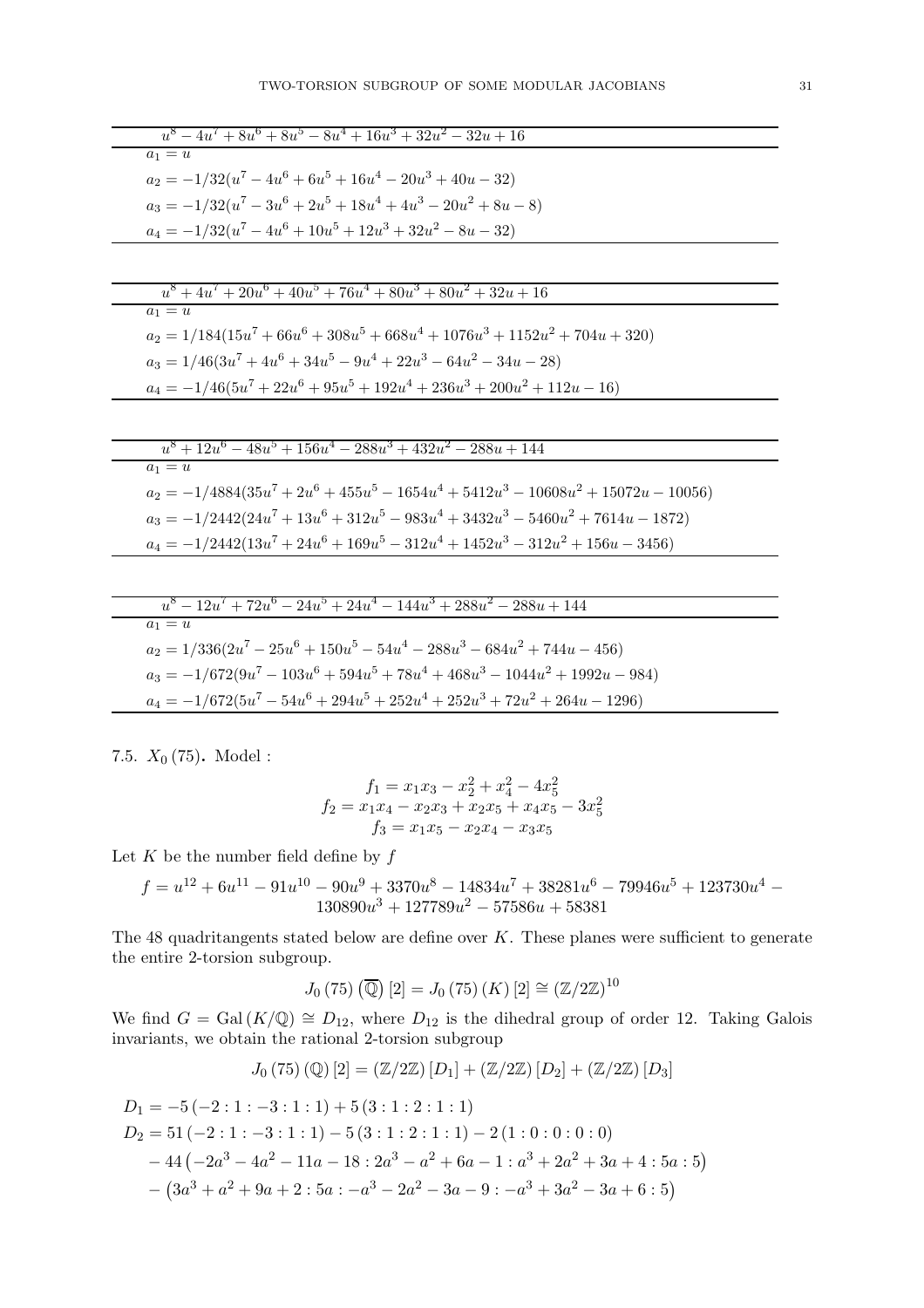+ 
$$
(-a^3 - 2a^2 - 3a - 4 : 5a : 2a^3 + 4a^2 + 11a + 10 : 2a^3 - a^2 + 6a - 2 : 5)
$$
  
\n $D_3 = 29 (-2 : 1 : -3 : 1 : 1) - (3 : 1 : 2 : 1 : 1)$   
\n $- 24 (-2a^3 - 4a^2 - 11a - 18 : 2a^3 - a^2 + 6a - 1 : a^3 + 2a^2 + 3a + 4 : 5a : 5)$   
\n $- 5 (3a^3 + a^2 + 9a + 2 : 5a : -a^3 - 2a^2 - 3a - 9 : -a^3 + 3a^2 - 3a + 6 : 5)$   
\n $+ (-a^3 - 2a^2 - 3a - 4 : -a^3 - 2a^2 - 8a - 9 : a^3 + 2a^2 - 2a + 9 : -a^3 + 3a^2 - 3a + 6 : 5)$ 

where *a* is a root of  $x^4 + x^3 + 6x^2 + 6x + 11$ .

To generate the 2-torsion subgroup, four Galois orbits of quadritangents, consisting of 12 planes each were sufficient. All planes are defined over K and of the form  $x_1 = a_1x_2 + a_2x_3 + a_3x_4 + a_4x_5$ . We give the minimal polynomial of  $a_1$  and relations for  $a_2$ ,  $a_3$ ,  $a_4$  in terms of  $a_1$ .

$$
\begin{array}{l} \hline u^{12} + 6u^{11} - 91u^{10} - 90u^9 + 3370u^8 - 14834u^7 + 38281u^6 - 79946u^5 + 123730u^4 - 130890u^3 \\ \hline \\ \hline a_1 = u \\ a_2 = -1/141639721686689040(1622551063058u^{11} + 12639757545665u^{10} - 124528372282287u^9 \\ \hline \\ \hline \\ - 365357454364857u^8 + 4773709008942128u^7 - 15606572136946403u^6 + 35791517616953403u^5 \\ \hline \\ - 70223542383995731u^4 + 91562316359380564u^3 - 78677279262041201u^2 \\ \hline \\ + 77253656939824629u - 10294852788765071) \\ a_3 = -1/70819860843344520(1302412942954u^{11} + 9339108581185u^{10} - 106104169871511u^9 \\ \hline \\ - 230508625151001u^8 + 3990547234584040u^7 - 15061292130592219u^6 + 36712870645335075u^5 \\ \hline \\ - 75233014631294963u^4 + 105419530746350132u^3 - 83119161971186305u^2 \\ \hline \\ a_4 = 1/694312361209260(28676117706u^{11} + 215479079675u^{10} - 2261103354449u^9 \\ \hline \\ - 5841824308979u^8 +
$$

 $+1077745224386903u - 1301174053351993$ 

 $u^{12} + u^{11} + 9u^{10} + 40u^9 + 125u^8 + 431u^7 + 1456u^6 + 639u^5 + 3895u^4 + 1200u^3 + 2859u^2 + 9u + 711$ 

 $a_1 = u$ 

 $a_2 = 1/202093678756440(31170868775u^{11} + 2980773224u^{10} + 216795559605u^9 + 957429111941u^8$ 

 $+2624059395016u^7 + 8123871102031u^6 + 28621146996425u^5 - 27997400094900u^4 + 61774433256743u^3$ 

 $-101497172571957u^2 - 30299240860572u - 65505228496371)$ 

 $a_3 = 1/67364559585480(40087728559u^{11} + 58541592208u^{10} + 327286175019u^9 + 1687350552805u^8$ 

 $+ 5438483245694u^7 + 17603054304743u^6 + 59289585628945u^5 + 32117274981912u^4 + 99073013306845u^3$ 

 $+109752651751827u^2+39338993277258u+23930256987153$ 

 $a_4 = -1/202093678756440(459044962673u^{11} + 126506149952u^{10} + 3740752976877u^9 + 15714131893187u^8$ 

 $+ 44107882097254u^{7} + 157655613428317u^{6} + 533596098579095u^{5} - 148827339389304u^{4}$ 

 $+1646864492918651u^3 - 259720034066643u^2 + 723559950639474u - 262869802509213$ 

 $u^{12} - 2u^{11} + 21u^{10} - 50u^9 + 130u^8 - 1002u^7 + 2169u^6 - 7362u^5 + 16650u^4 - 21330u^3 + 50301u^2$ 

 $-22842u + 53541$ 

 $a_1 = u$ 

 $a_2 = -1/989352072720(31780654u^{11} + 35184793u^{10} + 487829205u^9 + 92792059u^8 - 174066092u^7 - 24459595611u^6$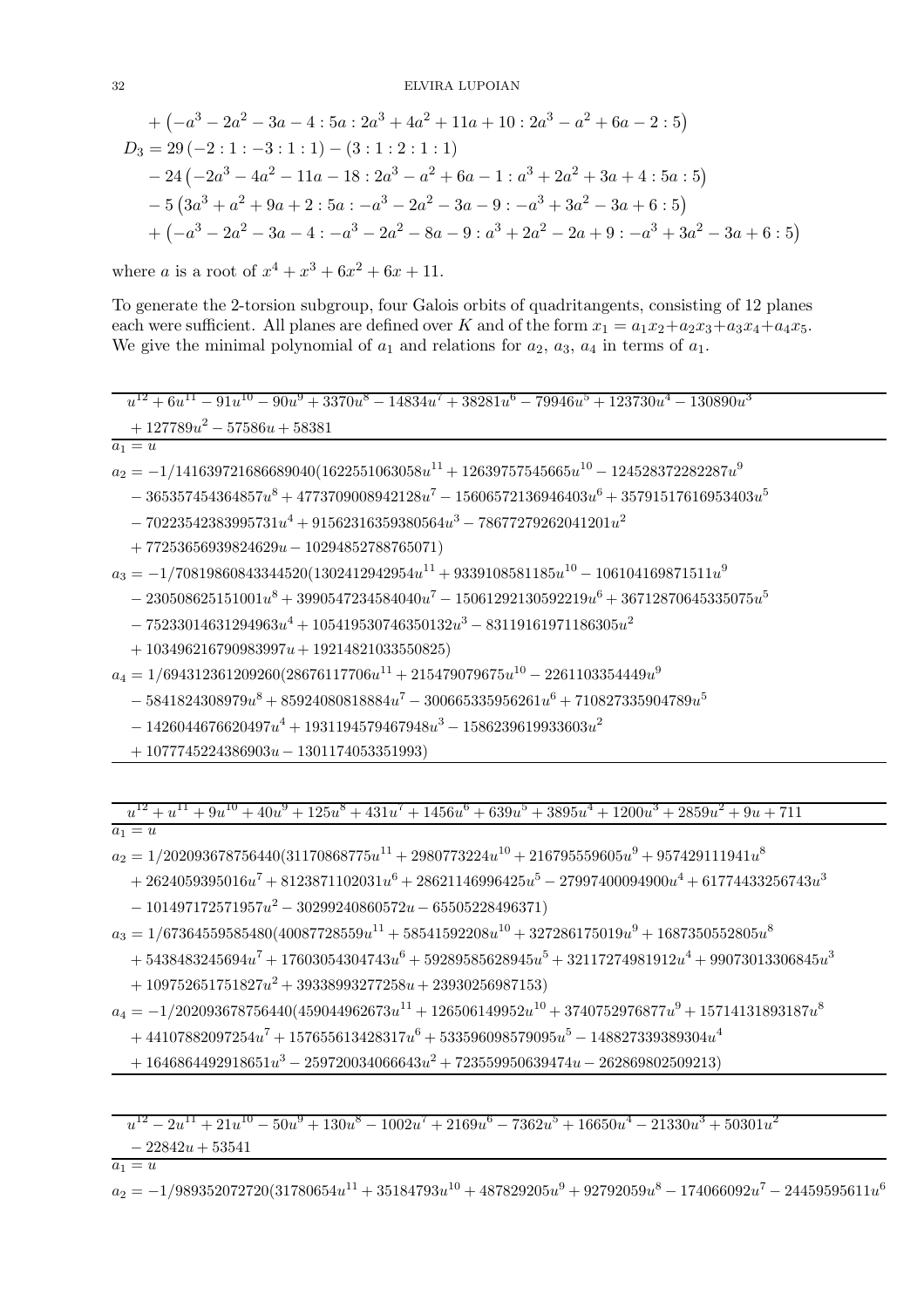$- 20346101625u^5 - 64385877375u^4 + 113713491096u^3 + 646293110247u^2 + 738498973977u + 1579202221077)$  $a_3 = 1/14990182920(1112348u^{11} - 2828753u^{10} + 18039343u^9 - 67448645u^8 + 66156922u^7 - 1115875817u^6$  $+ 2484057557u^5 - 4549266183u^4 + 18404993250u^3 - 11014499547u^2 + 28019583279u - 27505059759)$  $a_4 = -1/247338018180(2463415u^{11} - 64266821u^{10} + 53734557u^9 - 1159298672u^8 + 1178622259u^7 - 6182153175u^6$  $+ 51160000503u^5 - 42869953332u^4 + 246825643077u^3 - 504885797649u^2 + 340411655295u - 748758560202)$ 

 $u^{12} - 2u^{11} + 21u^{10} + 30u^9 + 250u^8 + 238u^7 + 1369u^6 - 602u^5 + 5770u^4 - 8250u^3 + 12261u^2$ 

 $-20042u+10981$ 

 $a_1 = u$ 

 $a_2 = -1/157202076240(9745328u^{11} - 17139225u^{10} + 239277331u^9 + 279059519u^8 + 3183501206u^7 + 4859289751u^6$  $+ 22254727097u^5 + 6337541909u^4 + 96208059166u^3 - 57723043371u^2 + 236633195771u - 316718987547$  $a_3 = 1/39300519060(9668974u^{11} - 686748u^{10} + 164436374u^9 + 675526051u^8 + 3075298126u^7 + 6622159106u^6$ 

 $+ 18558678826u^5 + 21591154141u^4 + 58285309094u^3 + 31275315354u^2 + 31646937670u - 55390969533)$ 

 $a_4 = -1/78601038120(21427516u^{11} - 49380907u^{10} + 464907767u^9 + 612594113u^8 + 4957582866u^7 + 5885083309u^6$ 

 $+32453017757u^5+3744433923u^4+133521145042u^3-127267891241u^2+208754169895u-157211951845)$ 

## **REFERENCES**

- <span id="page-32-8"></span>[1] Paul Breiding and Sascha Timme. Homotopycontinuation. jl: A package for homotopy continuation in julia. In *International Congress on Mathematical Software*, pages 458–465. Springer, 2018.
- <span id="page-32-7"></span>[2] Roland Bulirsch, Josef Stoer, and J Stoer. *Introduction to numerical analysis*, volume 3. Springer, 2002.
- <span id="page-32-4"></span>[3] Lucia Caporaso. On modular properties of odd theta-characteristics. arXiv preprint  $math/0011154$ , 2000.
- <span id="page-32-11"></span>[4] Henri Cohen. A course in computational algebraic number theory, volume 138. Springer Science & Business Media, 2013.
- <span id="page-32-2"></span>[5] Tim Dokchitser and Christopher Doris. 3-torsion and conductor of genus 2 curves. Mathematics of Computation, 88(318):1913-1927, 2019.
- <span id="page-32-5"></span>[6] Igor V Dolgachev. Classical algebraic geometry: a modern view. Cambridge University Press, 2012.
- <span id="page-32-0"></span>[7] Vladimir Gershonovich Drinfeld. Two theorems on modular curves. Funktsional'nyi Analiz  $i \, \text{ego Prilozheniya}, \, 7(2):83-84, \, 1973.$
- <span id="page-32-10"></span>[8] Global Arithmetic Fields, John Cannon, Wieb Bosma, Claus Fieker, and Allan Steel. Handbook of magma functions. 2011.
- <span id="page-32-6"></span>[9] Benji Fisher. A note on hensel's lemma in several variables. *Proceedings of the American Mathematical Society,* 125(11):3185-3189, 1997.
- <span id="page-32-13"></span>[10] Nuno Freitas, Bao V Le Hung, and Samir Siksek. Elliptic curves over real quadratic fields are modular. *Inventiones mathematicae*,  $201(1):159-206$ ,  $2015$ .
- <span id="page-32-14"></span>[11] Nicholas M Katz. Galois properties of torsion points on abelian varieties. *Inventiones* mathematicae,  $62(3):481-502$ , 1980.
- <span id="page-32-3"></span>[12] Nicolas Mascot. Hensel-lifting torsion points on jacobians and galois representations. Mathematics of Computation,  $89(323):1417-1455$ , 2020.
- <span id="page-32-1"></span>[13] Ekin Ozman and Samir Siksek. Quadratic points on modular curves. Mathematics of Computation, 88(319):2461-2484, 2019.
- <span id="page-32-12"></span>[14] Nigel P Smart. The algorithmic resolution of Diophantine equations: a computational cookbook, volume 41. Cambridge University Press, 1998.
- <span id="page-32-9"></span>[15] JM Verschelde. Homotopy continuation methods for solving polynomial systems. 1998.